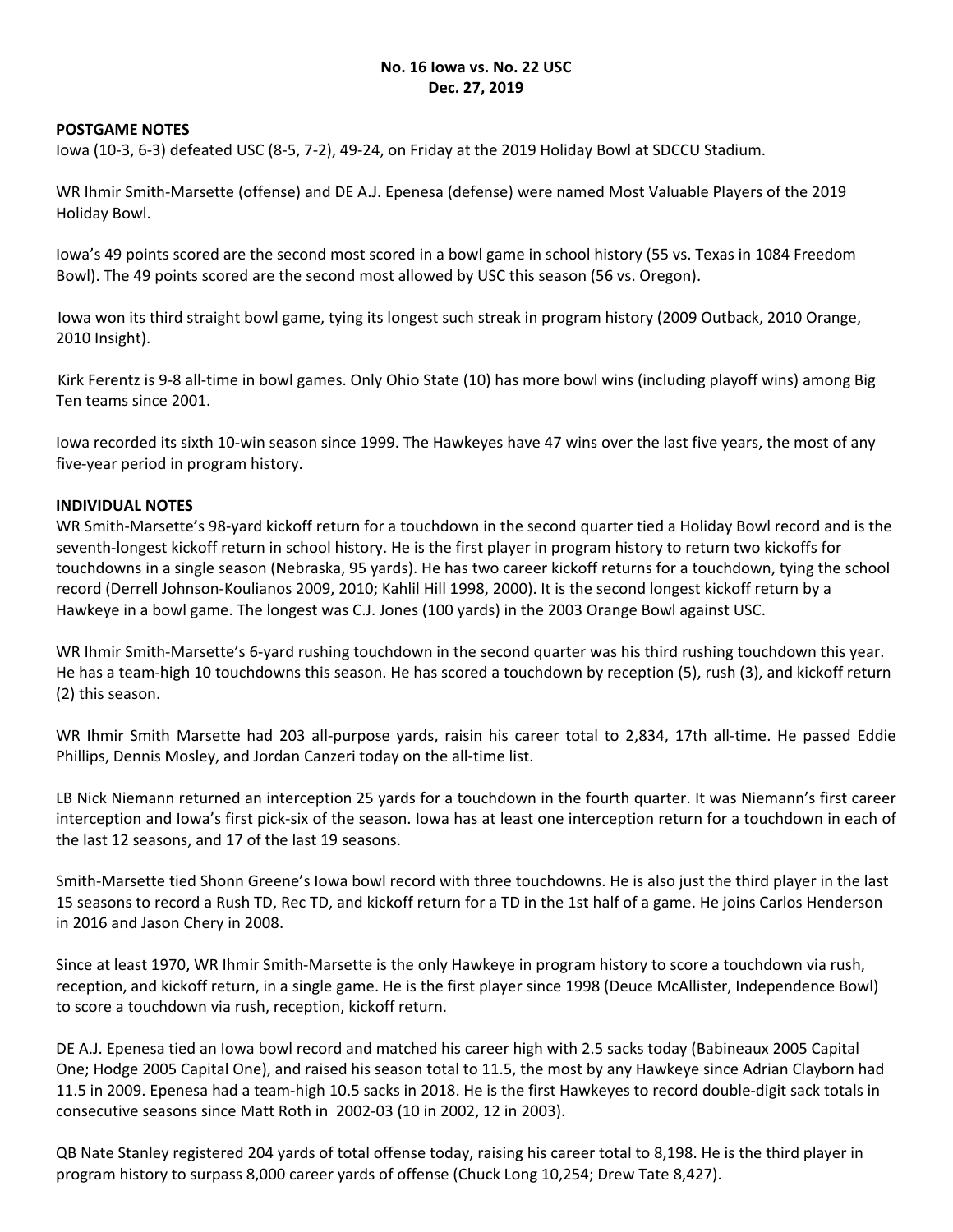QB Nate Stanley passed for 213 yards today, raising his season total to 2,951, a new single‐season career high and the sixth best single-season total in school history. Stanley finished his career with 8,302 passing yards, second all-time in program history (Chuck Long 10,461). He passed Drew Tate (8,292) today on the all‐time list.

QB Nate Stanley started his third bowl game (3‐0) and became the second quarterback in school history to win three bowl games (Ricky Stanzi, 3‐0). He is one of five quarterbacks in program history to start in three bowl games. Chuck Long started four (2‐2), and Matt Sherman (2‐1), Drew Tate (1‐2), and Stanzi (3‐0) started three.

QB Nate Stanley started the last 39 games at quarterback (27‐12). His 27 wins as a starting quarterback tie for second all-time with Ricky Stanzi (27). Chuck Long holds the school record (35). His streak of 39 consecutive starts at quarterback ranks second in school history to Long (47). He has 16 touchdown passes this season and 68 in his career, second all-time in program history (Chuck Long, 74).

K Keith Duncan scored seven points today, raising his season total to 119, third all-time in single-season program history (one shy of the school record, shared by Shonn Green in 2008 and Nate Kaeding in 2002). Duncan made 29 field goals this season, a single‐season school record, a Big Ten record, and tied for the sixth most in NCAA single‐season history.

RB Tyler Goodson rushed for 48 yards and one touchdown today. He finished the season as Iowa's leading rusher (638 yards). He is the first true freshman to ever lead the team in single‐season rushing yards. The last redshirt freshman to lead Iowa in single‐season rushing yards was Ladell Betts in 1998 (679 yards). Goodson led the team with five rushing touchdowns.

WR Tyrone Tracy's 23-yard first quarter touchdown rush was a career long and the first rushing touchdown of his career.

TE Sam LaPorta recorded career highs in receptions (6) and receiving yards (44).

#### **MISCELLANEOUS**

Iowa is 12‐3 in its last 15 rivalry/trophy games.

Kirk Ferentz has 162 wins as a member of the Big Ten Conference, tying Joe Paterno (162) for fourth all‐time in Big Ten Conference history.

Iowa won the toss and elected to receive. The Hawkeyes have played 266 games under head coach Kirk Ferentz. Iowa has opened the game on offense 200 times (126‐74). The Hawkeyes have opened the game on defense 66 times (36‐30).

Iowa is 3‐0‐1 all‐time in the Holiday Bowl, defeating San Diego State (39‐38) in 1986, Wyoming (20‐19) in 1987, and tying Brigham Young (13‐13) in 1991. Iowa made its fourth Holiday Bowl appearance, and in each game the Hawkeyes have had a Hartlieb on the roster. True freshman Thomas Hartlieb is on Iowa's 2019 roster. Chuck Hartlieb played in the 1986 and 1987 Holiday Bowl. Jim and John Hartlieb played in the 1991 Holiday Bowl.

Iowa's 21 points scored in the second quarter are the most points scored by the Hawkeyes in single quarter this season.

Instant replay:

- 1) USC fumble (overturned)
- 2) USC incomplete pass (overturned)
- 3) Iowa rush short of goal line (confirmed)

#### **UP NEXT**

The Hawkeyes open the 2020 season hosting Northern Iowa on Sept. 5 at Kinnick Stadium.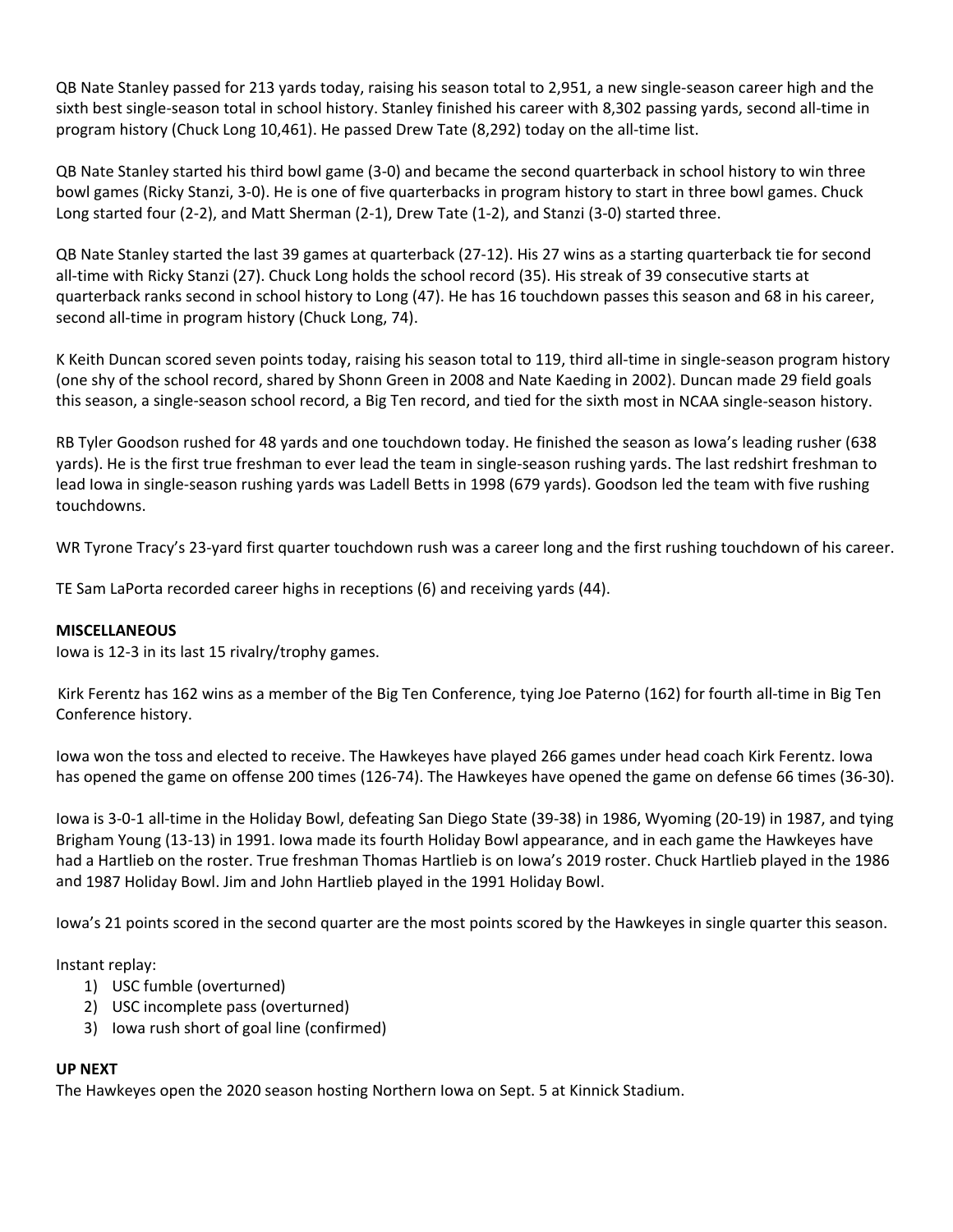## **Scoring Summary (Final) Iowa Hawkeye Football #22 USC vs #16 IOWA (Dec 27, 2019 at San Diego, Calif.)**

USC (8-5) vs. IOWA (10-3) Date: Dec 27, 2019 • Site: San Diego, Calif. • Stadium: SDCCU Stadium Attendance: 50123

| Score by Quarters | ⌒ | ∼ |                          |                |
|-------------------|---|---|--------------------------|----------------|
|                   | ັ |   |                          | $\overline{ }$ |
|                   |   |   | $\overline{\phantom{a}}$ |                |

| Qtr Time | Scoring Play                                                                                 | V-H       |
|----------|----------------------------------------------------------------------------------------------|-----------|
|          | 1st 08:25 IOWA - Tracy, Tyrone 23 yd run (Duncan, Keith kick), 10-75 6:35                    | $0 - 7$   |
|          | O4: 37 USC - London, Drake 4 yd pass from Slovis, Kedon (McGrath, Chase kick), 9-75 3:48     | $7 - 7$   |
|          | 2nd 11:22 IOWA - Smith-Marsette 6 yd run (Duncan, Keith kick), 15-72 8:09                    | 7 - 14    |
|          | O6: O3 USC - Malepeai, Vavae 16 yd pass from Slovis, Kedon (McGrath, Chase kick), 11-77 5:14 | $14 - 14$ |
|          | 05:48 IOWA - Smith-Marsette 98 yd kickoff return (Duncan, Keith kick)                        | $14 - 21$ |
|          | O1:18 IOWA - Smith-Marsette 12 yd pass from Stanley, Nate (Duncan, Keith kick), 6-52 3:07    | 14 - 28   |
|          | 00:00 USC - McGrath, Chase 32 yd field goal, 11-61 1:18                                      | $17 - 28$ |
|          | 3rd 13:29 USC - Carr, Stephen 2 yd run (McGrath, Chase kick), 4-75 1:31                      | $24 - 28$ |
|          | 03:54 IOWA - Goodson, Tyler 1 yd run (Duncan, Keith kick), 14-90 7:19                        | $24 - 35$ |
|          | 4th 12:52 IOWA - Smith, Brandon 6 yd pass from Stanley, Nate (Duncan, Keith kick), 3-6 0:54  | $24 - 42$ |
|          | 01:43 IOWA - Niemann, Nick 25 yd interception return (Duncan, Keith kick)                    | $24 - 49$ |

Kickoff time: 5:07 pm • End of Game: 8:45 pm • Total elapsed time: 3:38 Officials: Referee: Jerry Magallane; Umpire: Mike Morton; Linesman: John Hoffmann; Line judge: Kirk Lewis; Back judge: Barry Hendon; Field judge: Ryan Flynn; Side judge: Jamal Shears; Center judge: Sean Geraghty; Temperature: 58 • Wind: 4sw • Weather: Fair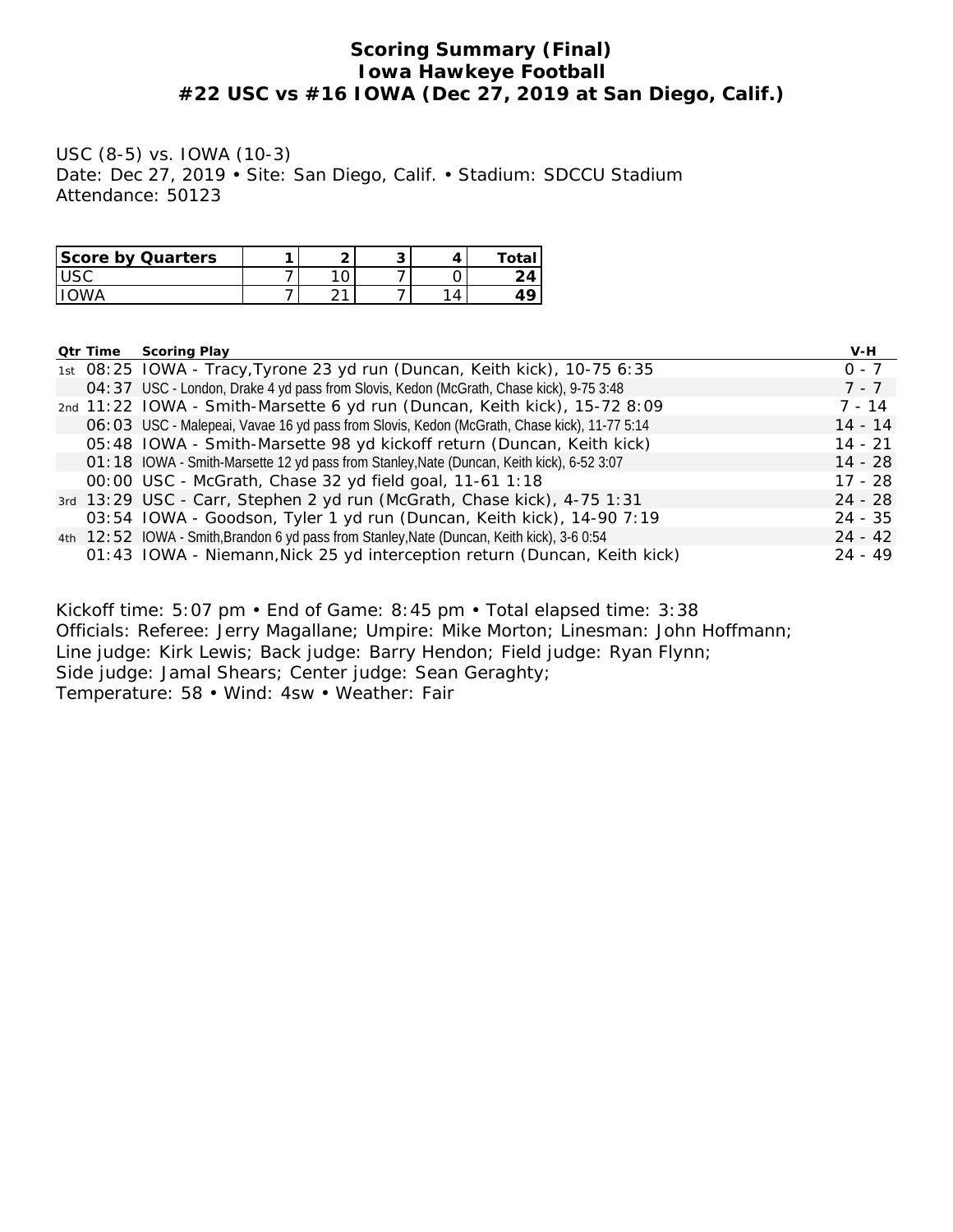# **Team Statistics (Final) Iowa Hawkeye Football #22 USC vs #16 IOWA (Dec 27, 2019 at San Diego, Calif.)**

|                                | <b>USC</b>     | <b>IOWA</b>    |
|--------------------------------|----------------|----------------|
| FIRST DOWNS                    | 20             | 20             |
| Rushing                        | $\overline{4}$ | 8              |
| Passing                        | 14             | 12             |
| Penalty                        | $\overline{2}$ | $\Omega$       |
| <b>NET YARDS RUSHING</b>       | 22             | 115            |
| <b>Rushing Attempts</b>        | 18             | 35             |
| Average Per Rush               | 1.2            | 3.3            |
| Rushing Touchdowns             | 1              | 3              |
| Yards Gained Rushing           | 64             | 144            |
| Yards Lost Rushing             | 42             | 29             |
| NET YARDS PASSING              | 334            | 213            |
| Completions-Attempts-Int       | $34 - 48 - 1$  | $18 - 28 - 0$  |
| Average Per Attempt            | 7.0            | 7.6            |
| Average Per Completion         | 9.8            | 11.8           |
| Passing Touchdowns             | 2              | $\overline{2}$ |
| TOTAL OFFENSE YARDS            | 356            | 328            |
| Total offense plays            | 66             | 63             |
| Average Gain Per Play          | 5.4            | 5.2            |
| Fumbles: Number-Lost           | $3 - 2$        | $2 - 0$        |
| Penalties: Number-Yards        | $3 - 21$       | $4 - 23$       |
| PUNTS-YARDS                    | $4 - 153$      | $4 - 148$      |
| Average Yards Per Punt         | 38.2           | 37.0           |
| Net Yards Per Punt             | 38.5           | 37.0           |
| Inside 20                      | 1              | 2              |
| 50+ Yards                      | 0              | 0              |
| Touchbacks                     | 0              | $\Omega$       |
| Fair catch                     | $\overline{2}$ | 1              |
| KICKOFFS-YARDS                 | $3 - 184$      | 8-491          |
| Average Yards Per Kickoff      | 61.3           | 61.4           |
| Net Yards Per Kickoff          | 14.0           | 40.2           |
| Touchbacks                     | 0              | 6              |
| Fair Catch Yards               | 0              | 2              |
| Punt returns: Number-Yards-TD  | $0 - 0 - 0$    | $2 - - 1 - 0$  |
| Average Per Return             | 0.0            | $-0.5$         |
| Kickoff returns: Number-Yds-TD | $1 - 19 - 0$   | $3 - 142 - 1$  |
| Average Per Return             | 19.0           | 47.3           |
| Interceptions: Number-Yds-TD   | $0 - 0 - 0$    | $1 - 25 - 1$   |
| Fumble Returns: Number-Yds-TD  | $0 - 0 - 0$    | $0 - 0 - 0$    |
| Miscellaneous Yards            | 0              | O              |
| Possession Time                | 26:36          | 33:24          |
| 1st Quarter                    | 3:48           | 11:12          |
| 2nd Quarter                    | 8:00           | 7:00           |
| 3rd Quarter                    | 6:26           | 8:34           |
| 4th Quarter                    | 8:22           | 6:38           |
| Third-Down Conversions         | 7 of 14        | 8 of 13        |
| Fourth-Down Conversions        | 0 of 0         | 1 of 1         |
| Red-Zone Scores-Chances        | $4 - 5$        | $4 - 4$        |
| Touchdowns                     | $3 - 5$        | $4 - 4$        |
| Field goals                    | $1 - 5$        | $0 - 4$        |
| Sacks By: Number-Yards         | $2 - 21$       | $4 - 25$       |
| <b>PAT Kicks</b>               | $3 - 3$        | 7-7            |
| <b>Field Goals</b>             | $1 - 2$        | $O-O$          |
| Points off turnovers           | 0              | 14             |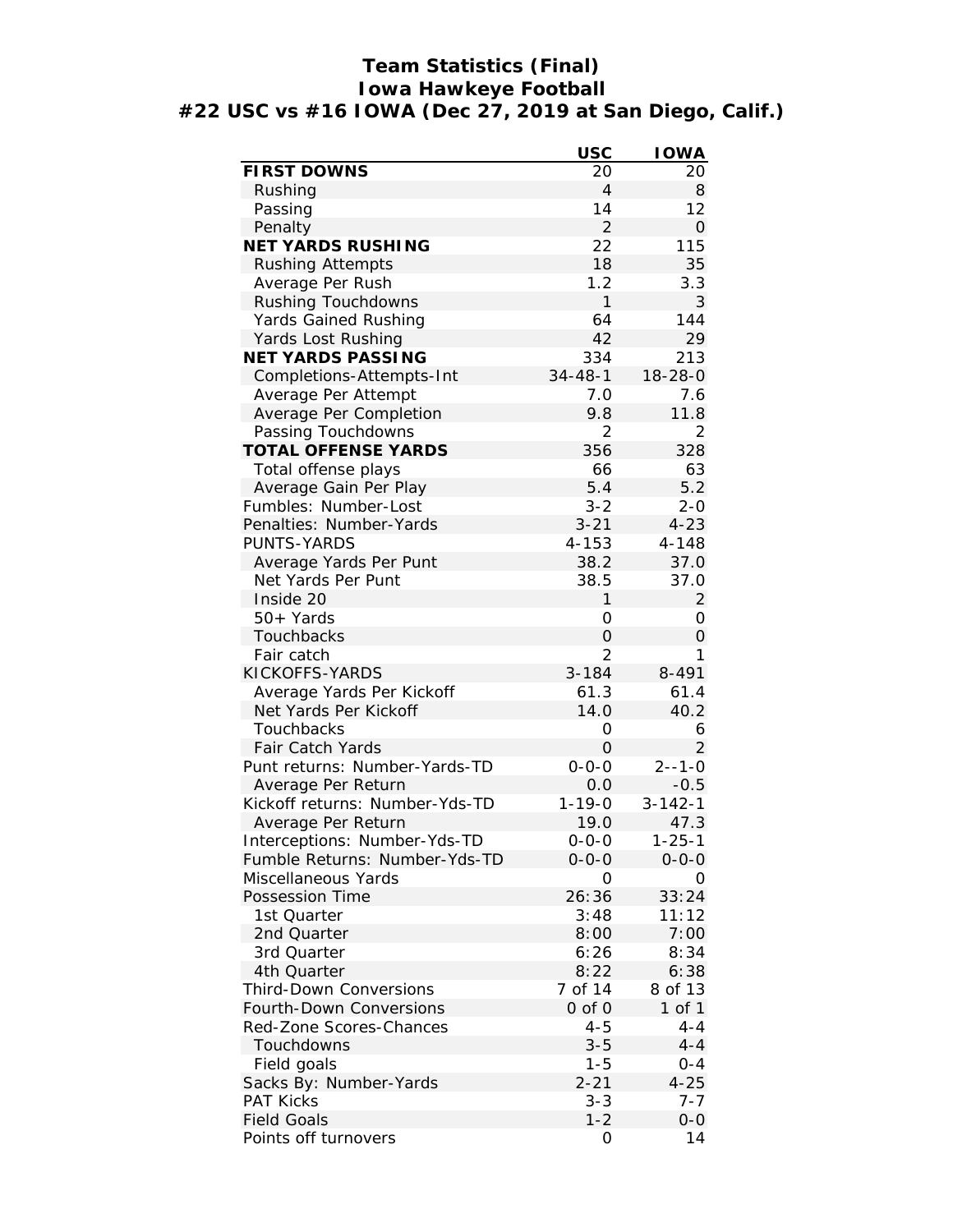# **Individual Statistics (Final) Iowa Hawkeye Football #22 USC vs #16 IOWA (Dec 27, 2019 at San Diego, Calif.)**

## **USC IOWA**

| Rushing         | No. Gain Loss<br>Net TD<br>Lg Avg                                                                                           | Rushing         | No. Gain Loss<br>Net TD<br>Lg Avg                                                                |
|-----------------|-----------------------------------------------------------------------------------------------------------------------------|-----------------|--------------------------------------------------------------------------------------------------|
| Malepeai, Vavae | $\overline{2}$<br>8<br>39<br>37<br>12<br>O<br>4.6                                                                           | Goodson, Tyler  | 18<br>53<br>5<br>48<br>2.7<br>1<br>9                                                             |
| Carr, Stephen   | 5<br>$\mathbf{1}$<br>13<br>25<br>24<br>4.8<br>1                                                                             | Tracy, Tyrone   | 23 23.0<br>23<br>$\mathbf{O}$<br>23<br>1<br>1                                                    |
| Slovis, Kedon   | $\overline{2}$<br>9<br>$-9$<br>$0 - 4.5$<br>$\mathbf 0$<br>0                                                                | Sargent, Mekhi  | $\overline{2}$<br>20<br>20<br>19 10.0<br>0<br>$\circ$                                            |
| TEAM            | 1<br>$\mathbf 0$<br>14<br>$-14$<br>0<br>$0 - 14.0$                                                                          | Young, Toren    | 4<br>$\overline{7}$<br>18<br>$\Omega$<br>18<br>$\circ$<br>4.5                                    |
| Fink, Matt      | $\overline{2}$<br>$\mathbf 0$<br>16<br>$-16$<br>0<br>0<br>$-8.0$                                                            | Smith-Marsette  | 9<br>7.5<br>$\overline{2}$<br>15<br>$\mathsf{O}\xspace$<br>15<br>$\mathbf{1}$                    |
| Totals          | 18<br>42<br>22<br>64<br>$\mathbf{1}$<br>13<br>1.2                                                                           | Stanley, Nate   | 8<br>24<br>$-9$<br>$\mathbf{O}$<br>15<br>8<br>$-1.1$                                             |
|                 |                                                                                                                             | Totals          | $\overline{3}$<br>35<br>144<br>$\overline{29}$<br>115<br>$\overline{23}$<br>$3.\overline{3}$     |
| Passing         | $C - A - I$<br>Yds TD Long<br>Sack                                                                                          | Passing         | $C - A - I$<br>Yds TD Long<br>Sack                                                               |
| Slovis, Kedon   | 260<br>2<br>$22 - 30 - 0$<br>55<br>2                                                                                        | Stanley, Nate   | $\overline{2}$<br>$18 - 27 - 0$<br>213<br>34<br>2                                                |
| Fink, Matt      | $12 - 18 - 1$<br>$\mathsf O$<br>22<br>$\overline{2}$<br>74                                                                  | Smith-Marsette  | $0 - 1 - 0$<br>0<br>0<br>0<br>$\overline{0}$                                                     |
| Totals          | $\overline{2}$<br>$\overline{55}$<br>$\overline{4}$<br>$34 - 48 - 1$<br>334                                                 | Totals          | $\overline{2}$<br>$\overline{2}$<br>$18 - 28 - 0$<br>$\overline{213}$<br>$\overline{34}$         |
| Receiving       | No. Yards<br>TD<br>Long                                                                                                     | Receiving       | TD<br>Yards<br>No.<br>Long                                                                       |
| St. Brown, Amon | 9<br>163<br>$\Omega$<br>55                                                                                                  | LaPorta, Sam    | 6<br>44<br>$\Omega$<br>14                                                                        |
| Vaughns, Tyler  | 6<br>54<br>O<br>15                                                                                                          | Smith, Brandon  | 4<br>32<br>10<br>1                                                                               |
| Pittman, Michae | 22<br>53<br>6<br>0                                                                                                          | Goodson, Tyler  | 3<br>20<br>$\mathbf 0$<br>8                                                                      |
| London, Drake   | 4<br>34<br>$\mathbf{1}$<br>16                                                                                               | Ragaini, Nico   | $\overline{2}$<br>54<br>$\overline{O}$<br>30                                                     |
| Malepeai, Vavae | 11<br>16<br>4<br>1                                                                                                          | Smith-Marsette  | $\overline{2}$<br>34<br>46<br>1                                                                  |
| Carr, Stephen   | 3<br>6<br>O<br>4                                                                                                            | Wieting, Nate   | $\mathbf{1}$<br>17<br>$\Omega$<br>17                                                             |
| Christon, Kenan | $\overline{2}$<br>13<br>13<br>0                                                                                             | Totals          | $\overline{18}$<br>$\overline{213}$<br>$\overline{2}$<br>$\overline{34}$                         |
| Totals          | $\overline{2}$<br>$\overline{55}$<br>34<br>334                                                                              |                 |                                                                                                  |
| Punting         | Yds<br>Avg Long In20<br>No.<br>TВ                                                                                           | Punting         | No.<br>Yds<br>Avg Long In20<br>ΤB                                                                |
| Griffiths, Ben  | $\overline{4}$<br>153<br>38.2<br>49<br>1<br>0                                                                               | Sleep-Dalton, M | $\overline{4}$<br>148<br>2<br>37.0<br>41<br>$\mathbf 0$                                          |
| Totals          | 153<br>49<br>$\mathbf{1}$<br>$\overline{4}$<br>38.2<br>$\Omega$                                                             | Totals          | 4<br>$\overline{2}$<br>$\overline{0}$<br>148<br>37.0<br>41                                       |
|                 | Punt<br>Kickoff<br>Intercept                                                                                                |                 | Punt<br>Kickoff<br>Intercept                                                                     |
| Returns         | $Lg$ No Yds<br>No Yds<br>Lg No Yds<br>Lq                                                                                    | Returns         | $Lg$ No Yds<br>No Yds<br>Lg $No$ Yds<br>Lg                                                       |
| Jones, Velus    | 19<br>0<br>0<br>$\overline{O}$<br>$\overline{1}$<br>19<br>$\mathbf{O}$<br>0<br>0                                            | Cooper, Max     | $\overline{2}$<br>$-1$<br>$\Omega$<br>$\Omega$<br>$\Omega$<br>0<br>$\Omega$<br>0<br>$\mathbf{O}$ |
| Totals          | $\mathbf 0$<br>$\mathsf{O}$<br>$\overline{O}$<br>$\mathbf{1}$<br>19<br>19<br>$\overline{O}$<br>$\mathsf{O}$<br>$\mathsf{O}$ | Smith-Marsette  | 3 142<br>98<br>$\mathbf 0$<br>0<br>$\mathbf{O}$<br>$\Omega$<br>$\mathbf 0$<br>O                  |
|                 |                                                                                                                             | Niemann, Nick   | $\overline{O}$<br>$\Omega$<br>25<br>25<br>O<br>0<br>$\mathbf 0$<br>$\circ$<br>$\mathbf{1}$       |
|                 |                                                                                                                             | Totals          | $\overline{2}$<br>$-1$<br>$\overline{0}$<br>3 1 4 2<br>98<br>25<br>25<br>$\mathbf{1}$            |
| Field goals     | Qtr<br>Time<br>Dist<br>Result                                                                                               | Field goals     | Time<br>Dist<br>Qtr<br>Result                                                                    |
| McGrath, Chase  | 2nd<br>00:00<br>32 yards<br>Good                                                                                            |                 |                                                                                                  |
| McGrath, Chase  | 4th<br>05:12<br>39 yards Missed                                                                                             |                 |                                                                                                  |
| Kickoffs        | No.<br>Yards<br>TВ<br>OВ<br>Avg                                                                                             | Kickoffs        | No. Yards<br>TВ<br>$\overline{OB}$<br>Avg                                                        |
| Stadthaus, Alex | 61.3<br>3<br>184<br>$\mathbf 0$<br>$\Omega$                                                                                 | Shudak, Caleb   | 491<br>61.4<br>6<br>$\Omega$<br>8                                                                |
| All-purpose     | Rcv<br>KR<br>PR<br><u>Run</u><br>IR.<br>Total                                                                               | All-purpose     | PR<br>Run<br>Rcv<br>KR<br>IR.<br>Total                                                           |
| St. Brown, Amon | 163<br>$\mathsf O$<br>$\Omega$<br>163<br>0<br>0                                                                             | Smith-Marsette  | 15<br>46<br>142<br>$\mathsf{O}\xspace$<br>$\mathsf{O}\xspace$<br>203                             |
| Vaughns, Tyler  | 0<br>54<br>0<br>0<br>54<br>0                                                                                                | Goodson, Tyler  | 48<br>20<br>$\circ$<br>$\circ$<br>0<br>68                                                        |
| Pittman, Michae | 53<br>53<br>0<br>0<br>0<br>0                                                                                                | Ragaini, Nico   | $\Omega$<br>$\mathbf 0$<br>54<br>0<br>0<br>54                                                    |
| Malepeai, Vavae | 11<br>0<br>$\Omega$<br>$\Omega$<br>48<br>37                                                                                 | LaPorta, Sam    | $\Omega$<br>$\Omega$<br>$\Omega$<br>44<br>$\Omega$<br>44                                         |

FUMBLES: USC-TEAM 1-1; Pittman, Michae 1-1; Slovis, Kedon 1-0. IOWA-Stanley,Nate 1-0; Cooper,Max 1-0.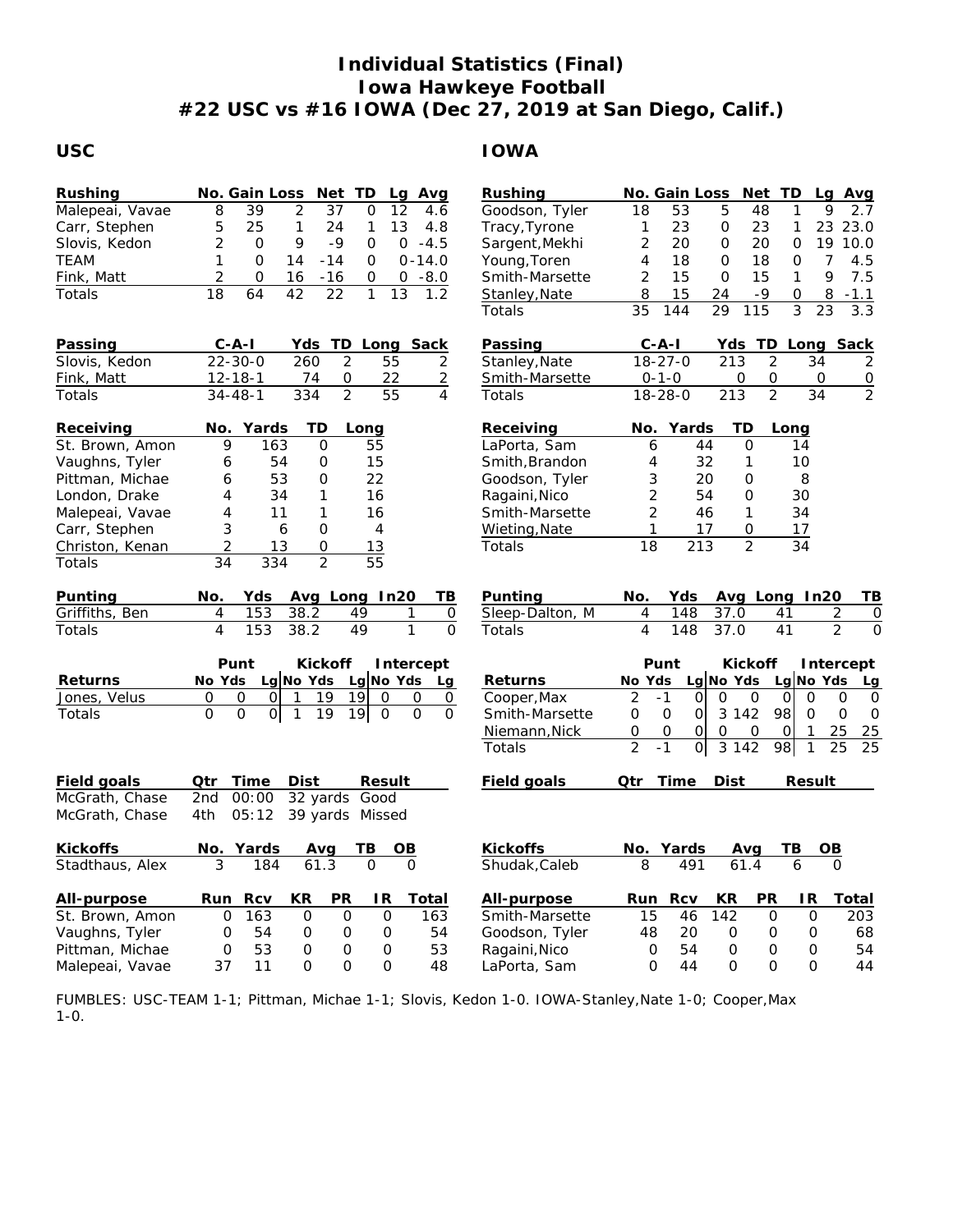#### **Defensive Statistics (Final) Iowa Hawkeye Football #22 USC vs #16 IOWA (Dec 27, 2019 at San Diego, Calif.)**

| #            | <b>USC</b>                           | Solo           |                     |                 | Ast Total Sacks-Yds | TFL-Yds                  |                | FF FR-Yds | Int-Yds BrUp |                | Blks           | QBH          |
|--------------|--------------------------------------|----------------|---------------------|-----------------|---------------------|--------------------------|----------------|-----------|--------------|----------------|----------------|--------------|
|              | 15 Hufanga, Talano                   | 8              | 6                   | 14              | $1.0 - 7$           | $2.0 - 8$                | 1              |           |              |                |                |              |
| $\mathbf{1}$ | Gaoteote, Palai                      | 1              | $\overline{7}$      | 8               |                     | $1.0 - 1$                | $\frac{1}{2}$  |           |              |                |                |              |
| 9            | Johnson, Greg                        | 5              | $\Omega$            | 5               | $1.0 - 14$          | $1.0 - 14$               |                |           |              |                |                |              |
|              | 21 Pola-Mao, Isaia                   | $\overline{4}$ | $\mathbf{1}$        | 5               |                     | $1.0 - 1$                |                |           |              |                |                |              |
|              | 99 Jackson, Drake                    | $\overline{2}$ | 3                   | 5               |                     |                          |                |           |              |                |                |              |
|              | 26 Mauga, Kana'i                     | $\overline{2}$ | $\overline{2}$      | $\overline{4}$  |                     | $\overline{\phantom{a}}$ |                |           |              |                |                |              |
|              | 10 Houston, John                     | 1              | $\mathfrak{Z}$      | 4               |                     | $0.5 - 1$                |                |           |              |                |                |              |
| 2            | Griffin, Olaija                      | 3              | $\overline{O}$      | 3               |                     |                          |                |           |              |                |                |              |
|              | 78 Tufele, Jay                       | 3              | $\mathsf{O}\xspace$ | 3               |                     |                          |                |           |              |                |                |              |
|              | 89 Rector, Christi                   | 1              | $\overline{2}$      | 3               |                     | $0.5 - 1$                |                |           |              |                |                |              |
| 8            | Steele, Chris                        | 2              | O                   | $\overline{2}$  |                     |                          |                |           |              | 1              |                |              |
|              | 51 Tuipulotu, Marl                   | 1              | $\mathbf{1}$        | $\overline{2}$  |                     |                          |                |           |              |                |                |              |
|              | 22 Hewett, Dorian                    | 1              | O                   | 1               |                     |                          |                |           |              |                |                |              |
|              | 91 Pili, Brandon                     | $\mathbf{1}$   | $\Omega$            | $\mathbf{1}$    |                     |                          |                |           |              |                |                |              |
|              | 79 Benton, De'jon                    | O              |                     | 1               |                     |                          |                |           |              |                |                |              |
|              | Totals                               | 35             | 26                  | 61              | $2.0 - 21$          | $6.0 - 26$               | $\mathbf{1}$   | $0 - 0$   | $0 - 0$      | $\mathbf{1}$   | $\Omega$       | $\Omega$     |
|              |                                      |                |                     |                 |                     |                          |                |           |              |                |                |              |
|              |                                      |                |                     |                 |                     |                          |                |           |              |                |                |              |
| #            | <b>IOWA</b>                          | Solo           |                     |                 | Ast Total Sacks-Yds | TFL-Yds                  |                | FF FR-Yds | Int-Yds BrUp |                | <b>Blks</b>    | QBH          |
| 8            | Koerner, Jack                        | 6              | 2                   | 8               |                     | $1.0 - 2$                |                |           |              |                |                |              |
| 8            | Hankins, Matt                        | 6              | $\mathbf{1}$        | $\overline{7}$  |                     |                          |                |           |              | 1              |                |              |
|              | 34 Welch, Kristian                   | 2              | 5                   | 7               |                     | $1.5 - 2$                | $\overline{a}$ | $1 - 0$   |              |                |                |              |
|              | 4A Belton, Dane                      | 5              | $\mathbf{1}$        | 6               |                     | $1.0 - 1$                |                |           |              |                |                |              |
|              | 11 Ojemudia, M.                      | 5              | $\Omega$            | 5               |                     |                          | $\overline{a}$ | $1 - 0$   |              | $\overline{2}$ |                |              |
|              | 9 Stone, Geno                        | 3              | $\overline{2}$      | 5               |                     |                          | $\mathbf{1}$   |           |              | $\mathbf{1}$   |                |              |
|              | 94 Epenesa, A.J.                     | 3              | 1                   | $\overline{4}$  | $2.5 - 13$          | $1.5 - 13$               | 1              |           |              |                |                |              |
|              | 95 Lattimore, C.                     | 1              | 3                   | $\overline{4}$  |                     | $0.5 - 1$                |                |           |              |                |                |              |
|              | 57 Golston, C                        | 0              | 3                   | $\mathfrak{Z}$  | $0.5 - 4$           | $1.0 - 5$                |                |           |              | 1              |                |              |
|              | 54 Nixon, Daviyon                    | $\overline{2}$ | $\Omega$            | $\overline{2}$  |                     |                          |                |           |              |                |                |              |
|              | 49 Niemann, Nick                     | 1              | 1                   | $\overline{2}$  | $1.0 - 8$           | $1.0 - 8$                |                |           | $1 - 25$     |                |                |              |
|              | 44 Benson, Seth                      | $\mathbf{1}$   | $\Omega$            | 1               |                     |                          |                |           |              |                |                |              |
|              | 32 Colbert, Djimon                   | 0              | 1                   | 1               |                     |                          |                |           |              |                |                |              |
|              |                                      | $\Omega$       | $\mathbf{1}$        | $\mathbf{1}$    |                     | $0.5 - 1$                |                |           |              |                |                |              |
|              | 92 Waggoner, John<br>91 Reiff, Brady | 0              |                     | 1               |                     |                          |                |           |              |                |                |              |
|              | Totals                               | 35             | 22                  | $\overline{57}$ | $4.0 - 25$          | $8.0 - 33$               | $\overline{2}$ | $2 - 0$   | $1 - 25$     | 5              | $\overline{O}$ | $\mathbf{O}$ |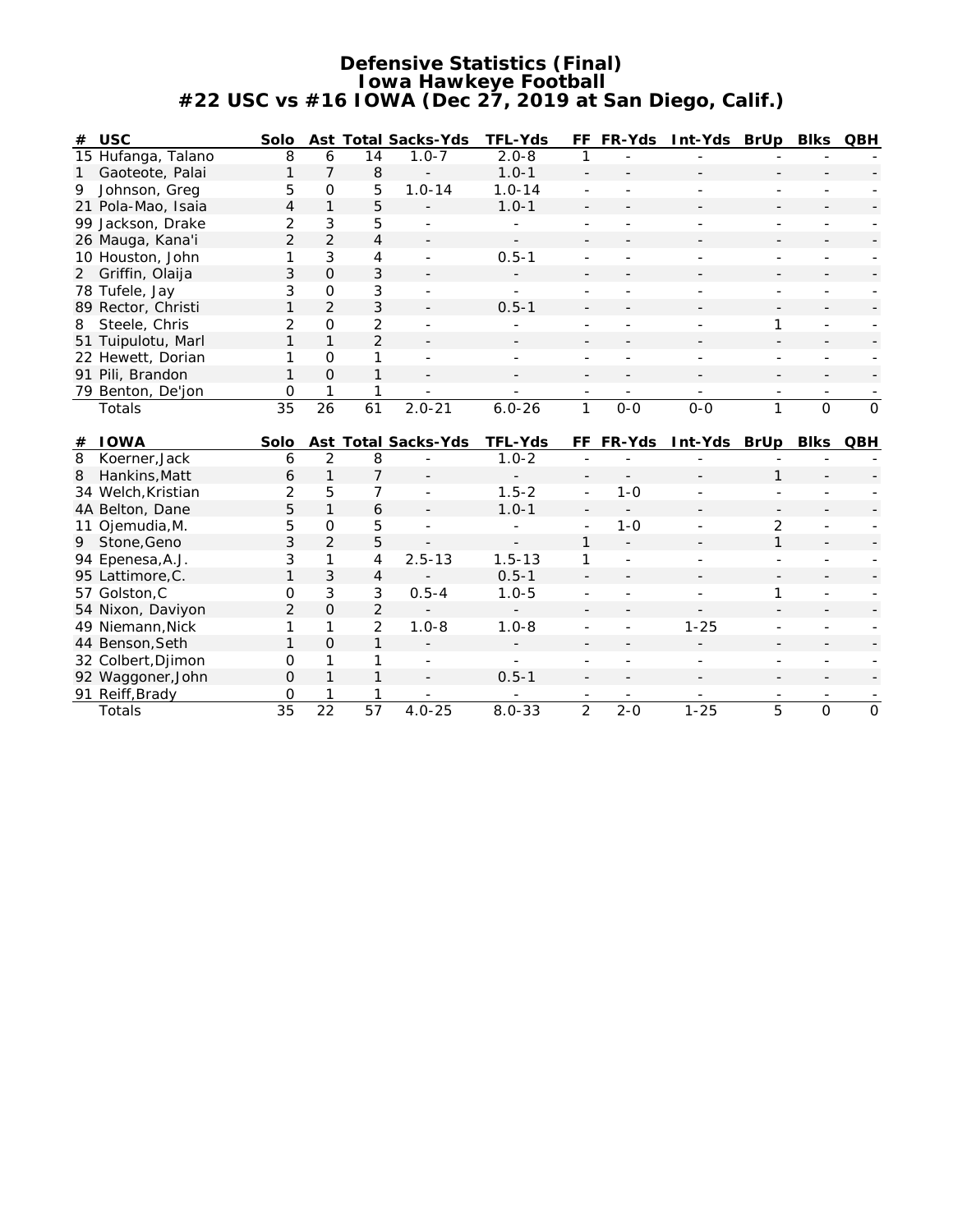## **Drive Chart (By Team) (Final) Iowa Hawkeye Football #22 USC vs #16 IOWA (Dec 27, 2019 at San Diego, Calif.)**

|            |                 | Drive Started   |       |          |      |       | Drive Ended  | Consumed                              |            |
|------------|-----------------|-----------------|-------|----------|------|-------|--------------|---------------------------------------|------------|
| Team       | Qtr             | Spot            | Time  | Obtained | Spot | Time  | How lost     | Yds<br>PI<br>$\overline{\phantom{0}}$ | <b>TOP</b> |
| <b>USC</b> | 1st             | U25             | 08:25 | Kickoff  | 100  | 04:37 | *TOUCHDOWN   | 75<br>9<br>$\equiv$                   | 3:48       |
| <b>USC</b> | 2 <sub>nd</sub> | U <sub>23</sub> | 11:17 | Kickoff  | 1100 | 06:03 | *TOUCHDOWN   | -77<br>11<br>$\overline{\phantom{a}}$ | 5:14       |
| <b>USC</b> |                 | U25             | 05:48 | Kickoff  | U25  | 04:25 | Punt         | 3<br>- 0                              | 1:23       |
| <b>USC</b> |                 | U25             | 01:18 | Kickoff  | 114  | 15:00 | *FIELD GOAL  | - 61<br>11                            | 1:18       |
| <b>USC</b> | 3rd             | U <sub>25</sub> | 15:00 | Kickoff  | 100  | 13:29 | *TOUCHDOWN   | -75<br>4 -                            | 1:31       |
| <b>USC</b> |                 | U46             | 13:27 | Kickoff  | U50  | 11:13 | Punt         | $4 - 4$                               | 2:14       |
| <b>USC</b> |                 | U25             | 03:54 | Kickoff  | 143  | 02:20 | Fumble       | -32<br>4 -                            | 1:34       |
| <b>USC</b> |                 | U15             | 01:20 | Punt     | U16  | 00:15 | Punt         | $3 - 1$                               | 1:05       |
| <b>USC</b> | 4th             | U11             | 14:44 | Punt     | U06  | 13:46 | Fumble       | (5)<br>3<br>$\overline{\phantom{a}}$  | 0:58       |
| <b>USC</b> |                 | U25             | 12:52 | Kickoff  | U39  | 10:19 | Punt         | -14<br>4 -                            | 2:33       |
| <b>USC</b> |                 | 143             | 08:11 | Punt     | 121  | 05:12 | Missed FG    | 8<br>$-22$                            | 2:59       |
| <b>USC</b> |                 | U13             | 01:52 | Punt     | U13  | 01:43 | Interception | - 0                                   | 0:09       |
| <b>USC</b> |                 | U25             | 01:43 | Kickoff  | U28  | 00:00 | End of half  | 3<br>- 3                              | 1:43       |

|                        | 1st     | 2nd     | 3rd     | 4th   | 1st   | 2nd     |       |
|------------------------|---------|---------|---------|-------|-------|---------|-------|
| USC.                   | ∩tr     | ∩tr     | ∩tr     | ∩tr   | Half  | Half    | Total |
| Time of possession     | 03:48   | 08:00   | 06:26   | 08:22 | 11:48 | 14:48   | 26:36 |
| 3rd down conversions   | $2 - 2$ | $4 - 5$ | $0 - 2$ | 1-5   | 6-7   | $1 - 7$ | 7-14  |
| Average field position | U25     | U24     | U27     | U26   | U24   | U26     | U26   |
| 4th down conversions   | $O-O$   | റ-റ     | $O-O$   | $O-O$ | $O-O$ | 0-0     | 0-0   |

|             |                 |                 | Drive Started |               |                 |       | Drive Ended | Consumed                              |      |
|-------------|-----------------|-----------------|---------------|---------------|-----------------|-------|-------------|---------------------------------------|------|
| Team        | Otr             | Spot            | Time          | Obtained      | Spot            | Time  | How lost    | Yds<br>PI<br>$\overline{\phantom{a}}$ | TOP  |
| <b>IOWA</b> | 1st             | 125             | 15:00         | Kickoff       | U <sub>0</sub>  | 08:25 | *TOUCHDOWN  | -75<br>10<br>$\overline{\phantom{a}}$ | 6:35 |
| <b>IOWA</b> |                 | 128             | 04:31         | Kickoff       | U <sub>0</sub>  | 11:22 | *TOUCHDOWN  | $-72$<br>15                           | 8:09 |
| <b>IOWA</b> | 2 <sub>nd</sub> | UOO             | 05:48         | Kickoff       | U <sub>0</sub>  | 05:48 | *TOUCHDOWN  | 0<br>- 0                              | 0:00 |
| <b>IOWA</b> |                 | 148             | 04:25         | Punt          | U <sub>0</sub>  | 01:18 | *TOUCHDOWN  | 52<br>6<br>$\sim$                     | 3:07 |
| <b>IOWA</b> | 3rd             | 110             | 11:13         | Punt          | U <sub>0</sub>  | 03:54 | *TOUCHDOWN  | 90<br>14<br>$\overline{\phantom{a}}$  | 7:19 |
| <b>IOWA</b> |                 | 143             | 02:20         | <b>Fumble</b> | 146             | 01:20 | Punt        | $3 - 3$                               | 1:00 |
| <b>IOWA</b> |                 | 132             | 00:15         | Punt          | 137             | 14:44 | Punt        | 3<br>- 5                              | 0:31 |
| <b>IOWA</b> | 4th             | U06             | 13:46         | <b>Fumble</b> | U <sub>00</sub> | 12:52 | *TOUCHDOWN  | 3<br>- 6                              | 0:54 |
| <b>IOWA</b> |                 | 126             | 10:19         | Punt          | 112             | 08:11 | Punt        | 3<br>(14)<br>$\overline{\phantom{a}}$ | 2:08 |
| <b>IOWA</b> |                 | 121             | 05:12         | Missed FG     | 150             | 01:52 | Punt        | $-29$<br>6                            | 3:20 |
| <b>IOWA</b> |                 | U <sub>00</sub> | 01:43         | Interception  | U00             | 01:43 | *TOUCHDOWN  | 0<br>- 0                              | 0:00 |

|                        | 1st     | 2nd     | 3rd     | 4th     | 1st     | 2nd   |          |
|------------------------|---------|---------|---------|---------|---------|-------|----------|
| I OWA                  | Otr     | ∩tr     | ∩tr     | ∩tr     | Half    | Half  | Total    |
| Time of possession     | 11:12   | 07:00   | 08:34   | 06:38   | 18:12   | 15:12 | 33:24    |
| 3rd down conversions   | $1 - 2$ | $2 - 2$ | $3 - 4$ | $2 - 5$ | $3 - 4$ | 5-9   | $8 - 13$ |
| Average field position | 126     | U26     | 128     | 147     | 150     | 137   | 142      |
| 4th down conversions   | 1 - 1   | ი-ი     | റ-റ     | 0-0     | 1 - 1   | റ-റ   | $1 - 1$  |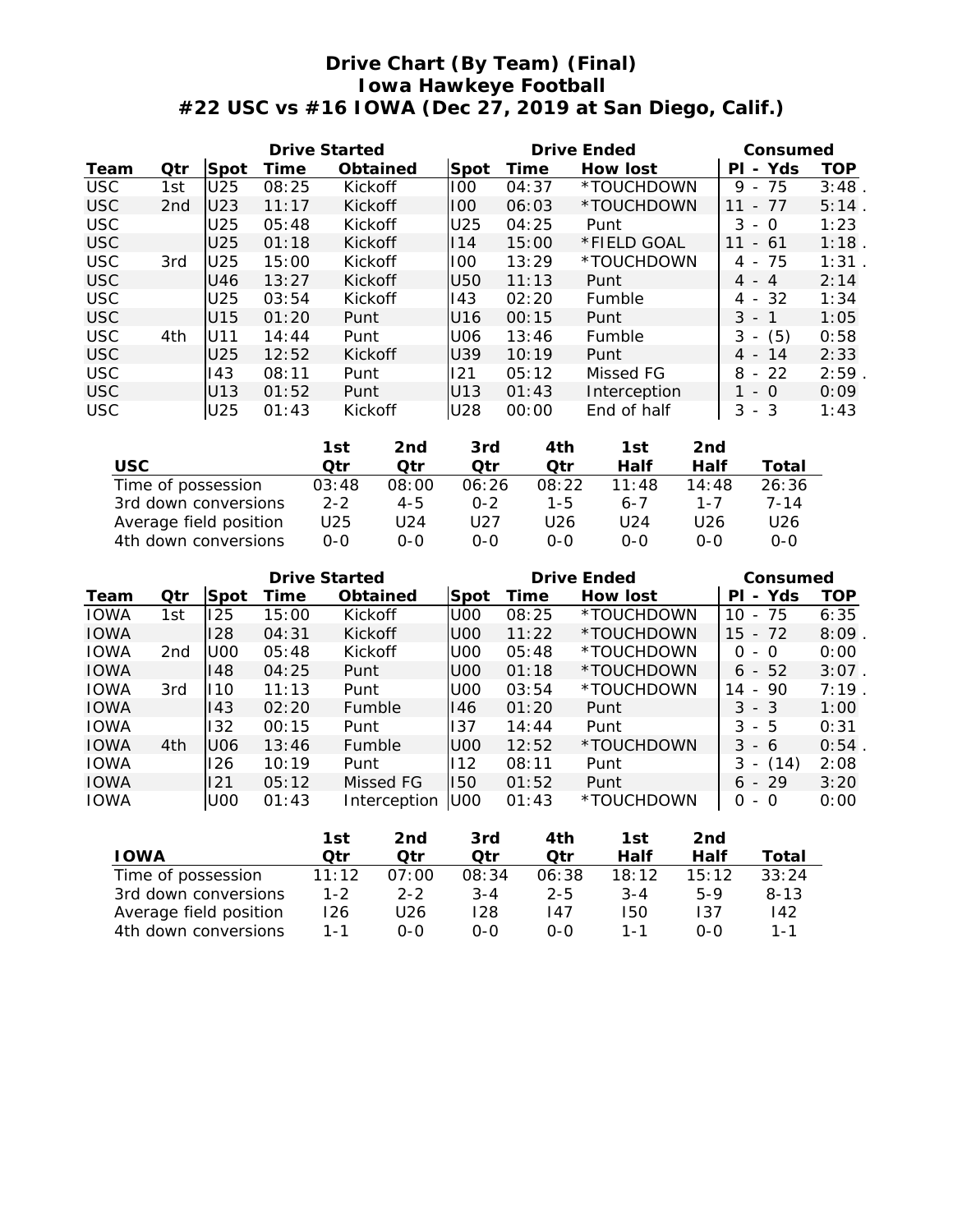## **Drive Chart (By Quarter) (Final) Iowa Hawkeye Football #22 USC vs #16 IOWA (Dec 27, 2019 at San Diego, Calif.)**

|             | Drive Started   |            |       |              |            | Drive Ended | Consumed     |                                                 |            |
|-------------|-----------------|------------|-------|--------------|------------|-------------|--------------|-------------------------------------------------|------------|
| Team        | Qtr             | Spot       | Time  | Obtained     | Spot       | Time        | How lost     | Yds<br>ΡI<br>$\sim$                             | <b>TOP</b> |
| <b>IOWA</b> | 1st             | 125        | 15:00 | Kickoff      | <b>U00</b> | 08:25       | *TOUCHDOWN   | 75<br>10<br>$\sim$                              | 6:35       |
| <b>USC</b>  |                 | U25        | 08:25 | Kickoff      | 100        | 04:37       | *TOUCHDOWN   | $9 -$<br>75                                     | 3:48       |
| <b>IOWA</b> |                 | 128        | 04:31 | Kickoff      | <b>U00</b> | 11:22       | *TOUCHDOWN   | 15<br>72                                        | 8:09       |
| <b>USC</b>  | 2 <sub>nd</sub> | U23        | 11:17 | Kickoff      | 100        | 06:03       | *TOUCHDOWN   | 11<br>77<br>$\equiv$                            | 5:14       |
| <b>IOWA</b> |                 | <b>U00</b> | 05:48 | Kickoff      | <b>U00</b> | 05:48       | *TOUCHDOWN   | 0<br>$\circ$<br>$\overline{\phantom{a}}$        | 0:00       |
| <b>USC</b>  |                 | U25        | 05:48 | Kickoff      | U25        | 04:25       | Punt         | $3 - 0$                                         | 1:23       |
| <b>IOWA</b> |                 | 148        | 04:25 | Punt         | <b>U00</b> | 01:18       | *TOUCHDOWN   | 52<br>6<br>$\overline{\phantom{a}}$             | 3:07       |
| <b>USC</b>  |                 | U25        | 01:18 | Kickoff      | 14         | 15:00       | *FIELD GOAL  | 11<br>61<br>$\overline{\phantom{a}}$            | 1:18       |
| <b>USC</b>  | 3rd             | U25        | 15:00 | Kickoff      | 100        | 13:29       | *TOUCHDOWN   | 75<br>4 -                                       | 1:31       |
| <b>USC</b>  |                 | U46        | 13:27 | Kickoff      | <b>U50</b> | 11:13       | Punt         | $4 - 4$                                         | 2:14       |
| <b>IOWA</b> |                 | 110        | 11:13 | Punt         | <b>U00</b> | 03:54       | *TOUCHDOWN   | 14<br>90<br>$\overline{\phantom{a}}$            | 7:19       |
| <b>USC</b>  |                 | U25        | 03:54 | Kickoff      | 143        | 02:20       | Fumble       | 32<br>$4 -$                                     | 1:34       |
| <b>IOWA</b> |                 | 143        | 02:20 | Fumble       | 146        | 01:20       | Punt         | 3<br>3<br>$\sim$                                | 1:00       |
| <b>USC</b>  |                 | U15        | 01:20 | Punt         | U16        | 00:15       | Punt         | 3<br>$\overline{1}$<br>$\overline{\phantom{a}}$ | 1:05       |
| <b>IOWA</b> |                 | 132        | 00:15 | Punt         | 137        | 14:44       | Punt         | 3<br>5<br>$\sim$                                | 0:31       |
| <b>USC</b>  | 4th             | U11        | 14:44 | Punt         | U06        | 13:46       | Fumble       | (5)<br>3<br>$\overline{\phantom{a}}$            | 0:58       |
| <b>IOWA</b> |                 | <b>U06</b> | 13:46 | Fumble       | <b>U00</b> | 12:52       | *TOUCHDOWN   | 3<br>6<br>$\overline{\phantom{a}}$              | 0:54       |
| <b>USC</b>  |                 | U25        | 12:52 | Kickoff      | U39        | 10:19       | Punt         | 4 -<br>14                                       | 2:33       |
| <b>IOWA</b> |                 | 126        | 10:19 | Punt         | 112        | 08:11       | Punt         | 3<br>(14)<br>$\overline{\phantom{a}}$           | 2:08       |
| <b>USC</b>  |                 | 143        | 08:11 | Punt         | 121        | 05:12       | Missed FG    | 22<br>8<br>$\overline{\phantom{a}}$             | 2:59       |
| <b>IOWA</b> |                 | 121        | 05:12 | Missed FG    | 150        | 01:52       | Punt         | 29<br>6<br>$\overline{\phantom{a}}$             | 3:20       |
| <b>USC</b>  |                 | U13        | 01:52 | Punt         | U13        | 01:43       | Interception | $1 - 0$                                         | 0:09       |
| <b>IOWA</b> |                 | <b>U00</b> | 01:43 | Interception | <b>U00</b> | 01:43       | *TOUCHDOWN   | 0<br>$-$ 0                                      | 0:00       |
| <b>USC</b>  |                 | U25        | 01:43 | Kickoff      | <b>U28</b> | 00:00       | End of half  | 3<br>$-3$                                       | 1:43       |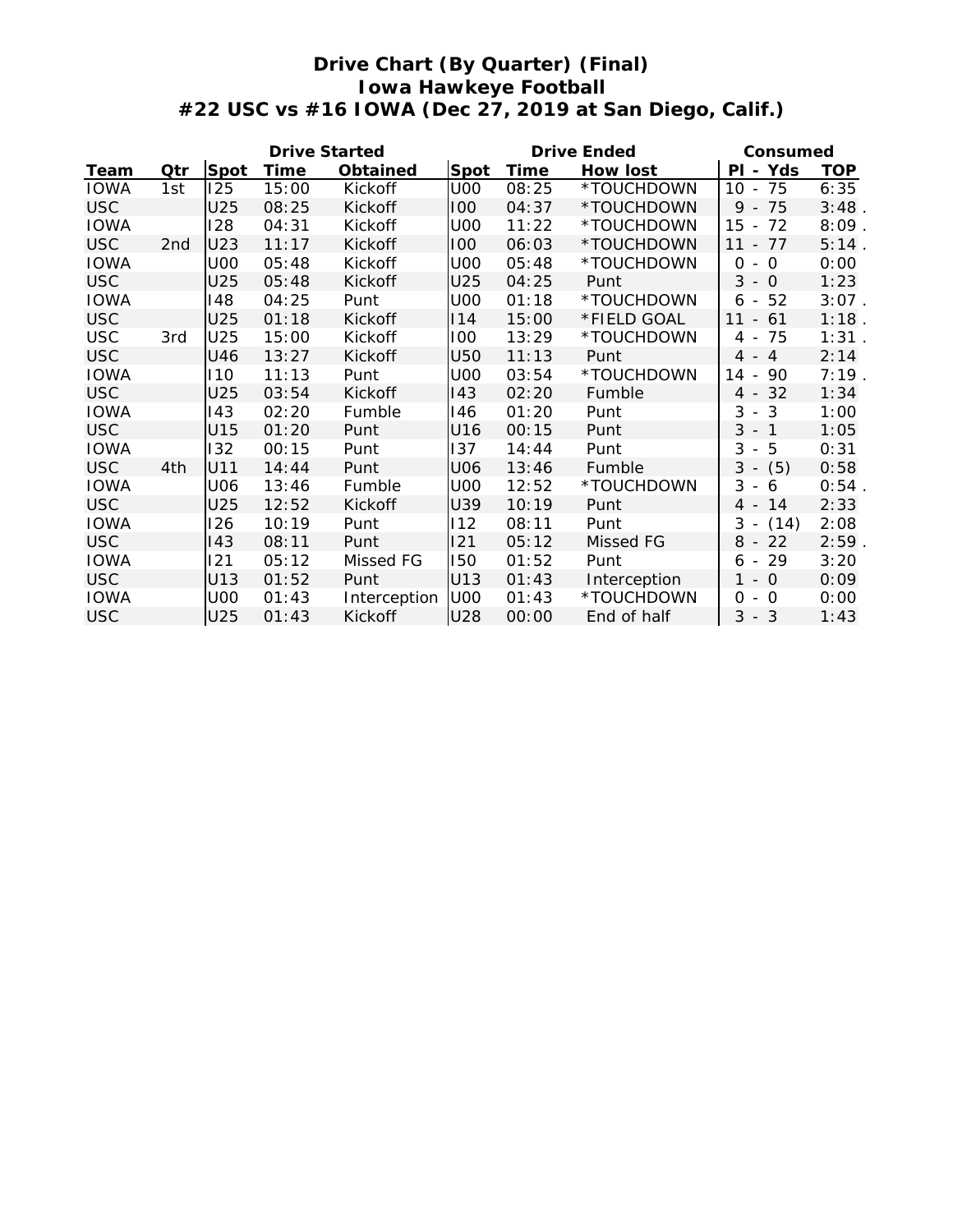## **Participation Report (Final) Iowa Hawkeye Football #22 USC vs #16 IOWA (Dec 27, 2019 at San Diego, Calif.)**

#### **USC**

#### **IOWA**

| Pos        | ##             | <b>OFFENSE</b>  | Pos          | ##             | <b>OFFENSE</b>  |
|------------|----------------|-----------------|--------------|----------------|-----------------|
| <b>KLT</b> | 73             | Jackson, Austin | LT.          | 77             | Jackson, Alaric |
| LG         | 75             | Vera-Tucker, Al | LG           | 71             | Kallenberger, M |
| C.         | 62             | Neilon, Brett   | $\mathsf{C}$ | 65             | Linderbaum, T.  |
| <b>RG</b>  | 71             | Jimmons, Liam   | <b>RG</b>    | 64             | Schott, Kyler   |
| <b>RT</b>  | 70             | McKenzie, Jalen | <b>RT</b>    | 74             | Wirfs, Tristan  |
| TE.        | 84             | Krommenhoek, Er | <b>WR</b>    | 3              | Tracy, Tyrone   |
| QB         | 0X             | Slovis, Kedon   | <b>RB</b>    | 15             | Goodson, Tyler  |
| TB         | 2X             | Malepeai, Vavae | TE.          | 39             | Wieting, Nate   |
| <b>WR</b>  | OF             | Pittman, Michae | ΤE.          | 42             | Beyer, Shaun    |
| <b>WR</b>  | 0H             | St. Brown, Amon | TE.          | 84             | LaPorta, Sam    |
| <b>WR</b>  | 1E             | London, Drake   | QB           | $\overline{4}$ | Stanley, Nate   |
|            |                |                 |              |                |                 |
| Pos        | ##             | <b>DEFENSE</b>  | Pos          | ##             | <b>DEFENSE</b>  |
| DE         | 89             | Rector, Christi | <b>LE</b>    | 57             | Golston, C      |
| DT         | 78             | Tufele, Jay     | LT           | 95             | Lattimore, C.   |
| NT         | 51             | Tuipulotu, Marl | <b>RT</b>    | 91             | Reiff, Brady    |
| DE         | 99             | Jackson, Drake  | <b>RE</b>    | 94             | Epenesa, A.J.   |
| <b>SLB</b> | 26             | Mauga, Kana'i   | MLB          | 34             | Welch, Kristian |
| <b>MLB</b> | 10             | Houston, John   | <b>WLB</b>   | 32             | Colbert, Djimon |
| <b>WLB</b> | 1              | Gaoteote, Palai | LC           | 8              | Hankins, Matt   |
| CB         | $\overline{2}$ | Griffin, Olaija | CB           | 4A             | Belton, Dane    |
| <b>FS</b>  | 21             | Pola-Mao, Isaia | <b>RC</b>    | 11             | Ojemudia, M.    |
| SS         | 15             | Hufanga, Talano | SS           | 9              | Stone, Geno     |
| CВ         | 9              | Johnson, Greg   | <b>FS</b>    | 8D             | Koerner, Jack   |

USC: 0A-Jones, Velus, 0G-Carr, Stephen, 1X-Fink, Matt, 2G-Jountti, Quincy, 2D-Griffiths, Ben, 2A-Vaughns, Tyler, 2C-Christon, Kenan, 5B-Daniel, Jacob, 8-Steele, Chris, 14-Williams, Jayde, 22-Hewett, Dorian, 34-Winston, Eli'ja, 38-Stadthaus, Alex, 40-McGrath, Chase, 41-Falaniko, Julia, 49-Bayle, Matt, 50-Figueroa, Nick, 59-Johnson, Damon, 77-Rodriguez, Jaso, 79-Benton, De'jon, 80-Jackson, John, 81-Ford, Kyle, 83-Falo, Josh, 90-Murphy, Connor, 91-Pili, Brandon.

IOWA: 1C-Milani,John, 3B-Duncan, Keith, 3C-Marchese,Henry, 6-Smith-Marsette, 9A-Shudak,Caleb, 10-Sargent,Mekhi, 12-Smith,Brandon, 13-Evans, Joe, 16-Roberts, Terry, 17-Young,Devonte, 18-Cook,Drew, 19-Cooper,Max, 22-Sleep-Dalton, M, 28-Young,Toren, 31-Campbell, Jack, 33-Moss,Riley, 35-Wade,B., 36-Ross,Brady, 40-Pallissard, T., 43-Doyle,Dillon, 44-Benson,Seth, 49-Niemann,Nick, 50-Subbert,J., 54-Nixon, Daviyon, 66-Paulsen,Levi, 89-Ragaini,Nico, 92-Waggoner,John.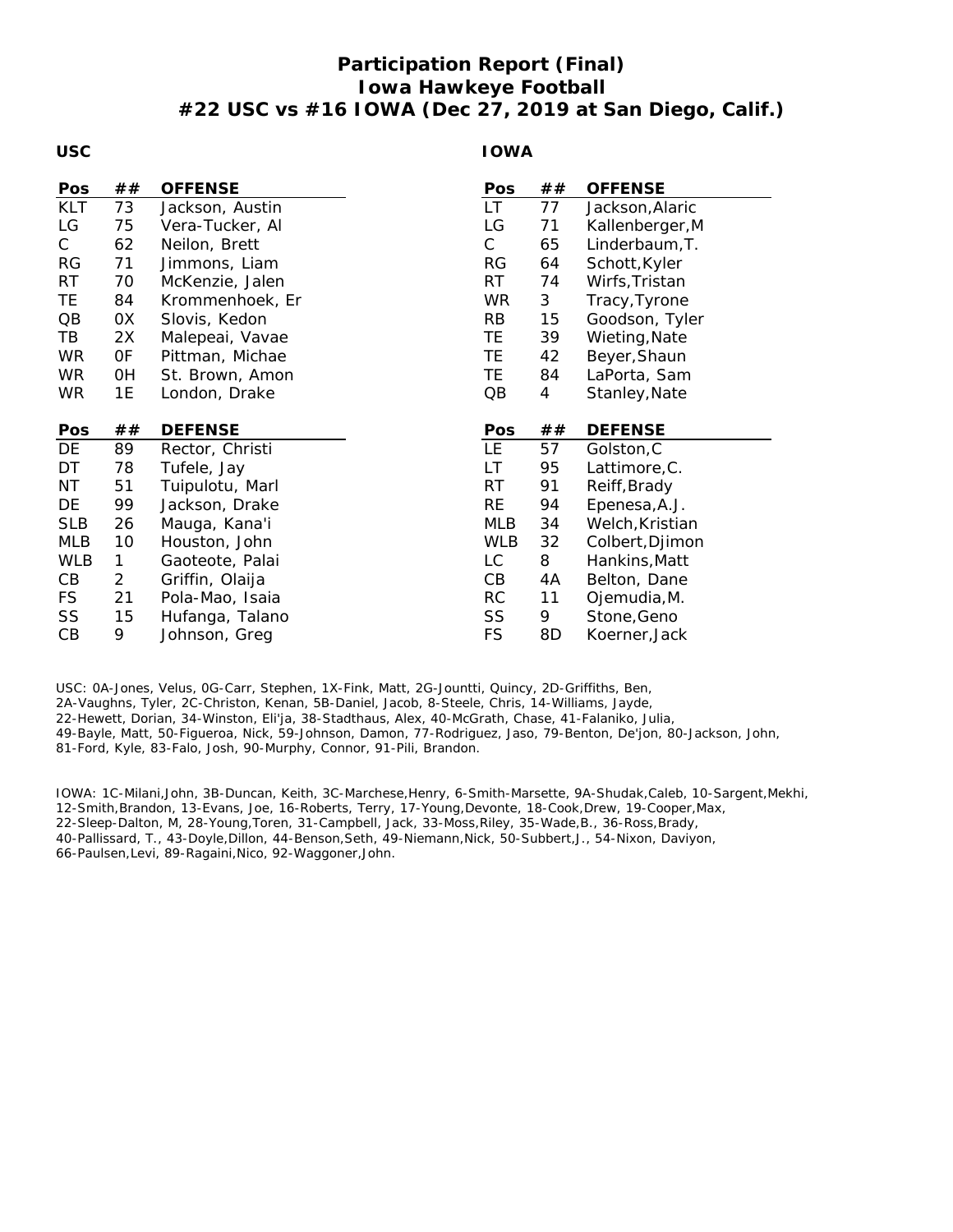## **Play-by-Play Summary (1st quarter) #22 USC vs #16 IOWA (Dec 27, 2019 at San Diego, Calif.)**

|                                                      | IOWA won the toss and elected to receive.                                                                                                                                           |                |
|------------------------------------------------------|-------------------------------------------------------------------------------------------------------------------------------------------------------------------------------------|----------------|
|                                                      | Stadthaus, Alex kickoff 63 yards to the IOWA2, Smith-Marsette return 23 yards to the                                                                                                |                |
|                                                      | IOWA25 (Mauga, Kana'i).                                                                                                                                                             |                |
| 1-10 Iowa 25                                         | Goodson, Tyler rush for loss of 1 yard to the IOWA24 (Gaoteote, Palai).                                                                                                             |                |
| 2-11 Iowa 24                                         | Stanley, Nate rush for 2 yards to the IOWA26 (Tufele, Jay).                                                                                                                         | <b>P1</b>      |
| lowa 26<br>$3 - 9$                                   | Stanley, Nate pass complete to Smith, Brandon for 10 yards to the IOWA36, 1ST DOWN IOWA<br>(Hufanga, Talano).                                                                       |                |
| 1-10 Iowa 36                                         | Goodson, Tyler rush for 3 yards to the IOWA39 (Pola-Mao, Isaia).                                                                                                                    |                |
| $2 - 7$                                              | lowa 39<br>Stanley, Nate pass complete to Goodson, Tyler for 7 yards to the IOWA46, 1ST DOWN IOWA                                                                                   | P <sub>2</sub> |
|                                                      | (Griffin, Olaija).                                                                                                                                                                  |                |
| 1-10 Iowa 46                                         | Smith-Marsette rush for 9 yards to the USC45 (Houston, John; Hufanga, Talano).                                                                                                      |                |
| $2 - 1$<br><b>USC 45</b>                             | Sargent, Mekhi rush for 1 yard to the USC44, 1ST DOWN IOWA (Tufele, Jay).                                                                                                           | R <sub>3</sub> |
| 1-10 USC 44                                          | Stanley, Nate sacked for loss of 7 yards to the IOWA49 (Hufanga, Talano), fumble by                                                                                                 |                |
|                                                      | Stanley, Nate recovered by IOWA Wieting, Nate at IOWA47.                                                                                                                            |                |
| 2-19 Iowa 47                                         | Stanley, Nate pass complete to Ragaini, Nico for 30 yards to the USC23, 1ST DOWN IOWA                                                                                               | P <sub>4</sub> |
| 1-10 USC 23                                          | (Pola-Mao, Isaia).<br>Tracy, Tyrone rush for 23 yards to the USCO, 1ST DOWN IOWA, TOUCHDOWN, clock 08:25.                                                                           | R <sub>5</sub> |
| 1-G USC 03                                           | Duncan, Keith kick attempt good.                                                                                                                                                    |                |
|                                                      | IOWA 7, USC 0                                                                                                                                                                       |                |
|                                                      | 10 plays, 75 yards, 6:35                                                                                                                                                            |                |
|                                                      | Shudak, Caleb kickoff 65 yards to the USCO, touchback.                                                                                                                              |                |
| USC drive start at 08:25.                            |                                                                                                                                                                                     |                |
| 1-10 USC 25                                          | Slovis, Kedon pass complete to St. Brown, Amon for 5 yards to the USC30.                                                                                                            |                |
| <b>USC 30</b><br>$2 - 5$<br><b>USC 30</b><br>$3 - 5$ | Slovis, Kedon pass incomplete to Malepeai, Vavae (Ojemudia, M.).<br>Slovis, Kedon pass complete to St. Brown, Amon for 30 yards to the IOWA40, 1ST DOWN USC                         | <b>P1</b>      |
|                                                      | (Koerner, Jack).                                                                                                                                                                    |                |
| 1-10 Iowa 40                                         | Malepeal, Vavae rush for 8 yards to the IOWA32 (Ojemudia, M.).                                                                                                                      |                |
| $2 - 2$<br>lowa 32                                   | Slovis, Kedon pass incomplete to Pittman, Michae, PENALTY IOWA holding 10 yards to the                                                                                              | X2             |
|                                                      | IOWA22, 1ST DOWN USC, NO PLAY.                                                                                                                                                      |                |
| 1-10 Iowa 22                                         | Slovis, Kedon pass complete to London, Drake for 8 yards to the IOWA14.                                                                                                             |                |
| $2 - 2$<br>lowa 14                                   | Malepeai, Vavae rush for 4 yards to the IOWA10, 1ST DOWN USC (Welch, Kristian).                                                                                                     | R <sub>3</sub> |
| $1-G$<br>lowa 10                                     | Slovis, Kedon pass complete to Malepeai, Vavae for loss of 2 yards to the IOWA12                                                                                                    |                |
| $2 - G$<br>lowa 12                                   | (Koerner, Jack).                                                                                                                                                                    |                |
| lowa 04<br>$3-G$                                     | Slovis, Kedon pass complete to St. Brown, Amon for 8 yards to the IOWA4 (Epenesa, A.J.).<br>Slovis, Kedon pass complete to London, Drake for 4 yards to the IOWAO, TOUCHDOWN, clock |                |
|                                                      | 04:37.                                                                                                                                                                              |                |
| lowa 03<br>1-G                                       | McGrath, Chase kick attempt good.                                                                                                                                                   |                |
|                                                      | <b>IOWA 7, USC 7</b>                                                                                                                                                                |                |
|                                                      | 9 plays, 75 yards, 3:54                                                                                                                                                             |                |
|                                                      | Stadthaus, Alex kickoff 58 yards to the IOWA7, Smith-Marsette return 21 yards to the                                                                                                |                |
|                                                      | IOWA28 (Hewett, Dorian).                                                                                                                                                            |                |
| IOWA drive start at 04:31.<br>1-10 Iowa 28           |                                                                                                                                                                                     |                |
| $2 - 2$<br>lowa 36                                   | Stanley, Nate pass complete to Goodson, Tyler for 8 yards to the IOWA36 (Johnson, Greg).<br>Goodson, Tyler rush for 2 yards to the IOWA38, 1ST DOWN IOWA (Jackson, Drake).          | R <sub>6</sub> |
| 1-10 Iowa 38                                         | Goodson, Tyler rush for 5 yards to the IOWA43 (Hufanga, Talano; Houston, John).                                                                                                     |                |
| lowa 43<br>$2 - 5$                                   | Goodson, Tyler rush for 4 yards to the IOWA47 (Houston, John).                                                                                                                      |                |
| $3 - 1$<br>lowa 47                                   | Goodson, Tyler rush for no gain to the IOWA47 (Gaoteote, Palai; Pola-Mao, Isaia).                                                                                                   |                |
| $4 - 1$<br>lowa 47                                   | Stanley, Nate rush for 3 yards to the 50 yardline, 1ST DOWN IOWA (Rector, Christi; Jackson,                                                                                         | R7             |
|                                                      | Drake).                                                                                                                                                                             |                |
| 1-10 Iowa 50                                         | Stanley, Nate pass complete to LaPorta, Sam for 3 yards to the USC47.                                                                                                               |                |
|                                                      | END OF 1st QUARTER: IOWA 7, USC 7                                                                                                                                                   |                |
|                                                      | Time<br>1st Downs<br>Conversions                                                                                                                                                    |                |

|                 |       | l ime   |     | 1st Downs |                 | Conversions |          |                  |           |
|-----------------|-------|---------|-----|-----------|-----------------|-------------|----------|------------------|-----------|
| Ouarter Summarv | Score | Poss    | R P | $\times$  | .3rd            | 4th         | Rushina  | Passing          | Penalties |
| <b>USC</b>      |       | 703:54  |     |           | 1 1 1 3 2-2 0-0 |             | $2 - 12$ | $6 - 7 - 0 - 53$ | 0-0       |
| <b>IOWA</b>     |       | 7 11:06 |     |           | 4 3 0 7 1-1     | റ-റ         | 12-42    | $5 - 5 - 0 - 58$ | $1 - 10$  |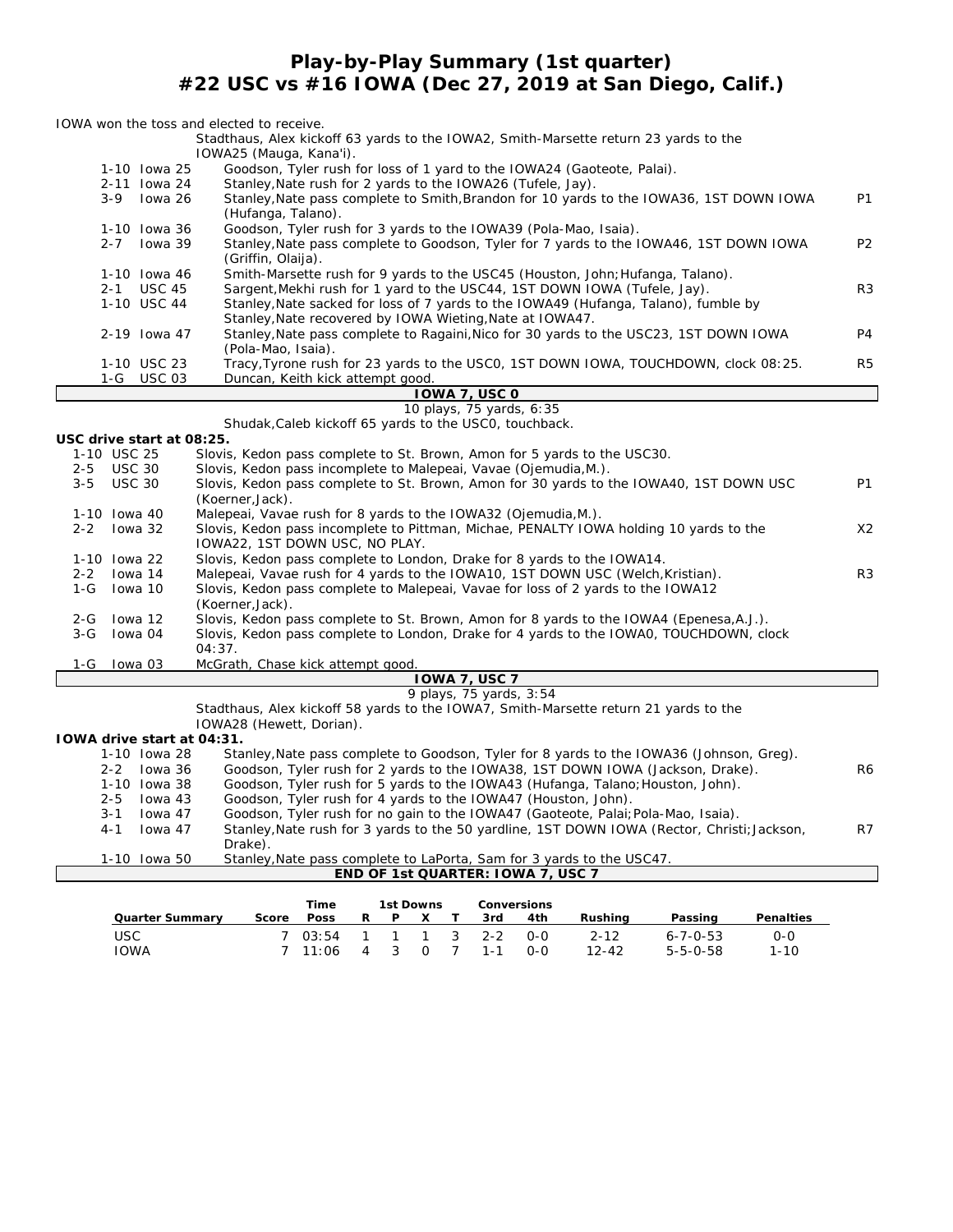## **Play-by-Play Summary (2nd quarter) #22 USC vs #16 IOWA (Dec 27, 2019 at San Diego, Calif.)**

| $2 - 7$ | <b>USC 47</b> | Start of 2nd quarter, clock 15:00.                                                                         |                 |
|---------|---------------|------------------------------------------------------------------------------------------------------------|-----------------|
| $2 - 7$ | USC 47        | Goodson, Tyler rush for loss of 2 yards to the USC49 (Hufanga, Talano; Rector, Christi).                   |                 |
| $3-9$   | USC 49        | Sargent, Mekhi rush for 19 yards to the USC30, 1ST DOWN IOWA (Jackson, Drake).                             | R8              |
|         | 1-10 USC 30   | Smith-Marsette pass incomplete to Smith, Brandon.                                                          |                 |
|         | 2-10 USC 30   | Stanley, Nate pass complete to LaPorta, Sam for 14 yards to the USC16, 1ST DOWN IOWA                       | P9              |
|         |               | (Johnson, Greg).                                                                                           |                 |
|         | 1-10 USC 16   | Stanley, Nate pass incomplete to Ragaini, Nico.                                                            |                 |
|         | 2-10 USC 16   | Goodson, Tyler rush for 4 yards to the USC12 (Tuipulotu, Marl).                                            |                 |
|         | $3-6$ USC 12  | Stanley, Nate pass complete to Smith, Brandon for 6 yards to the USC6, 1ST DOWN IOWA<br>(Griffin, Olaija). | P <sub>10</sub> |
| 1-G     | USC 06        | Smith-Marsette rush for 6 yards to the USCO, TOUCHDOWN, clock 11:22.                                       |                 |
|         | 1-G USC 03    | Duncan, Keith kick attempt good.                                                                           |                 |
|         |               | <b>IOWA 14, USC 7</b>                                                                                      |                 |
|         |               | 15 plays, 72 yards, 8:14                                                                                   |                 |
|         |               | Christian Calebralis United CA seconds to the UCCA Jones Value setting 10 resolute to the UCCOO            |                 |

|         |                           | Shudak, Caleb kickoff 61 yards to the USC4, Jones, Velus return 19 yards to the USC23        |                |
|---------|---------------------------|----------------------------------------------------------------------------------------------|----------------|
|         |                           | (Benson, Seth).                                                                              |                |
|         | USC drive start at 11:17. |                                                                                              |                |
|         | 1-10 USC 23               | Slovis, Kedon pass complete to St. Brown, Amon for 6 yards to the USC29                      |                |
|         |                           | (Lattimore.C.: Koerner.Jack).                                                                |                |
|         | 2-4 USC 29                | Carr, Stephen rush for 5 yards to the USC34, 1ST DOWN USC (Koerner, Jack).                   | R4             |
|         | 1-10 USC 34               | Slovis, Kedon pass complete to Carr, Stephen for 4 yards to the USC38                        |                |
|         |                           | (Welch, Kristian; Colbert, Djimon).                                                          |                |
| $2 - 6$ | <b>USC 38</b>             | Slovis, Kedon pass incomplete to Pittman, Michae.                                            |                |
| 3-6     | USC 38                    | Slovis, Kedon pass complete to St. Brown, Amon for 15 yards to the IOWA47, 1ST DOWN USC      | P <sub>5</sub> |
|         |                           | (Koerner, Jack).                                                                             |                |
|         | 1-10 Iowa 47              | Slovis, Kedon sacked for loss of 9 yards to the USC44 (Epenesa, A.J.).                       |                |
|         | 2-19 USC 44               | Slovis, Kedon pass complete to London, Drake for 16 yards to the IOWA40 (Belton, Dane).      |                |
| $3 - 3$ | Iowa 40                   | Malepeai, Vavae rush for 12 yards to the IOWA28, 1ST DOWN USC (Welch, Kristian; Golston, C). | R <sub>6</sub> |
|         | 1-10 Iowa 28              | Slovis, Kedon pass complete to St. Brown, Amon for 8 yards to the IOWA20 (Hankins, Matt).    |                |
| $2 - 2$ | lowa 20                   | Slovis, Kedon pass complete to Pittman, Michae for 4 yards to the IOWA16, 1ST DOWN USC       | P7             |
|         |                           | (Oiemudia,M.).                                                                               |                |
|         | 1-10 Iowa 16              | Slovis, Kedon pass complete to Malepeai, Vavae for 16 yards to the IOWAO, 1ST DOWN USC,      | P8             |
|         |                           | TOUCHDOWN, clock 06:03.                                                                      |                |

1-G Iowa 03 McGrath, Chase kick attempt good. **IOWA 14, USC 14**

| .<br>11 plays, 77 yards, 5:29                                                                                            |
|--------------------------------------------------------------------------------------------------------------------------|
|                                                                                                                          |
| Stadthaus, Alex kickoff 63 yards to the IOWA2, Smith-Marsette return 98 yards to the<br>USCO, TOUCHDOWN, clock 05:48.    |
| 1-G USC 03                                                                                                               |
| Duncan, Keith kick attempt good.<br>IOWA 21, USC 14                                                                      |
|                                                                                                                          |
| O plays, O yards, O:15                                                                                                   |
| Shudak, Caleb kickoff 65 yards to the USCO, touchback.                                                                   |
| USC drive start at 05:48.                                                                                                |
| 1-10 USC 25<br>Carr, Stephen rush for loss of 1 yard to the USC24 (Waggoner, John; Welch, Kristian).                     |
| 2-11 USC 24<br>Slovis, Kedon pass complete to Carr, Stephen for 1 yard to the USC25 (Belton, Dane).                      |
| Slovis, Kedon pass incomplete.<br>3-10 USC 25                                                                            |
| Griffiths, Ben punt 27 yards to the IOWA48, fair catch by Stone, Geno.<br>4-10 USC 25                                    |
| 3 plays, 0 yards, 1:23<br>TOWA drive start at 04:25.                                                                     |
|                                                                                                                          |
| 1-10 Iowa 48<br>Stanley, Nate pass complete to LaPorta, Sam for 6 yards to the USC46 (Mauga, Kana'i).                    |
| 2-4 USC 46<br>PENALTY IOWA false start 5 yards to the IOWA49.                                                            |
| Stanley, Nate pass complete to Ragaini, Nico for 11 yards to the USC40, PENALTY IOWA<br>lowa 49<br>$2 - 9$               |
| illegal touching 5 yards to the IOWA44, NO PLAY.                                                                         |
| Stanley, Nate pass complete to Ragaini, Nico for 24 yards to the USC32, 1ST DOWN IOWA<br>P11<br>2-14 Iowa 44             |
| (Steele, Chris).                                                                                                         |
| 1-10 USC 32<br>Timeout IOWA, clock 02:39.                                                                                |
| 1-10 USC 32<br>Goodson, Tyler rush for 9 yards to the USC23.                                                             |
| Goodson, Tyler rush for 1 yard to the USC22, 1ST DOWN IOWA (Tufele, Jay).<br><b>USC 23</b><br>R <sub>12</sub><br>$2 - 1$ |
| Stanley, Nate pass complete to Smith, Brandon for 10 yards to the USC12, 1ST DOWN IOWA<br>1-10 USC 22<br>P <sub>13</sub> |
| (Hufanga, Talano).                                                                                                       |
| Stanley, Nate pass complete to Smith-Marsette for 12 yards to the USCO, 1ST DOWN IOWA,<br>1-10 USC 12<br>P14             |
| TOUCHDOWN, clock 01:18.                                                                                                  |
| <b>USC 03</b><br>Duncan, Keith kick attempt good.<br>$1-G$                                                               |
| <b>OWA 28, USC 14</b>                                                                                                    |
| 6 plays, 52 yards, 3:07                                                                                                  |

Shudak,Caleb kickoff 65 yards to the USC0, touchback.

**USC drive start at 01:18.**

 $\overline{1}$ 

1-10 USC 25 Slovis, Kedon pass incomplete (Golston, C).<br>2-10 USC 25 Slovis, Kedon pass incomplete to Pittman, M

Slovis, Kedon pass incomplete to Pittman, Michae.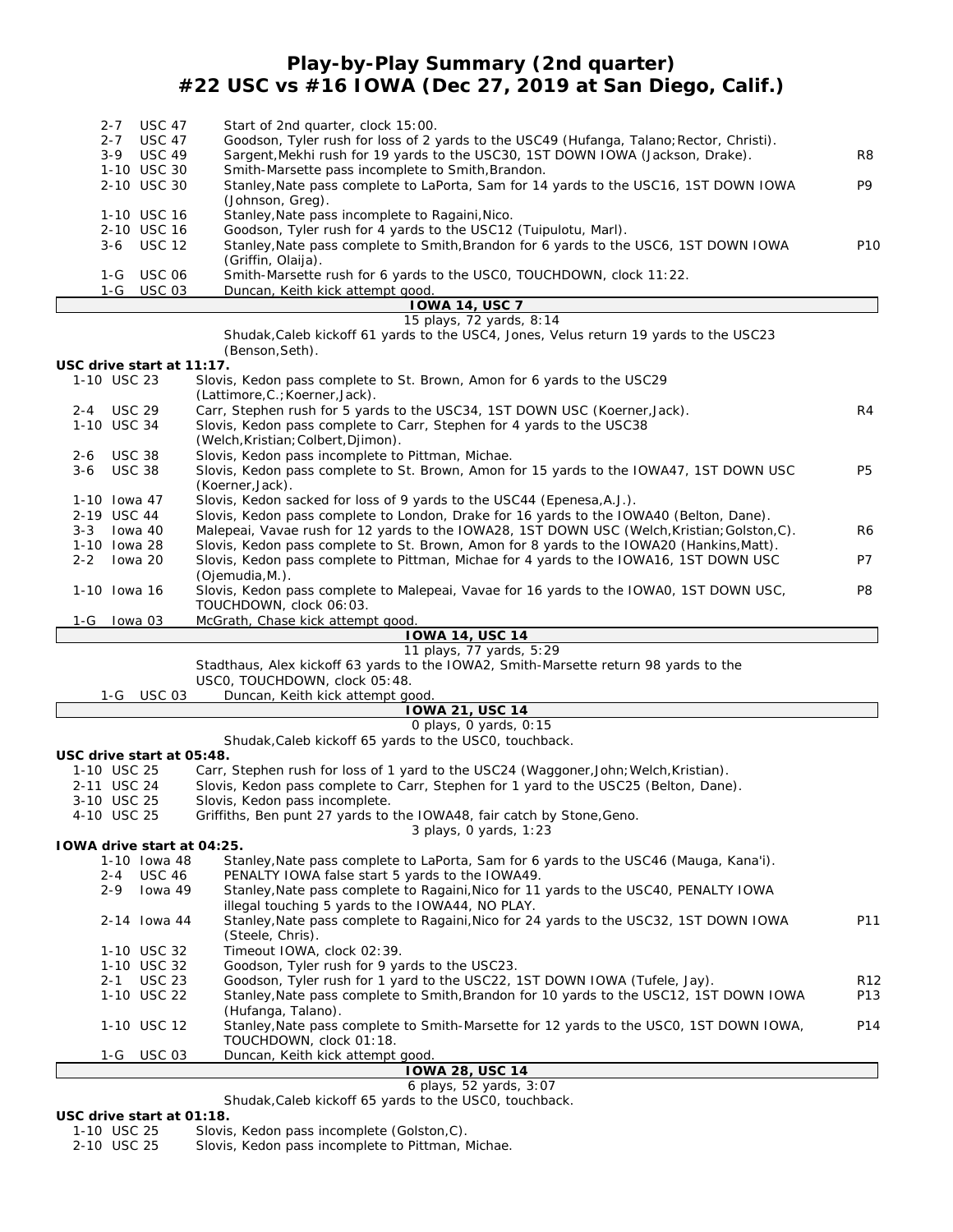## **Play-by-Play Summary (2nd quarter) #22 USC vs #16 IOWA (Dec 27, 2019 at San Diego, Calif.)**

|         | 3-10 USC 25   | Slovis, Kedon pass complete to Vaughns, Tyler for 15 yards to the USC40, 1ST DOWN USC<br>(Belton, Dane).       | P9              |
|---------|---------------|----------------------------------------------------------------------------------------------------------------|-----------------|
|         | 1-10 USC 40   | Slovis, Kedon pass incomplete to Pittman, Michae (Stone, Geno).                                                |                 |
|         | 2-10 USC 40   | Slovis, Kedon pass complete to London, Drake for 6 yards to the USC46 (Stone, Geno).                           |                 |
| $3 - 4$ | <b>USC 46</b> | Timeout USC, clock 00:38.                                                                                      |                 |
| $3 - 4$ | <b>USC 46</b> | Timeout IOWA, clock 00:38.                                                                                     |                 |
| $3 - 4$ | <b>USC 46</b> | Slovis, Kedon pass complete to Pittman, Michae for 4 yards to the 50 yardline, 1ST DOWN<br>USC (Ojemudia, M.). | P <sub>10</sub> |
|         | 1-10 USC 50   | Slovis, Kedon pass complete to Vaughns, Tyler for 11 yards to the IOWA39, 1ST DOWN USC<br>(Hankins, Matt).     | P11             |
|         | 1-10 Iowa 39  | Timeout USC, clock 00:21.                                                                                      |                 |
|         | 1-10 Iowa 39  | Slovis, Kedon pass complete to St. Brown, Amon for 25 yards to the IOWA14, 1ST DOWN USC<br>(Koerner, Jack).    | P <sub>12</sub> |
|         | 1-10 lowa 14  | Slovis, Kedon pass incomplete.                                                                                 |                 |
|         | 2-10 Iowa 14  | Slovis, Kedon pass incomplete to St. Brown, Amon.                                                              |                 |
|         | 3-10 Iowa 14  | McGrath, Chase field goal attempt from 32 GOOD, clock 00:00.                                                   |                 |
|         |               | TOWA 28, USC 17                                                                                                |                 |
|         |               | End of half, clock 00:00.                                                                                      |                 |
|         |               | $11$ plays 61 vards $1.18$                                                                                     |                 |

| 11 plays, 61 vards, 1:18<br>END OF 2nd QUARTER: IOWA 28, USC 17 |           |                |               |           |  |            |                |                    |                     |                                 |                     |
|-----------------------------------------------------------------|-----------|----------------|---------------|-----------|--|------------|----------------|--------------------|---------------------|---------------------------------|---------------------|
| Quarter Summary                                                 | Score     | Time<br>Poss   | R.            | 1st Downs |  |            | 3rd            | Conversions<br>4th | Rushing             | Passing                         | Penalties           |
| <b>USC</b><br><b>IOWA</b>                                       | 10.<br>21 | 08:10<br>06:50 | $\mathcal{D}$ |           |  | $0 \theta$ | $4 - 5$<br>2-2 | 0-0<br>0-0         | $4 - 7$<br>$6 - 37$ | $13 - 20 - 0 - 131$<br>6-8-0-72 | $0 - 0$<br>$2 - 10$ |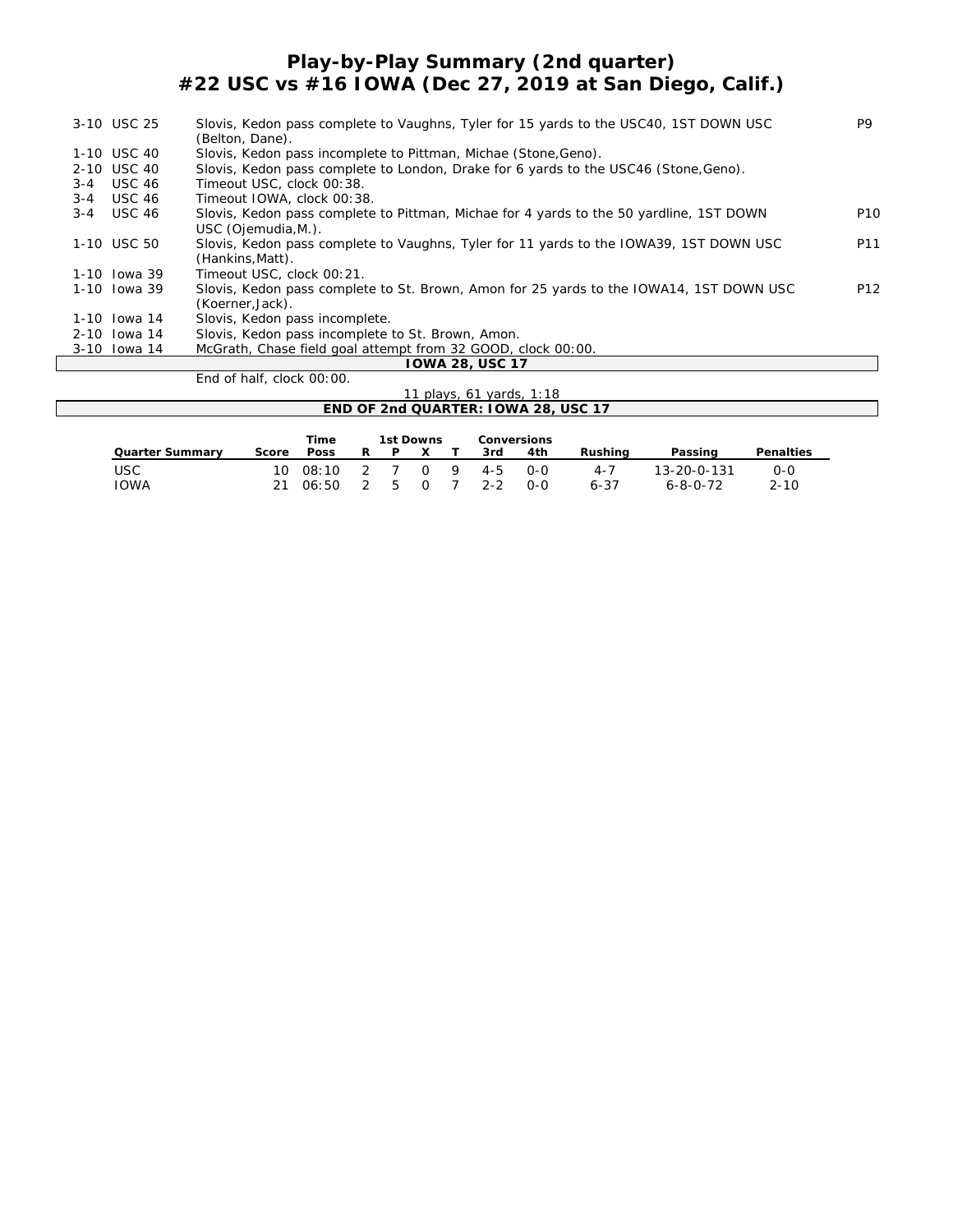#### **Quickie Statistics (Halftime) #22 USC vs #16 IOWA (Dec 27, 2019 at San Diego, Calif.)**

|                                |                                                                                                                     | <b>USC</b>                       | <b>IOWA</b>                              |                                        |
|--------------------------------|---------------------------------------------------------------------------------------------------------------------|----------------------------------|------------------------------------------|----------------------------------------|
|                                | Score                                                                                                               | 17                               | 28                                       |                                        |
|                                | <b>FIRST DOWNS</b>                                                                                                  | 12                               | 14                                       |                                        |
|                                | RUSHES-YARDS (NET)                                                                                                  | $6 - 19$                         | 18-79                                    |                                        |
|                                | PASSING YDS (NET)                                                                                                   | 184                              | 130                                      |                                        |
|                                | Passes Att-Comp-Int                                                                                                 | $27 - 19 - 0$                    | $13 - 11 - 0$                            |                                        |
|                                | TOTAL OFFENSE PLAYS-YARDS                                                                                           | 33-203                           | $31 - 209$                               |                                        |
|                                | Fumble Returns-Yards                                                                                                | $O-O$                            | $0 - 0$                                  |                                        |
|                                | Punt Returns-Yards                                                                                                  | $0 - 0$                          | $0-0$                                    |                                        |
|                                | Kickoff Returns-Yards<br><b>Interception Returns-Yards</b>                                                          | $1 - 19$<br>$0 - 0$              | $3 - 142$<br>$0-0$                       |                                        |
|                                | Punts (Number-Avg)                                                                                                  | $1 - 27.0$                       | $0 - 0.0$                                |                                        |
|                                | Fumbles-Lost                                                                                                        | $O-O$                            | $1 - 0$                                  |                                        |
|                                | Penalties-Yards                                                                                                     | $0 - 0$                          | $3 - 20$                                 |                                        |
|                                | Possession Time                                                                                                     | 12:04                            | 17:56                                    |                                        |
|                                | Third-Down Conversions                                                                                              | 6 of 7                           | 3 of 4                                   |                                        |
|                                | Fourth-Down Conversions                                                                                             | $0$ of $0$                       | 1 of 1                                   |                                        |
|                                |                                                                                                                     |                                  |                                          |                                        |
| <b>USC</b>                     |                                                                                                                     | <b>IOWA</b>                      |                                          |                                        |
| Rushing                        | No. Gain Loss Net TD<br>Lg<br>Avg                                                                                   | Rushing                          | No. Gain Loss<br>Net                     | TD.<br>Avg<br>La                       |
| Malepeai, Vavae                | 3<br>$\overline{12}$<br>24<br>$\mathsf{O}$<br>24<br>$\mathbf 0$<br>8.0                                              | Goodson, Tyler                   | 3<br>25<br>10<br>28                      | 9<br>$\mathbf 0$<br>2.5                |
| Carr, Stephen<br>Slovis, Kedon | 2<br>5<br>5<br>1<br>$\mathbf 0$<br>2.0<br>4<br>$\mathbf{O}$<br>9<br>1<br>-9<br>$\overline{0}$<br>$\Omega$<br>$-9.0$ | Tracy, Tyrone                    | 23<br>23<br>1<br>0<br>2<br>20<br>20<br>0 | 23 23.0<br>1<br>$\mathbf 0$<br>19 10.0 |
|                                |                                                                                                                     | Sargent, Mekhi<br>Smith-Marsette | 2<br>15<br>15<br>$\mathbf{O}$            | 9<br>1<br>7.5                          |
|                                |                                                                                                                     |                                  |                                          |                                        |
| Passing                        | Yds TD Long Sack<br><u>C-A-I</u>                                                                                    | Passing                          | $C-A-I$<br>TD<br>Yds                     | Long Sack                              |
| Slovis, Kedon                  | $19 - 27 - 0$<br>$\overline{2}$<br>184<br>30                                                                        | Stanley, Nate                    | $11 - 12 - 0$<br>130<br>1                | 30<br>1                                |
|                                |                                                                                                                     | Smith-Marsette                   | $0 - 1 - 0$<br>$\mathbf{O}$<br>O         | $\mathbf 0$<br>0                       |
| Receiving                      | No. Yards<br>TD<br>Long                                                                                             | Receiving                        | TD<br>No.<br>Yards                       | Long                                   |
| St. Brown, Amon                | 97<br>$\mathbf{O}$<br>7<br>30                                                                                       | Smith, Brandon                   | 3<br>26<br>0                             | 10                                     |
| London, Drake                  | 4<br>34<br>1<br>16                                                                                                  | LaPorta, Sam                     | 3<br>23<br>0                             | 14                                     |
| Vaughns, Tyler                 | 2<br>0<br>15<br>26                                                                                                  | Ragaini, Nico                    | $\overline{2}$<br>54<br>0                | 30                                     |
| Malepeai, Vavae                | $\overline{2}$<br>14<br>1<br>16                                                                                     | Goodson, Tyler                   | 2<br>15<br>0                             | 8                                      |
| Punting                        | No.<br>Avg Long In20<br>TВ<br>Yds                                                                                   | Punting                          | No.<br>Yds                               | Avg Long In20<br>TB                    |
| Griffiths, Ben                 | 27<br>27.0<br>$\Omega$<br>27                                                                                        |                                  |                                          |                                        |
| Punt Returns                   | No. Yards<br>TD<br>Long                                                                                             | Punt Returns                     | No. Yards<br>TD                          | Long                                   |
|                                |                                                                                                                     |                                  |                                          |                                        |
| Kick Returns                   | No.<br>Yards<br>TD<br>Long                                                                                          | <b>Kick Returns</b>              | Yards<br>TD<br>No.                       | Long                                   |
| Jones, Velus                   | 19<br>1<br>$\overline{O}$<br>19                                                                                     | Smith-Marsette                   | 3<br>142<br>1                            | 98                                     |
| Tackles                        | UA-A<br>Total<br>Sacks<br>TFL                                                                                       | Tackles                          | UA-A<br>Total<br>Sacks                   | <b>TFL</b>                             |
| Hufanga, Talano                | 1.5<br>$3 - 3$<br>6<br>1.0                                                                                          | Koerner, Jack                    | $5 - 1$<br>0.0<br>6                      | 1.0                                    |
| Tufele, Jay                    | 3<br>$3 - 0$<br>0.0<br>0.0                                                                                          | Welch, Kristian                  | $1 - 3$<br>4<br>0.0                      | 0.5                                    |
| Jackson, Drake                 | 3<br>0.0<br>$2 - 1$<br>0.0                                                                                          | Belton, Dane                     | $3 - 0$<br>3<br>0.0                      | 0.0                                    |
| Pola-Mao, Isaia                | 3<br>$2 - 1$<br>0.0<br>0.0                                                                                          | Ojemudia, M.                     | 3<br>$3 - 0$<br>0.0                      | 0.0                                    |
|                                |                                                                                                                     |                                  |                                          |                                        |
| <b>Time</b><br>Qtr             | Scoring Play<br>IOWA - Tracy, Tyrone 23 yd run (Duncan, Keith kick), 10-75 6:35                                     |                                  |                                          | V-H<br>$0 - 7$                         |
| 08:25<br>1st<br>04:37          | USC - London, Drake 4 yd pass from Slovis, Kedon (McGrath, Chase kick), 9-75 3:54                                   |                                  |                                          | $7 - 7$                                |
| 11:22<br>2nd                   | IOWA - Smith-Marsette 6 yd run (Duncan, Keith kick), 15-72 8:14                                                     |                                  |                                          | $7 - 14$                               |
| 06:03                          | USC - Malepeai, Vavae 16 yd pass from Slovis, Kedon (McGrath, Chase kick), 11-77 5:29                               |                                  |                                          | $14 - 14$                              |
| 05:48                          | IOWA - Smith-Marsette 98 yd kickoff return (Duncan, Keith kick)                                                     |                                  |                                          | $14 - 21$                              |
| 01:18                          | IOWA - Smith-Marsette 12 yd pass from Stanley, Nate (Duncan, Keith kick), 6-52 3:07                                 |                                  |                                          | $14 - 28$                              |

00:00 USC - McGrath, Chase 32 yd field goal, 11-61 1:18 17 · 28 17 - 28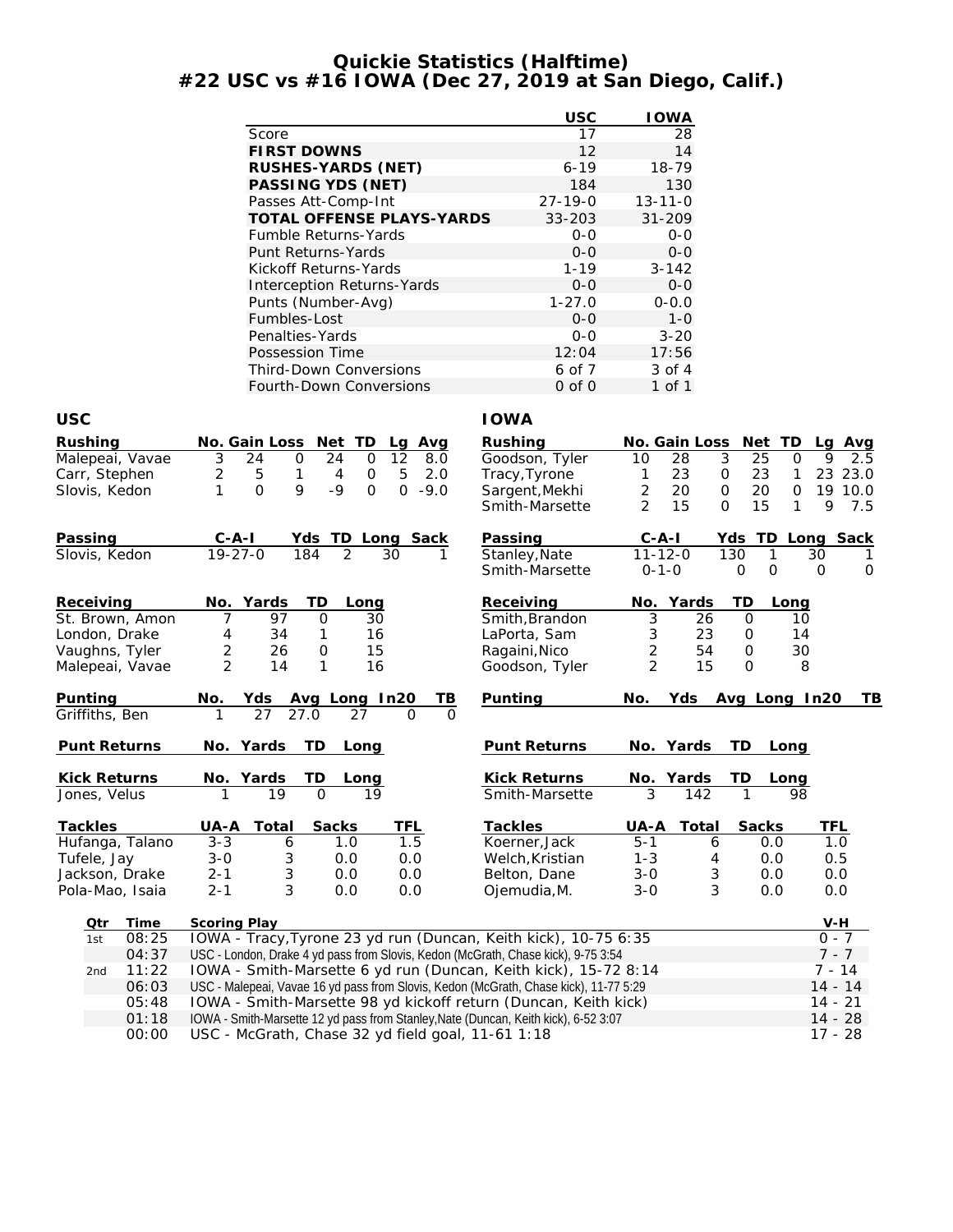### **Play-by-Play Summary (3rd quarter) #22 USC vs #16 IOWA (Dec 27, 2019 at San Diego, Calif.)**

|                                 | Start of 3rd quarter, clock 15:00, IOWA ball on IOWA35.                                                                                                                                |                 |
|---------------------------------|----------------------------------------------------------------------------------------------------------------------------------------------------------------------------------------|-----------------|
| USC drive start at 15:00.       | Shudak, Caleb kickoff 65 yards to the USCO, touchback.                                                                                                                                 |                 |
| 1-10 USC 25                     | Carr, Stephen rush for 5 yards to the USC30 (Lattimore, C.).                                                                                                                           |                 |
| 2-5<br><b>USC 30</b>            | Slovis, Kedon pass complete to Pittman, Michae for 10 yards to the USC40, 1ST DOWN USC                                                                                                 | P13             |
|                                 | (Ojemudia, M.).                                                                                                                                                                        |                 |
| 1-10 USC 40                     | Slovis, Kedon pass complete to St. Brown, Amon for 55 yards to the IOWA5, 1ST DOWN USC<br>(Koerner, Jack), PENALTY IOWA roughing passer 3 yards to the IOWA2, 1ST DOWN USC.            | X15             |
| 1-G<br>lowa 02                  | 1st and 2.                                                                                                                                                                             |                 |
| 1-G lowa 02                     | Carr, Stephen rush for 2 yards to the IOWAO, TOUCHDOWN, clock 13:29.                                                                                                                   |                 |
| 1-G Iowa 03                     | McGrath, Chase kick attempt good.                                                                                                                                                      |                 |
|                                 | <b>IOWA 28, USC 24</b><br>4 plays, 75 yards, 1:33                                                                                                                                      |                 |
|                                 | Brown, Michael kickoff 11 yards to the USC46, on-side kick, recovered by USC Brown,                                                                                                    |                 |
|                                 | Michael on USC46.                                                                                                                                                                      |                 |
| USC drive start at 13:27.       |                                                                                                                                                                                        |                 |
| 1-10 USC 46                     | Slovis, Kedon pass complete to Vaughns, Tyler for 11 yards to the IOWA43, 1ST DOWN USC                                                                                                 | P16             |
| 1-10 Iowa 43                    | (Hankins, Matt).<br>Slovis, Kedon sacked for no gain to the IOWA43 (Epenesa, A.J.), fumble by Slovis, Kedon                                                                            |                 |
|                                 | recovered by USC Jackson, Austin at IOWA43.                                                                                                                                            |                 |
| 2-10 Iowa 43                    | Malepeai, Vavae rush for 1 yard to the IOWA42 (Welch, Kristian; Lattimore, C.).                                                                                                        |                 |
| lowa 42<br>3-9                  | Fink, Matt sacked for loss of 8 yards to the 50 yardline (Niemann, Nick).                                                                                                              |                 |
| 4-17 USC 50                     | Griffiths, Ben punt 42 yards to the IOWA8, Cooper, Max return 0 yards to the IOWA8, fumble<br>by Cooper, Max recovered by IOWA Cooper, Max at IOWA10.                                  |                 |
|                                 | 4 plays, 4 yards, 2:14                                                                                                                                                                 |                 |
|                                 | TOWA drive start at 11:13, TOWA ball on TOWA10.                                                                                                                                        |                 |
| 1-10 Iowa 10                    | Stanley, Nate pass complete to Goodson, Tyler for 5 yards to the IOWA15 (Griffin, Olaija).                                                                                             |                 |
| $2 - 5$<br>lowa 15              | Stanley, Nate pass incomplete to Tracy, Tyrone.                                                                                                                                        |                 |
| $3 - 5$<br>lowa 15              | Stanley, Nate pass complete to LaPorta, Sam for 8 yards to the IOWA23, 1ST DOWN IOWA<br>(Hufanga, Talano).                                                                             | P15             |
| 1-10 Iowa 23                    | Stanley, Nate pass incomplete to Beyer, Shaun.                                                                                                                                         |                 |
| 2-10 Iowa 23                    | Goodson, Tyler rush for loss of 1 yard to the IOWA22 (Houston, John; Hufanga, Talano).                                                                                                 |                 |
| 3-11 Iowa 22                    | Stanley, Nate pass complete to LaPorta, Sam for 13 yards to the IOWA35, 1ST DOWN IOWA                                                                                                  | P16             |
|                                 | (Hufanga, Talano).                                                                                                                                                                     |                 |
| 1-10 Iowa 35                    | Young, Toren rush for 7 yards to the IOWA42 (Gaoteote, Palai; Jackson, Drake).                                                                                                         |                 |
| 2-3 Iowa 42<br>1-10 Iowa 47     | Young, Toren rush for 5 yards to the IOWA47, 1ST DOWN IOWA (Gaoteote, Palai; Mauga, Kana'i).<br>Stanley, Nate pass complete to Smith-Marsette for 34 yards to the USC19, 1ST DOWN IOWA | R17<br>P18      |
|                                 | (Steele, Chris).                                                                                                                                                                       |                 |
| 1-10 USC 19                     | Goodson, Tyler rush for 8 yards to the USC11 (Johnson, Greg).                                                                                                                          |                 |
| 2-2 USC 11                      | Stanley, Nate rush for 8 yards to the USC3, 1ST DOWN IOWA (Hufanga, Talano).                                                                                                           | R <sub>19</sub> |
| 1-G USC 03<br><b>USC 01</b>     | Stanley, Nate rush for 2 yards to the USC1 (Tuipulotu, Marl; Gaoteote, Palai).                                                                                                         |                 |
| $2 - G$<br><b>USC 01</b><br>3-G | Stanley, Nate rush for no gain to the USC1 (Benton, De'jon; Gaoteote, Palai).<br>Goodson, Tyler rush for 1 yard to the USCO, TOUCHDOWN, clock 03:54.                                   |                 |
| $1-G$<br><b>USC 03</b>          | Duncan, Keith kick attempt good.                                                                                                                                                       |                 |
|                                 | <b>IOWA 35, USC 24</b>                                                                                                                                                                 |                 |
|                                 | 14 plays, 90 yards, 7:19                                                                                                                                                               |                 |
| USC drive start at 03:54.       | Shudak, Caleb kickoff 65 yards to the USCO, touchback.                                                                                                                                 |                 |
| 1-10 USC 25                     | Fink, Matt pass complete to Vaughns, Tyler for 7 yards to the USC32 (Hankins, Matt).                                                                                                   |                 |
| 2-3 USC 32                      | Carr, Stephen rush for 13 yards to the USC45, 1ST DOWN USC (Hankins, Matt).                                                                                                            | R <sub>17</sub> |
| 1-10 USC 45                     | Fink, Matt pass complete to Vaughns, Tyler for 5 yards to the 50 yardline (Hankins, Matt).                                                                                             |                 |
| 2-5 USC 50                      | Fink, Matt pass complete to Pittman, Michae for 7 yards to the IOWA43, fumble forced by                                                                                                |                 |
|                                 | Stone, Geno, fumble by Pittman, Michae recovered by IOWA Ojemudia, M. at IOWA43.                                                                                                       |                 |
| TOWA drive start at 02:20.      | 4 plays, 32 yards, 1:34                                                                                                                                                                |                 |
| 1-10 Iowa 43                    | Goodson, Tyler rush for 3 yards to the IOWA46 (Rector, Christi).                                                                                                                       |                 |
| 2-7<br>lowa 46                  | Stanley, Nate pass incomplete to Young, Toren (Steele, Chris).                                                                                                                         |                 |
| $3 - 7$<br>lowa 46              | Stanley, Nate pass incomplete to Ragaini, Nico.                                                                                                                                        |                 |
| $4 - 7$<br>lowa 46              | Sleep-Dalton, M punt 39 yards to the USC15, fair catch by St. Brown, Amon.                                                                                                             |                 |
| USC drive start at 01:20.       | 3 plays, 3 yards, 1:00                                                                                                                                                                 |                 |
| 1-10 USC 15                     | Fink, Matt pass incomplete to Vaughns, Tyler.                                                                                                                                          |                 |
| 2-10 USC 15                     | Fink, Matt pass complete to Carr, Stephen for 1 yard to the USC16 (Ojemudia, M.).                                                                                                      |                 |
| 3-9<br><b>USC 16</b>            | Fink, Matt pass incomplete.                                                                                                                                                            |                 |
| 4-9<br><b>USC 16</b>            | Griffiths, Ben punt 49 yards to the IOWA35, Cooper, Max return -3 yards to the IOWA32                                                                                                  |                 |
|                                 | (Pola-Mao, Isaia).<br>3 plays, 1 yard, 1:05                                                                                                                                            |                 |
| TOWA drive start at 00:15.      |                                                                                                                                                                                        |                 |
| 1-10 lowa 32                    | Young, Toren rush for 5 yards to the IOWA37 (Hufanga, Talano).                                                                                                                         |                 |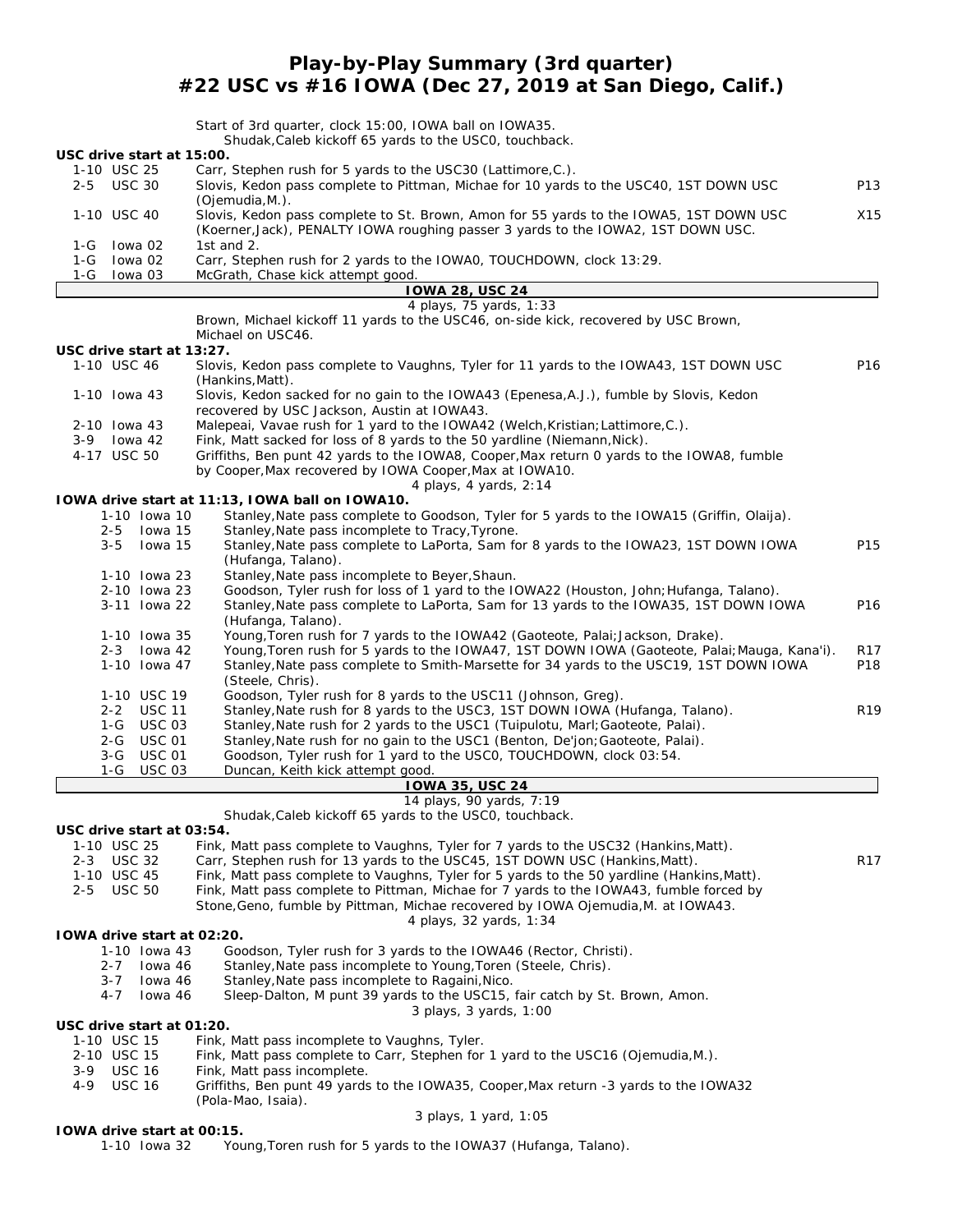## **Play-by-Play Summary (3rd quarter) #22 USC vs #16 IOWA (Dec 27, 2019 at San Diego, Calif.)**

| END OF 3rd QUARTER: 10WA 35, USC 24 |       |       |   |           |  |    |         |             |           |          |                  |
|-------------------------------------|-------|-------|---|-----------|--|----|---------|-------------|-----------|----------|------------------|
|                                     |       | Time  |   | 1st Downs |  |    |         | Conversions |           |          |                  |
| Quarter Summary                     | Score | Poss  | R | D         |  |    | 3rd     | 4th         | Rushina   | Passing  | <b>Penalties</b> |
| USC                                 |       | 06:26 |   |           |  | .C | $O - 2$ | $O-O$       | $6 - 13$  | 7-9-0-96 | $0 - 0$          |
| IOWA                                |       | 08:34 |   |           |  |    | $3 - 4$ | $O-O$       | $10 - 38$ | 4-8-0-60 | $1 - 3$          |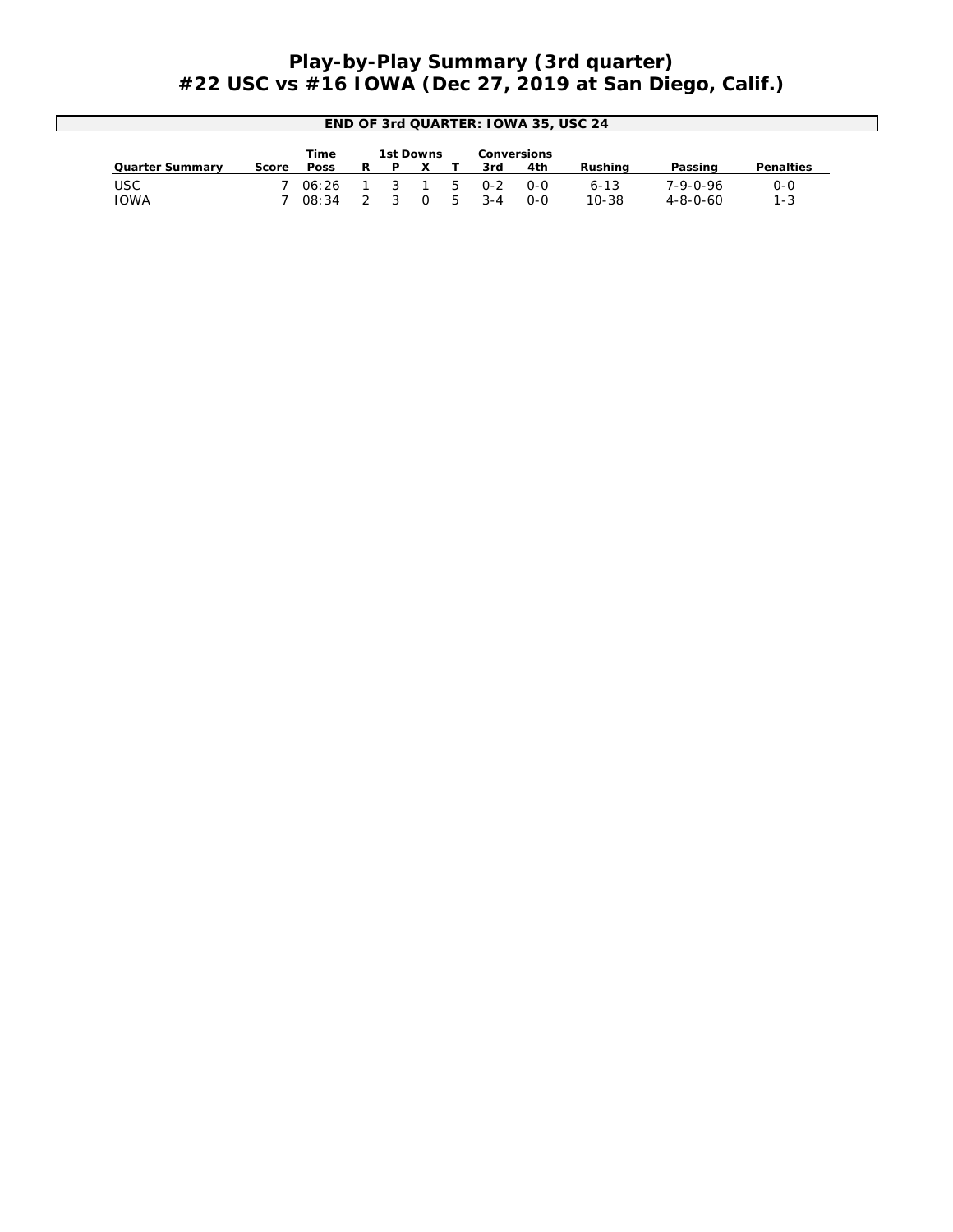## **Play-by-Play Summary (4th quarter) #22 USC vs #16 IOWA (Dec 27, 2019 at San Diego, Calif.)**

|            | $2 - 5$<br>$2 - 5$<br>$3 - 5$ | lowa 37<br>lowa 37<br>lowa 37              | Start of 4th quarter, clock 15:00.<br>Stanley, Nate pass incomplete to Wieting, Nate.<br>Stanley, Nate pass incomplete to Smith-Marsette.                               |                 |
|------------|-------------------------------|--------------------------------------------|-------------------------------------------------------------------------------------------------------------------------------------------------------------------------|-----------------|
|            | 4-5                           | lowa 37                                    | Sleep-Dalton, M punt 41 yards to the USC22, downed, PENALTY USC personal foul 11 yards to<br>the USC11, 1st and 10, USC ball on USC11.<br>3 plays, 5 yards, 0:31        |                 |
|            |                               | USC drive start at 14:44.                  |                                                                                                                                                                         |                 |
|            | 1-10 USC 11<br>2-3 USC 18     |                                            | Malepeai, Vavae rush for 7 yards to the USC18 (Niemann, Nick; Koerner, Jack).<br>Malepeai, Vavae rush for 2 yards to the USC20 (Welch, Kristian; Reiff, Brady).         |                 |
| $3 - 1$    | <b>USC 20</b>                 |                                            | TEAM rush for loss of 5 yards to the USC15, fumble by TEAM recovered by IOWA<br>Welch, Kristian at USC6.                                                                |                 |
|            |                               |                                            | High snap over the OB's head. Recovered by Iowa.<br>3 plays, minus 5 yards, 0:58                                                                                        |                 |
|            |                               | IOWA drive start at 13:46.                 |                                                                                                                                                                         |                 |
|            |                               | 1-G USC 06                                 | Stanley, Nate pass complete to LaPorta, Sam for no gain to the USC6 (Johnson, Greg).                                                                                    |                 |
|            |                               | 2-G USC 06                                 | Stanley, Nate pass incomplete to Smith-Marsette.                                                                                                                        |                 |
|            | 3-G                           | 3-G USC 06<br><b>USC 06</b>                | Timeout IOWA, clock 12:58.<br>Stanley, Nate pass complete to Smith, Brandon for 6 yards to the USCO, TOUCHDOWN, clock<br>12:52, PENALTY USC holding declined.           |                 |
|            | 1-G                           | USC 03                                     | Duncan, Keith kick attempt good.                                                                                                                                        |                 |
|            |                               |                                            | <b>IOWA 42, USC 24</b>                                                                                                                                                  |                 |
|            |                               |                                            | 3 plays, 6 yards, 0:54                                                                                                                                                  |                 |
|            |                               | USC drive start at 12:52.                  | Shudak, Caleb kickoff 65 yards to the USCO, touchback.                                                                                                                  |                 |
|            | 1-10 USC 25                   |                                            | Fink, Matt pass complete to Christon, Kenan for 13 yards to the USC38, 1ST DOWN USC<br>(Stone, Geno).                                                                   | P18             |
|            | 1-10 USC 38                   |                                            | PENALTY USC false start 5 yards to the USC33.                                                                                                                           |                 |
|            | 1-15 USC 33                   |                                            | Fink, Matt pass complete to Pittman, Michae for 6 yards to the USC39.                                                                                                   |                 |
| 2-9<br>3-4 | <b>USC 39</b><br>USC 44       |                                            | Fink, Matt pass complete to Vaughns, Tyler for 5 yards to the USC44 (Belton, Dane).<br>PENALTY USC delay of game 5 yards to the USC39.                                  |                 |
| $3-9$      | <b>USC 39</b>                 |                                            | Fink, Matt pass incomplete to Vaughns, Tyler.                                                                                                                           |                 |
| $4 - 9$    | <b>USC 39</b>                 |                                            | Griffiths, Ben punt 35 yards to the IOWA26, fair catch by Cooper, Max.                                                                                                  |                 |
|            |                               |                                            | 4 plays, 14 yards, 2:33                                                                                                                                                 |                 |
|            |                               |                                            | IOWA drive start at 10:19.                                                                                                                                              |                 |
|            |                               | 1-10 Iowa 26<br>2-9 Iowa 27                | Young, Toren rush for 1 yard to the IOWA27 (Mauga, Kana'i; Jackson, Drake).<br>Stanley, Nate rush for loss of 1 yard to the IOWA26.                                     |                 |
|            |                               | 3-10 Iowa 26                               | Stanley, Nate sacked for loss of 14 yards to the IOWA12 (Johnson, Greg).                                                                                                |                 |
|            |                               | 4-24 Iowa 12                               | Sleep-Dalton, M punt 31 yards to the IOWA43, downed.                                                                                                                    |                 |
|            |                               |                                            | 3 plays, minus 14 yards, 2:08                                                                                                                                           |                 |
|            |                               | USC drive start at 08:11.                  |                                                                                                                                                                         |                 |
|            | 1-10 Iowa 43<br>2-10 Iowa 43  |                                            | Fink, Matt pass incomplete to Pittman, Michae (Ojemudia, M.).<br>Malepeai, Vavae rush for loss of 2 yards to the IOWA45 (Golston, C; Lattimore, C.).                    |                 |
|            | 3-12 Iowa 45                  |                                            | Fink, Matt pass complete to Pittman, Michae for 22 yards to the IOWA23, 1ST DOWN USC                                                                                    | P <sub>19</sub> |
|            |                               |                                            | (Stone, Geno; Belton, Dane).                                                                                                                                            |                 |
|            | 1-10 Iowa 23                  |                                            | Fink, Matt pass complete to St. Brown, Amon for 11 yards to the IOWA12, 1ST DOWN USC<br>(Stone, Geno; Hankins, Matt).                                                   | P <sub>20</sub> |
|            | 1-10 Iowa 12                  |                                            | Fink, Matt pass complete to Malepeai, Vavae for loss of 1 yard to the IOWA13 (Belton,                                                                                   |                 |
|            | 2-11 Iowa 13                  |                                            | Dane).<br>Fink, Matt pass incomplete to Vaughns, Tyler (Hankins, Matt).                                                                                                 |                 |
|            | 3-11 Iowa 13                  |                                            | Fink, Matt sacked for loss of 8 yards to the IOWA21 (Golston, C; Epenesa, A.J.).                                                                                        |                 |
|            | 4-19 Iowa 21                  |                                            | McGrath, Chase field goal attempt from 39 MISSED - wide left, spot at IOWA21, clock 05:12.                                                                              |                 |
|            |                               |                                            | 8 plays, 22 yards, 2:59                                                                                                                                                 |                 |
|            |                               | TOWA drive start at 05:12.<br>1-10 Iowa 21 | Goodson, Tyler rush for 4 yards to the IOWA25 (Gaoteote, Palai; Hufanga, Talano).                                                                                       |                 |
|            | 2-6                           | lowa 25                                    | Goodson, Tyler rush for 3 yards to the IOWA28 (Pili, Brandon).                                                                                                          |                 |
|            | 3-3                           | lowa 28                                    | Stanley, Nate pass complete to Wieting, Nate for 17 yards to the IOWA45, 1ST DOWN IOWA<br>(Hufanga, Talano).                                                            | P <sub>20</sub> |
|            |                               | 1-10 Iowa 45                               | Goodson, Tyler rush for loss of 1 yard to the IOWA44 (Pola-Mao, Isaia).                                                                                                 |                 |
|            |                               | 2-11 Iowa 44                               | Goodson, Tyler rush for 6 yards to the 50 yardline (Gaoteote, Palai; Hufanga, Talano).                                                                                  |                 |
|            | 3-5                           | lowa 50                                    | Timeout USC, clock 02:05.                                                                                                                                               |                 |
|            | $3 - 5$<br>$4 - 5$            | lowa 50<br>lowa 50                         | Stanley, Nate pass incomplete to Smith-Marsette, PENALTY IOWA personal foul declined.<br>Sleep-Dalton, M punt 37 yards to the USC13, downed.<br>6 plays, 29 yards, 3:20 |                 |
|            |                               | USC drive start at 01:52.                  |                                                                                                                                                                         |                 |
|            | 1-10 USC 13                   |                                            | Fink, Matt pass intercepted by Niemann, Nick at the USC25, Niemann, Nick return 25 yards to<br>the USCO, TOUCHDOWN, clock 01:43.                                        |                 |
|            |                               |                                            | 1 play, 0 yards, 0:09                                                                                                                                                   |                 |

1-G USC 03 Duncan, Keith kick attempt good.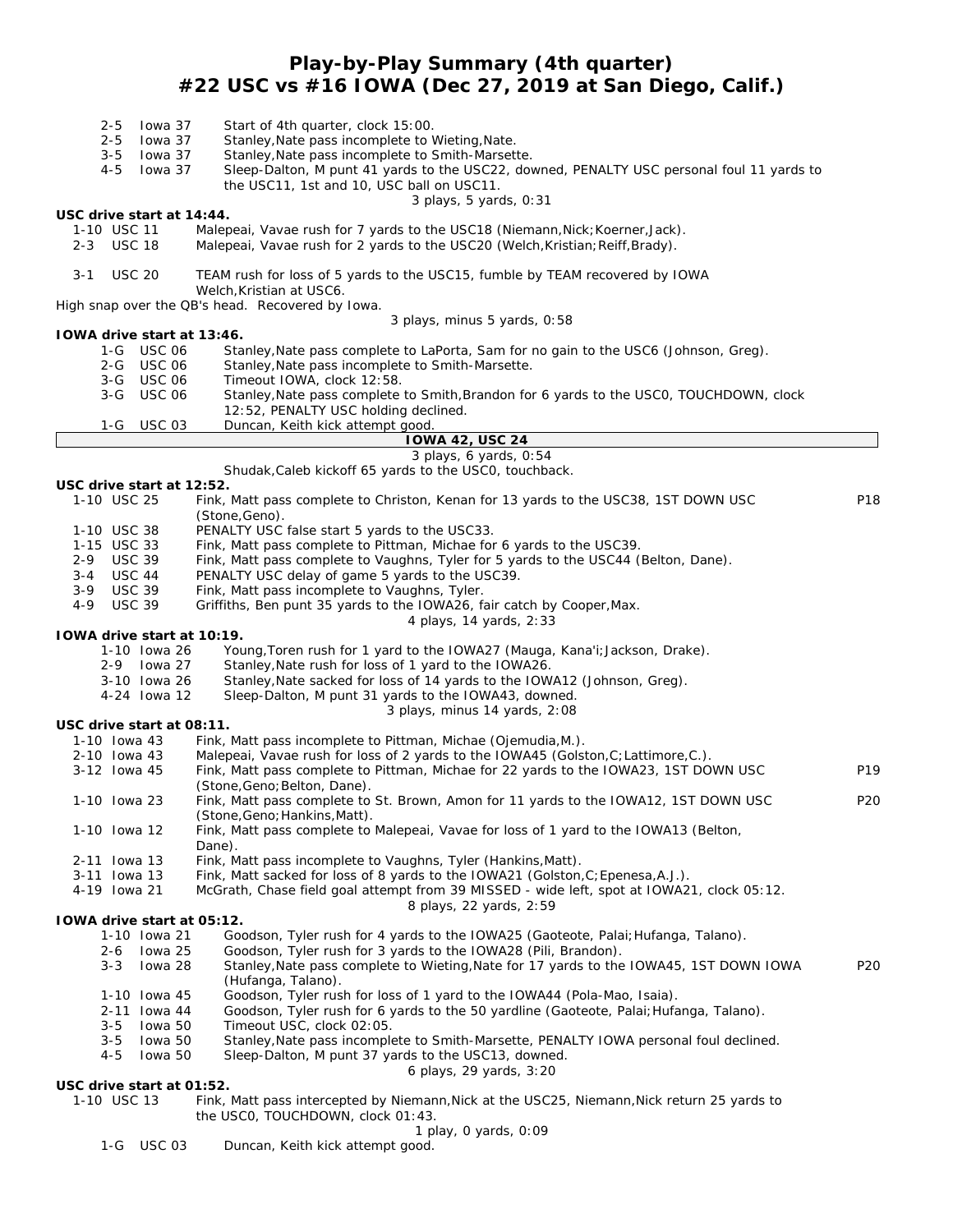## **Play-by-Play Summary (4th quarter) #22 USC vs #16 IOWA (Dec 27, 2019 at San Diego, Calif.)**

|                              | IOWA 49, USC 24                                                                        |  |  |  |  |  |  |  |  |  |
|------------------------------|----------------------------------------------------------------------------------------|--|--|--|--|--|--|--|--|--|
|                              | Shudak, Caleb kickoff 42 yards to the USC23, fair catch by Jimmons, Liam.              |  |  |  |  |  |  |  |  |  |
| USC drive start at $01:43$ . |                                                                                        |  |  |  |  |  |  |  |  |  |
| 1-10 USC 25                  | Fink, Matt pass complete to Christon, Kenan for no gain to the USC25 (Nixon, Daviyon). |  |  |  |  |  |  |  |  |  |
| 2-10 USC 25                  | Fink, Matt pass complete to Malepeai, Vavae for loss of 2 yards to the USC23           |  |  |  |  |  |  |  |  |  |
|                              | (Welch, Kristian).                                                                     |  |  |  |  |  |  |  |  |  |
| 3-12 USC 23                  | Malepeai, Vavae rush for 5 yards to the USC28 (Nixon, Daviyon).                        |  |  |  |  |  |  |  |  |  |
|                              | End of game, clock 00:00.                                                              |  |  |  |  |  |  |  |  |  |
|                              | 3 plays, 3 yards, 1:43                                                                 |  |  |  |  |  |  |  |  |  |
|                              | FINAL SCORE: IOWA 49, USC 24                                                           |  |  |  |  |  |  |  |  |  |
|                              |                                                                                        |  |  |  |  |  |  |  |  |  |
|                              | Conversions<br>Time<br>1st Downs                                                       |  |  |  |  |  |  |  |  |  |
| Quarter Summary              | Penalties<br>4th<br>Rushing<br>3rd<br>Passing<br>Poss<br>R<br>P<br>X<br>Score          |  |  |  |  |  |  |  |  |  |

USC 0 08:22 0 3 0 3 1-5 0-0 6-(-10) 8-12-1-54 3-21 IOWA 14 06:38 0 1 0 1 2-5 0-0 7-(-2) 3-7-0-23 0-0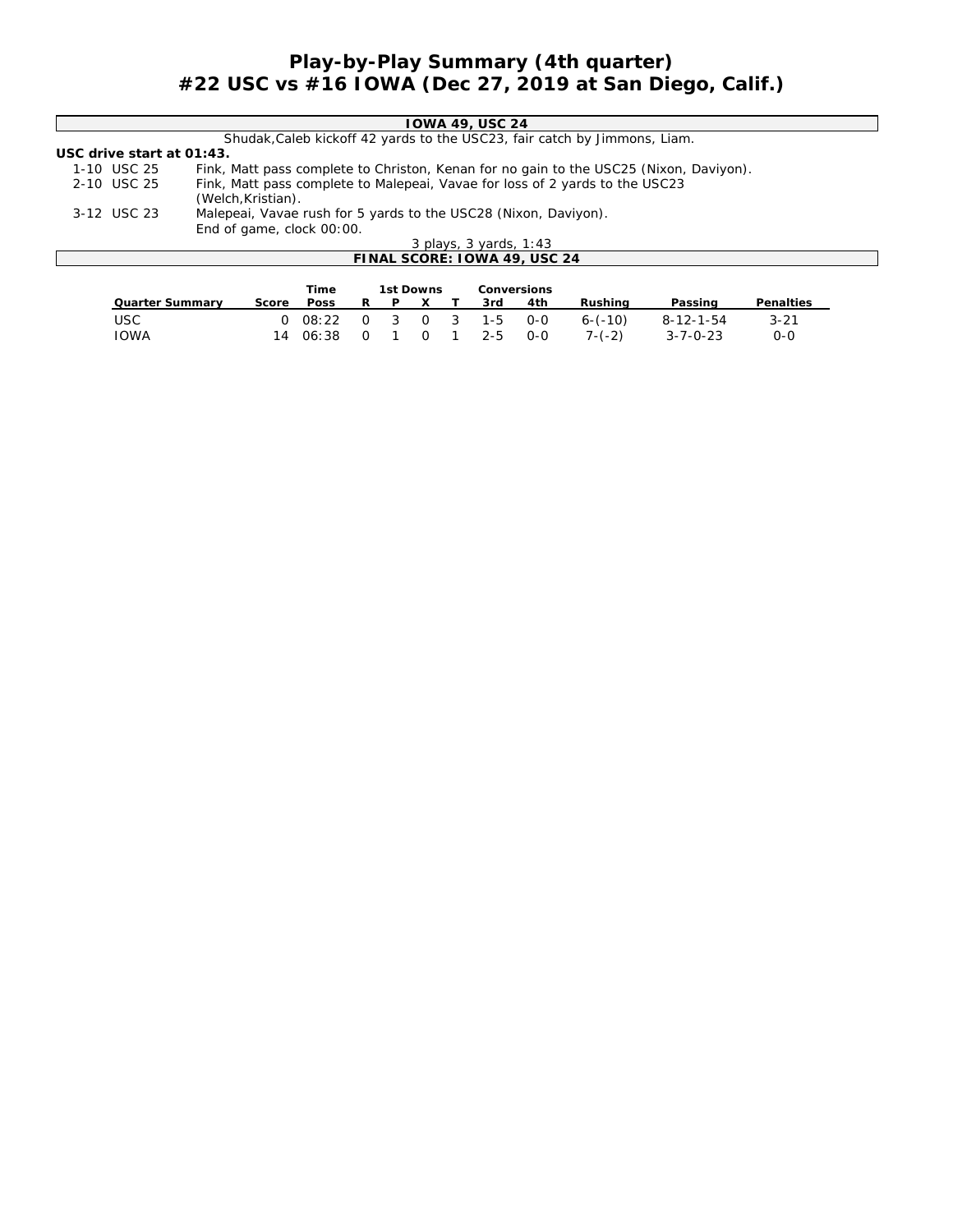## **Quickie Statistics (Final) #22 USC vs #16 IOWA (Dec 27, 2019 at San Diego, Calif.)**

|                     |                                                                  | <b>USC</b>                 | <b>IOWA</b>            |                             |                       |
|---------------------|------------------------------------------------------------------|----------------------------|------------------------|-----------------------------|-----------------------|
|                     | Score                                                            | 24                         | 49                     |                             |                       |
|                     | <b>FIRST DOWNS</b>                                               | 20                         | 20                     |                             |                       |
|                     | RUSHES-YARDS (NET)                                               | 18-22                      | 35-115                 |                             |                       |
|                     | PASSING YDS (NET)                                                | 334                        | 213                    |                             |                       |
|                     | Passes Att-Comp-Int                                              | $48 - 34 - 1$              | $28 - 18 - 0$          |                             |                       |
|                     | TOTAL OFFENSE PLAYS-YARDS                                        | 66-356                     | 63-328                 |                             |                       |
|                     | Fumble Returns-Yards                                             | $0 - 0$                    | $O-O$                  |                             |                       |
|                     | Punt Returns-Yards                                               | $0 - 0$                    | $2 - -1$               |                             |                       |
|                     | Kickoff Returns-Yards                                            | $1 - 19$                   | $3 - 142$              |                             |                       |
|                     | <b>Interception Returns-Yards</b>                                | $O - O$                    | $1 - 25$               |                             |                       |
|                     | Punts (Number-Avg)                                               | $4 - 38.2$                 | $4 - 37.0$             |                             |                       |
|                     | Fumbles-Lost                                                     | $3 - 2$                    | $2 - 0$                |                             |                       |
|                     | Penalties-Yards                                                  | $3 - 21$                   | $4 - 23$               |                             |                       |
|                     | Possession Time                                                  | 26:36                      | 33:24                  |                             |                       |
|                     | <b>Third-Down Conversions</b>                                    | 7 of 14                    | 8 of 13                |                             |                       |
|                     | Fourth-Down Conversions                                          | $0$ of $0$                 | 1 of 1                 |                             |                       |
|                     | Red-Zone Scores-Chances                                          | $4 - 5$                    | $4 - 4$                |                             |                       |
|                     |                                                                  |                            |                        |                             |                       |
| <b>USC</b>          |                                                                  | <b>IOWA</b>                |                        |                             |                       |
| Rushing             | No. Gain Loss<br>Net TD<br>Lg Avg                                | Rushing                    | No. Gain Loss          | Net TD                      | Lq<br>Avg             |
| Malepeai, Vavae     | 39<br>8<br>2<br>37<br>$\mathcal{O}$<br>12<br>4.6                 | Goodson, Tyler             | 18<br>53               | 5<br>48<br>1                | 2.7<br>9              |
| Carr, Stephen       | 5<br>25<br>$\mathbf{1}$<br>24<br>13<br>1<br>4.8                  | Tracy, Tyrone              | $\mathbf{1}$<br>23     | 0<br>23<br>1                | 23 23.0               |
| Slovis, Kedon       | $\overline{2}$<br>$\mathbf 0$<br>9<br>$-9$<br>$0 - 4.5$<br>0     | Sargent, Mekhi             | $\overline{2}$<br>20   | $\mathbf 0$<br>20<br>0      | 19 10.0               |
| <b>TEAM</b>         | 1<br>O<br>14<br>$-14$<br>0<br>$0 - 14.0$                         | Young, Toren               | 4<br>18                | $\overline{O}$<br>18<br>0   | $\overline{7}$<br>4.5 |
| Passing             | $C - A - I$<br>TD<br>Long Sack<br>Yds                            | Passing                    | C-A-I                  | Yds<br>TD.                  | Long Sack             |
| Slovis, Kedon       | $22 - 30 - 0$<br>$\overline{2}$<br>260<br>55<br>2                | Stanley, Nate              | 18-27-0                | $\overline{2}$<br>213       | 34<br>2               |
| Fink, Matt          | $\mathsf{O}$<br>22<br>$\overline{2}$<br>$12 - 18 - 1$<br>74      | Smith-Marsette             | $0 - 1 - 0$            | $\mathbf 0$<br>$\mathbf{O}$ | $\mathbf{O}$<br>0     |
|                     |                                                                  |                            |                        |                             |                       |
| Receiving           | Yards<br><b>TD</b><br>No.<br>Long                                | Receiving                  | Yards<br>No.           | TD<br>Long                  |                       |
| St. Brown, Amon     | 9<br>163<br>0<br>55                                              | LaPorta, Sam               | 6<br>44                | 0<br>14                     |                       |
| Vaughns, Tyler      | 54<br>15<br>6<br>0                                               | Smith, Brandon             | 32<br>4                | $\mathbf{1}$<br>10          |                       |
| Pittman, Michae     | 53<br>22<br>6<br>0                                               | Goodson, Tyler             | 3<br>20                | 8<br>0                      |                       |
| London, Drake       | 4<br>34<br>$\mathbf{1}$<br>16                                    | Ragaini, Nico              | $\overline{2}$<br>54   | $\Omega$<br>30              |                       |
|                     |                                                                  |                            |                        |                             |                       |
| Punting             | No.<br>Avg Long In20<br>ΤВ<br>Yds<br>38.2<br>49<br>$\Omega$<br>4 | Punting<br>Sleep-Dalton, M | No.<br>Yds<br>148<br>4 | Avg Long In20<br>37.0<br>41 | TВ                    |
| Griffiths, Ben      | 153                                                              |                            |                        |                             |                       |
| <b>Punt Returns</b> | <u>No. Yards</u><br>TD.<br>Long                                  | <b>Punt Returns</b>        | <u>No. Yards</u>       | <u>TD</u><br>Long           |                       |
|                     |                                                                  | Cooper, Max                | $-1$                   |                             |                       |
|                     |                                                                  |                            |                        |                             |                       |
| Kick Returns        | No. Yards<br>TD<br>Long                                          | Kick Returns               | No. Yards              | TD<br>Long                  |                       |
| Jones, Velus        | 19<br>1<br>$\Omega$<br>19                                        | Smith-Marsette             | 3<br>142               | 1<br>98                     |                       |
| Tackles             | TFL<br>UA-A<br>Total<br>Sacks                                    | Tackles                    | UA-A<br>Total          | Sacks                       | TFL                   |
| Hufanga, Talano     | 2.0<br>$8 - 6$<br>1.0<br>14                                      | Koerner, Jack              | $6 - 2$                | 8<br>0.0                    | 1.0                   |
| Gaoteote, Palai     | $1 - 7$<br>8<br>0.0<br>1.0                                       | Hankins, Matt              | $6 - 1$                | 7<br>0.0                    | 0.0                   |
| Johnson, Greg       | $5 - 0$<br>5<br>1.0<br>1.0                                       | Welch, Kristian            | $2 - 5$                | $\overline{7}$<br>0.0       | 1.5                   |

| Otr | Time  | Scoring Play                                                                          | V-H       |
|-----|-------|---------------------------------------------------------------------------------------|-----------|
| 1st | 08:25 | IOWA - Tracy, Tyrone 23 yd run (Duncan, Keith kick), 10-75 6:35                       | $0 - 7$   |
|     | 04:37 | USC - London, Drake 4 yd pass from Slovis, Kedon (McGrath, Chase kick), 9-75 3:48     | $7 - 7$   |
| 2nd | 11:22 | IOWA - Smith-Marsette 6 yd run (Duncan, Keith kick), 15-72 8:09                       | 7 - 14    |
|     | 06:03 | USC - Malepeai, Vavae 16 yd pass from Slovis, Kedon (McGrath, Chase kick), 11-77 5:14 | $14 - 14$ |
|     | 05:48 | IOWA - Smith-Marsette 98 yd kickoff return (Duncan, Keith kick)                       | $14 - 21$ |
|     | 01:18 | IOWA - Smith-Marsette 12 yd pass from Stanley, Nate (Duncan, Keith kick), 6-52 3:07   | $14 - 28$ |
|     | 00:00 | USC - McGrath, Chase 32 yd field goal, 11-61 1:18                                     | 17 - 28   |
| 3rd | 13:29 | USC - Carr, Stephen 2 yd run (McGrath, Chase kick), 4-75 1:31                         | $24 - 28$ |
|     | 03:54 | IOWA - Goodson, Tyler 1 yd run (Duncan, Keith kick), 14-90 7:19                       | 24 - 35   |
| 4th | 12:52 | IOWA - Smith, Brandon 6 yd pass from Stanley, Nate (Duncan, Keith kick), 3-6 0:54     | $24 - 42$ |
|     | 01:43 | IOWA - Niemann, Nick 25 yd interception return (Duncan, Keith kick)                   | 24 - 49   |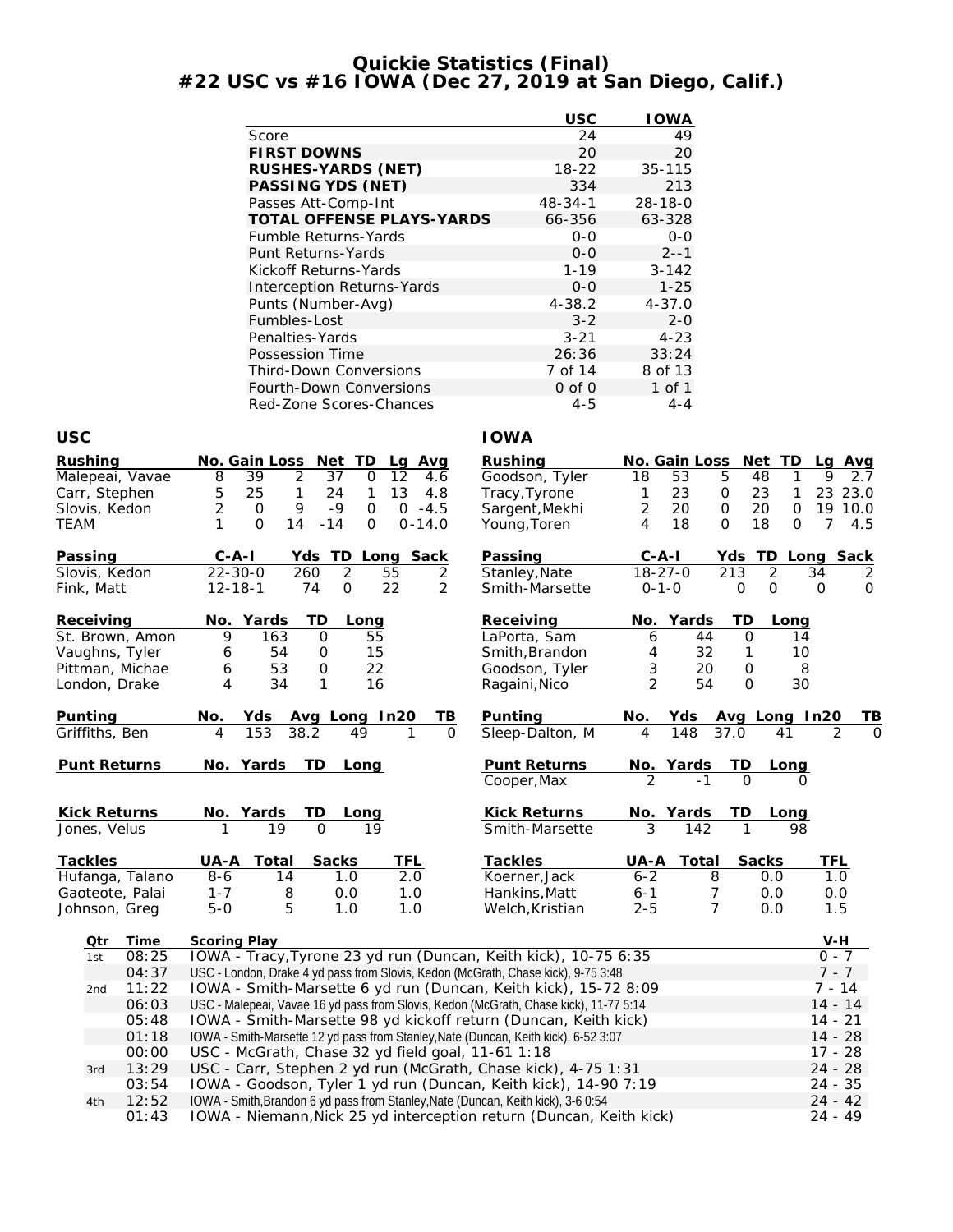#### **Iowa Hawkeye Football IOWA Game Results (as of Dec 27, 2019) All games**

| Date             | Opponent                |   | Score     | Overall | Conference | Time | Attend |
|------------------|-------------------------|---|-----------|---------|------------|------|--------|
| Aug 31, 2019     | MIAMI                   | W | $38 - 14$ | $1 - 0$ | $O-O$      | 3:05 | 69250  |
| * Sep 07, 2019   | <b>RUTGERS</b>          | W | $30 - 0$  | $2 - 0$ | $1 - 0$    | 3:06 | 61808  |
| Sep 14, 2019     | at Iowa State           | W | $18 - 17$ | $3-0$   | $1 - 0$    | 5:53 | 61500  |
| Sep 28, 2019     | <b>MIDDLE TENNESSEE</b> | W | $48 - 3$  | $4-0$   | $1 - 0$    | 3:06 | 63706  |
| $*$ Oct 05, 2019 | at #18 Michigan         |   | $3 - 10$  | $4 - 1$ | $1 - 1$    | 3:26 | 111519 |
| * Oct 12, 2019   | $#10$ PENN STATE        |   | $12 - 17$ | $4 - 2$ | $1 - 2$    | 3:26 | 69034  |
| $*$ Oct 19, 2019 | <b>PURDUE</b>           | W | $26 - 20$ | $5 - 2$ | $2 - 2$    | 3:13 | 69250  |
| * Oct 26, 2019   | at Northwestern         | W | $20 - 0$  | $6 - 2$ | $3 - 2$    | 2:52 | 42104  |
| * Nov 09, 2019   | at $#16$ Wisconsin      |   | $22 - 24$ | $6 - 3$ | $3 - 3$    | 3:10 | 78018  |
| * Nov 16, 2019   | #7 MINNESOTA            | W | $23 - 19$ | $7 - 3$ | $4 - 3$    | 3:16 | 67518  |
| * Nov 23, 2019   | <b>ILLINOIS</b>         | W | $19-10$   | $8 - 3$ | $5 - 3$    | 3:09 | 58331  |
| * Nov 29, 2019   | at Nebraska             | W | $27 - 24$ | $9 - 3$ | $6 - 3$    | 3:21 | 89039  |
| Dec 27, 2019     | vs $#22$ USC            | W | 49-24     | $10-3$  | $6 - 3$    | 3:38 | 50123  |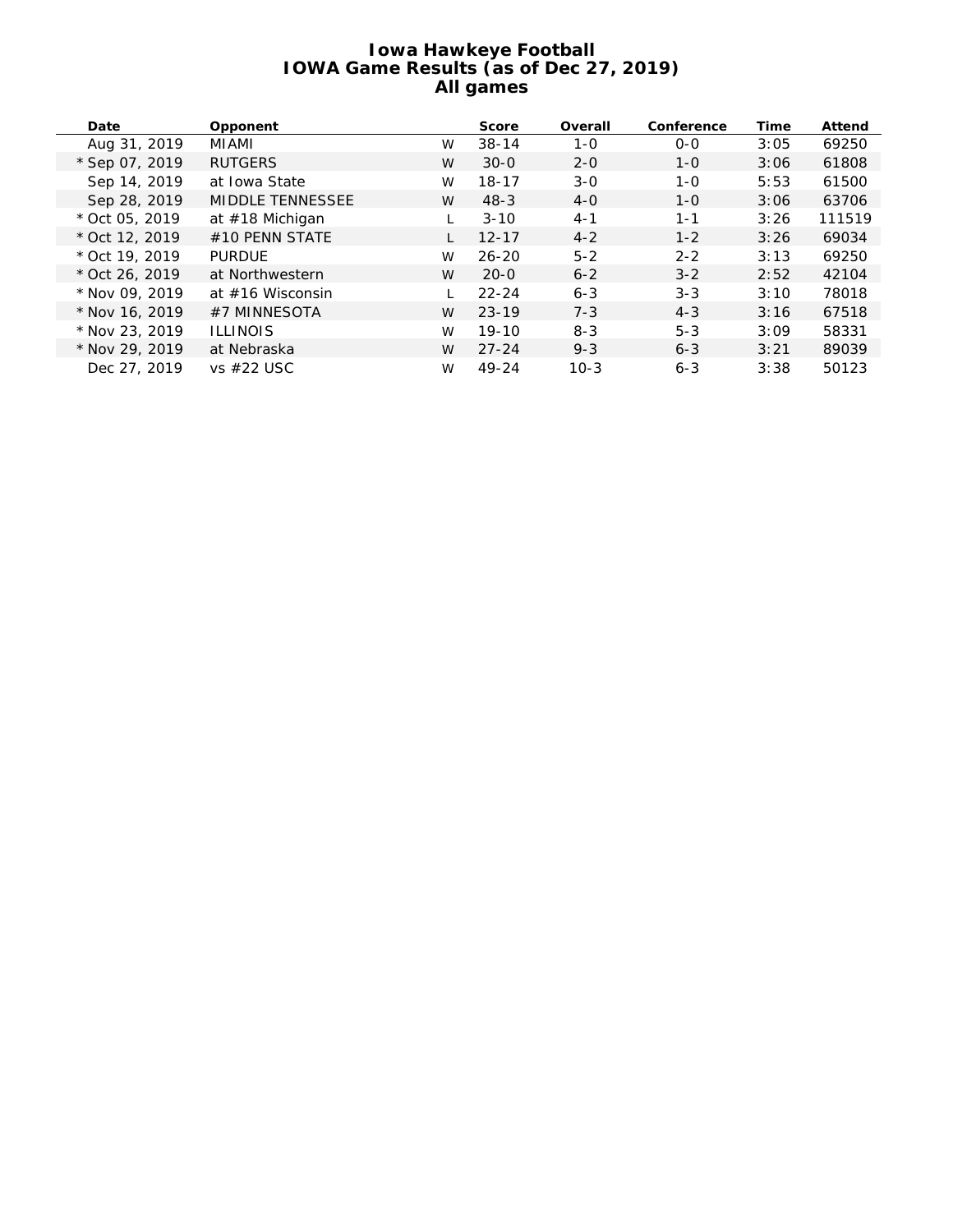#### **Iowa Hawkeye Football IOWA Overall Team Statistics (as of Dec 27, 2019) All games**

| <b>Team Statistics</b>                           | <b>IOWA</b>   | <b>OPP</b>    |
|--------------------------------------------------|---------------|---------------|
| <b>SCORING</b>                                   | 335           | 182           |
| Points Per Game                                  | 25.8          | 14.0          |
| Points Off Turnovers                             | 46            | 37            |
| <b>FIRST DOWNS</b>                               | 248           | 216           |
| Rushing                                          | 99            | 83            |
| Passing                                          | 135           | 121           |
| Penalty                                          | 14            | 12            |
| <b>RUSHING YARDAGE</b>                           | 1789          | 1463          |
| Yards gained rushing                             | 2128          | 1769          |
| Yards lost rushing                               | 339           | 306           |
| <b>Rushing Attempts</b>                          | 453           | 418           |
| Average Per Rush                                 | 3.9           | 3.5           |
| Average Per Game                                 | 137.6         | 112.5         |
|                                                  | 17            |               |
| TDs Rushing                                      | 2976          | 6<br>2544     |
| PASSING YARDAGE                                  | 243-411-7     |               |
| Comp-Att-Int                                     |               | 248-417-12    |
| Average Per Pass                                 | 7.2           | 6.1           |
| Average Per Catch                                | 12.2          | 10.3          |
| Average Per Game                                 | 228.9         | 195.7         |
| <b>TDs Passing</b>                               | 16            | 14            |
| <b>TOTAL OFFENSE</b>                             | 4765          | 4007          |
| <b>Total Plays</b>                               | 864           | 835           |
| Average Per Play                                 | 5.5           | 4.8           |
| Average Per Game                                 | 366.5         | 308.2         |
| KICK RETURNS: #-Yards                            | 20-531        | 28-482        |
| PUNT RETURNS: #-Yards                            | 15-121        | $11 - 73$     |
| INT RETURNS: #-Yards                             | $12 - 73$     | 7-77          |
| KICK RETURN AVERAGE                              | 26.5          | 17.2          |
| PUNT RETURN AVERAGE                              | 8.1           | 6.6           |
| INT RETURN AVERAGE                               | 6.1           | 11.0          |
| <b>FUMBLES-LOST</b>                              | $9 - 5$       | $15-9$        |
| PENALTIES-Yards                                  | 56-421        | 71-599        |
| Average Per Game                                 | 32.4          | 46.1          |
| PUNTS-Yards                                      | 59-2453       | 79-3212       |
| Average Per Punt                                 | 41.6          | 40.7          |
| Net punt average                                 | 38.6          | 37.9          |
| KICKOFFS-Yards                                   | 75-4365       | 41-2406       |
| Average Per Kick                                 | 58.2          | 58.7          |
| Net kick average                                 | 41.4          | 36.0          |
| TIME OF POSSESSION/Game                          | 32:02         | 27:58         |
| 3RD-DOWN Conversions                             | 77/188        | 72/190        |
| 3rd-Down Pct                                     | 41%           | 38%           |
| 4TH-DOWN Conversions                             | 15/21         | 4/13          |
| 4th-Down Pct                                     | 71%           | 31%           |
| <b>SACKS BY-Yards</b>                            | 33-186        | 23-219        |
| <b>MISC YARDS</b>                                | 0             | $\mathbf{O}$  |
| TOUCHDOWNS SCORED                                | 36            | 21            |
| <b>FIELD GOALS-ATTEMPTS</b>                      | 29-34         | $12 - 18$     |
| <b>ON-SIDE KICKS</b>                             | $O-O$         | $1 - 3$       |
| RED-ZONE SCORES                                  | $(40-42)$ 95% | $(23-29)$ 79% |
| RED-ZONE TOUCHDOWNS                              | $(24-42)$ 57% | $(13-29)$ 45% |
| PAT-ATTEMPTS                                     | (32-32) 100%  | $(20-21)$ 95% |
| ATTENDANCE                                       | 458897        | 382180        |
| Games/Avg Per Game                               | 7/65557       | 5/76436       |
| <b>Neutral Site Games</b>                        |               | 1/50123       |
|                                                  |               |               |
| Score by Quarters<br>от Total<br>1st 2nd 3rd 4th |               |               |
| <b>IOWA</b><br>90<br>89<br>55 101<br>0<br>335    |               |               |
| 34<br>58<br>48 42<br>182<br>Opponents<br>0       |               |               |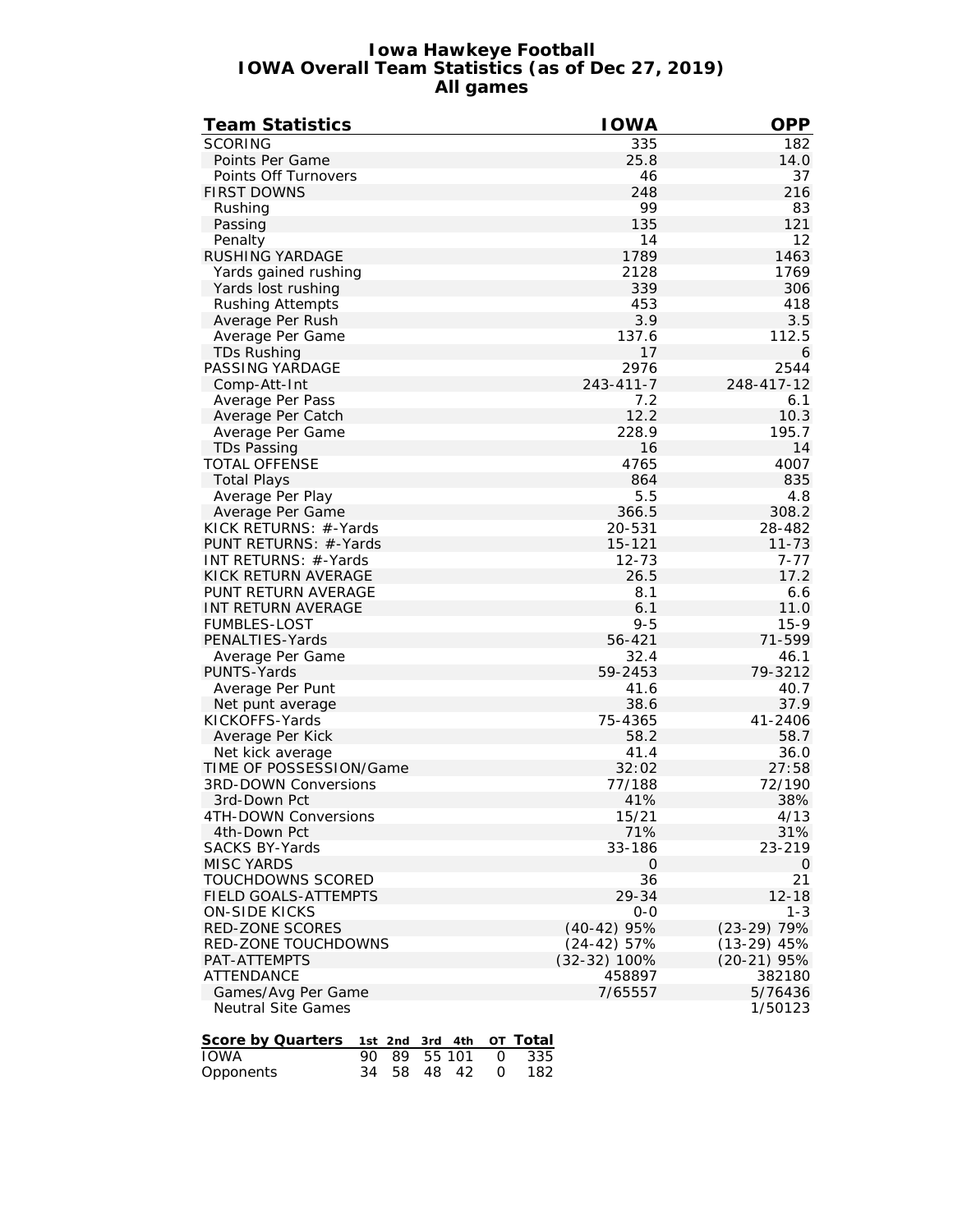#### **Iowa Hawkeye Football IOWA Overall Individual Statistics (as of Dec 27, 2019) All games**

| Rushing          | gp             | att            | gain               | loss             | net            | avg            | td             | lg             | avg/g     |        |
|------------------|----------------|----------------|--------------------|------------------|----------------|----------------|----------------|----------------|-----------|--------|
| Goodson, Tyler   | 13             | 134            | 687                | 49               | 638            | 4.8            | 5              | 55             | 49.1      |        |
| Sargent, Mekhi   | 13             | 119            | 574                | 11               | 563            | 4.7            | 4              | 30             | 43.3      |        |
| Young, Toren     | 12             | 81             | 442                | 10               | 432            | 5.3            | 1              | 52             | 36.0      |        |
| Smith-Marsette   | 13             | 11             | 110                | $\overline{2}$   | 108            | 9.8            | 3              | 45             |           | 8.3    |
| Tracy, Tyrone    | 13             | 6              | 48                 | 9                | 39             | 6.5            | $\mathbf{1}$   | 23             |           | 3.0    |
| Kelly-Martin, I. | $\overline{4}$ | 6              | 23                 | $\mathbf 0$      | 23             | 3.8            | $\mathbf 0$    | 9              |           | 5.8    |
| Stanley, Nate    | 13             | 76             | 229                | 222              | 7              | 0.1            | 1              | 16             |           | 0.5    |
| Martin, Oliver   | 8              | 1              | 5                  | $\boldsymbol{0}$ | 5              | 5.0            | $\mathbf 0$    | 5              |           | 0.6    |
| Ross, Brady      | 13             | 6              | 7                  | $\overline{4}$   | 3              | 0.5            | 1              | 3              |           | 0.2    |
| Ragaini, Nico    | 13             | 1              | $\overline{c}$     | 0                | $\overline{2}$ | 2.0            | $\mathbf 0$    | $\overline{c}$ |           | 0.2    |
| Petras, Spencer  | 3              | $\mathbf{1}$   | 1                  | $\mathbf 0$      | 1              | 1.0            | $\mathbf{1}$   | 1              |           | 0.3    |
| Pallissard, T.   | 5              | 1              | $\mathbf 0$        | $\mathbf 0$      | $\mathbf 0$    | 0.0            | $\overline{0}$ | $\pmb{0}$      |           | 0.0    |
| Pottebaum, M.    | 11             | 1              | $\mathbf 0$        | $\mathbf 0$      | $\mathbf 0$    | 0.0            | $\mathbf 0$    | $\pmb{0}$      |           | 0.0    |
| Team             | 6              | 9              | 0                  | 32               | $-32$          | $-3.6$         | 0              | 0              |           | $-5.3$ |
| Total            | 13             | 453            | 2128               | 339              | 1789           | 3.9            | 17             | 55             | 137.6     |        |
| Opponents        | 13             | 418            | 1769               | 306              | 1463           | 3.5            | 6              | 42             | 112.5     |        |
| Passing          | gp             |                | effic comp-att-int |                  |                | pct            | yds            | td             | Ig        | avg/g  |
| Stanley, Nate    | 13             | 131.25         |                    | 237-399-7        | 59.4           |                | 2951           | 16             | 75        | 227.0  |
| Petras, Spencer  | 3              | 81.00          |                    | $6 - 10 - 0$     | 60.0           |                | 25             | $\mathbf 0$    | 9         | 8.3    |
| Team             | 6              | 0.00           |                    | $0 - 1 - 0$      |                | 0.0            | $\overline{0}$ | $\mathbf 0$    | $\pmb{0}$ | 0.0    |
| Smith-Marsette   | 13             | 0.00           |                    | $0 - 1 - 0$      |                | 0.0            | 0              | 0              | 0         | 0.0    |
| Total            | 13             | 129.39         |                    | 243-411-7        | 59.1           |                | 2976           | 16             | 75        | 228.9  |
| Opponents        | 13             |                | 116.04 248-417-12  |                  | 59.5           |                | 2544           | 14             | 73        | 195.7  |
| Receiving        | gp             | no.            | yds                | avg              | td             | lg             | avg/g          |                |           |        |
| Ragaini, Nico    | 13             | 46             | 439                | 9.5              | $\overline{2}$ | 45             | 33.8           |                |           |        |
| Smith-Marsette   | 13             | 44             | 722                | 16.4             | 5              | 58             | 55.5           |                |           |        |
| Smith, Brandon   | 9              | 37             | 439                | 11.9             | 5              | 34             | 48.8           |                |           |        |
| Tracy, Tyrone    | 13             | 36             | 589                | 16.4             | 3              | 75             | 45.3           |                |           |        |
| Goodson, Tyler   | 13             | 24             | 166                | 6.9              | 0              | 31             | 12.8           |                |           |        |
| LaPorta, Sam     | 12             | 15             | 188                | 12.5             | 0              | 41             | 15.7           |                |           |        |
| Sargent, Mekhi   | 13             | 14             | 138                | 9.9              | 0              | 41             | 10.6           |                |           |        |
| Wieting, Nate    | 11             | 10             | 117                | 11.7             | 0              | 25             | 10.6           |                |           |        |
| Beyer, Shaun     | 13             | $\overline{1}$ | 117                | 16.7             | $\mathbf 0$    | 40             |                | 9.0            |           |        |
| Martin, Oliver   | 8              | 5              | 28                 | 5.6              | $\mathbf{1}$   | 9              |                | 3.5            |           |        |
| Kelly-Martin, I. | 4              | $\overline{2}$ | 25                 | 12.5             | 0              | 25             |                | 6.2            |           |        |
| Young, Toren     | 12             | $\mathbf{1}$   | 7                  | 7.0              | 0              | 7              |                | 0.6            |           |        |
| Ross, Brady      | 13             | $\mathbf{1}$   | $\overline{4}$     | 4.0              | 0              | $\overline{4}$ |                | 0.3            |           |        |
| Cooper, Max      | 8              | 1              | $-3$               | $-3.0$           | 0              | 0              |                | $-0.4$         |           |        |
| Total            | 13             | 243            | 2976               | 12.2             | 16             | 75             | 228.9          |                |           |        |
| Opponents        | 13             | 248            | 2544               | 10.3             | 14             | 73             | 195.7          |                |           |        |

| <b>Punt Returns</b>   | no.            | yds      | avq  | td             | lg              |
|-----------------------|----------------|----------|------|----------------|-----------------|
| Ragaini, Nico         | 9              | 96       | 10.7 | 0              | 17              |
| Cooper, Max           | 5              | 17       | 3.4  | 0              | 16              |
| Stone, Geno           | 1              | 8        | 8.0  | 0              | 8               |
| Total                 | 15             | 121      | 8.1  | 0              | $1\overline{7}$ |
| Opponents             | 11             | 73       | 6.6  | 0              | 36              |
| Interceptions         | no.            | yds      | avq  | td             | lg              |
| Ojemudia, M.          | 3              | 12       | 4.0  | 0              | 14              |
| Hankins, Matt         | $\overline{c}$ | 0        | 0.0  | 0              | 0               |
| Moss, Riley           | $\overline{c}$ | 7        | 3.5  | 0              | 7               |
| Golston, C            | $\overline{1}$ | 3        | 3.0  | 0              | 3               |
| Niemann, Nick         | 1              | 25       | 25.0 | 1              | 25              |
| Koerner, Jack         | 1              | 20       | 20.0 | 0              | 20              |
| Colbert, Djimon       | 1              | 6        | 6.0  | 0              | 6               |
| Stone, Geno           | 1              | $\Omega$ | 0.0  | 0              | 0               |
| Total                 | 12             | 73       | 6.1  | 1              | 25              |
| Opponents             | 7              | 77       | 11.0 | 1              | 38              |
|                       |                |          |      |                |                 |
| <b>Kick Returns</b>   | no.            | yds      | avq  | td             | lg              |
| Smith-Marsette        | 17             | 503      | 29.6 | 2              | 98              |
| Wieting, Nate         | 1              | 0        | 0.0  | 0              | $\Omega$        |
| Young, Devonte        | 1              | 18       | 18.0 | 0              | 18              |
| Pottebaum, M.         | 1              | 10       | 10.0 | 0              | 10              |
| Total                 | 20             | 531      | 26.5 | $\overline{2}$ | 98              |
| Opponents             | 28             | 482      | 17.2 | 0              | 38              |
| <b>Fumble Returns</b> | no.            | yds      | avq  | td             | lg              |
| Total                 | 0              | 0        | 0.0  | 0              | 0               |
| Opponents             | 1              | 15       | 15.0 | 0              | 15              |
|                       |                |          |      |                |                 |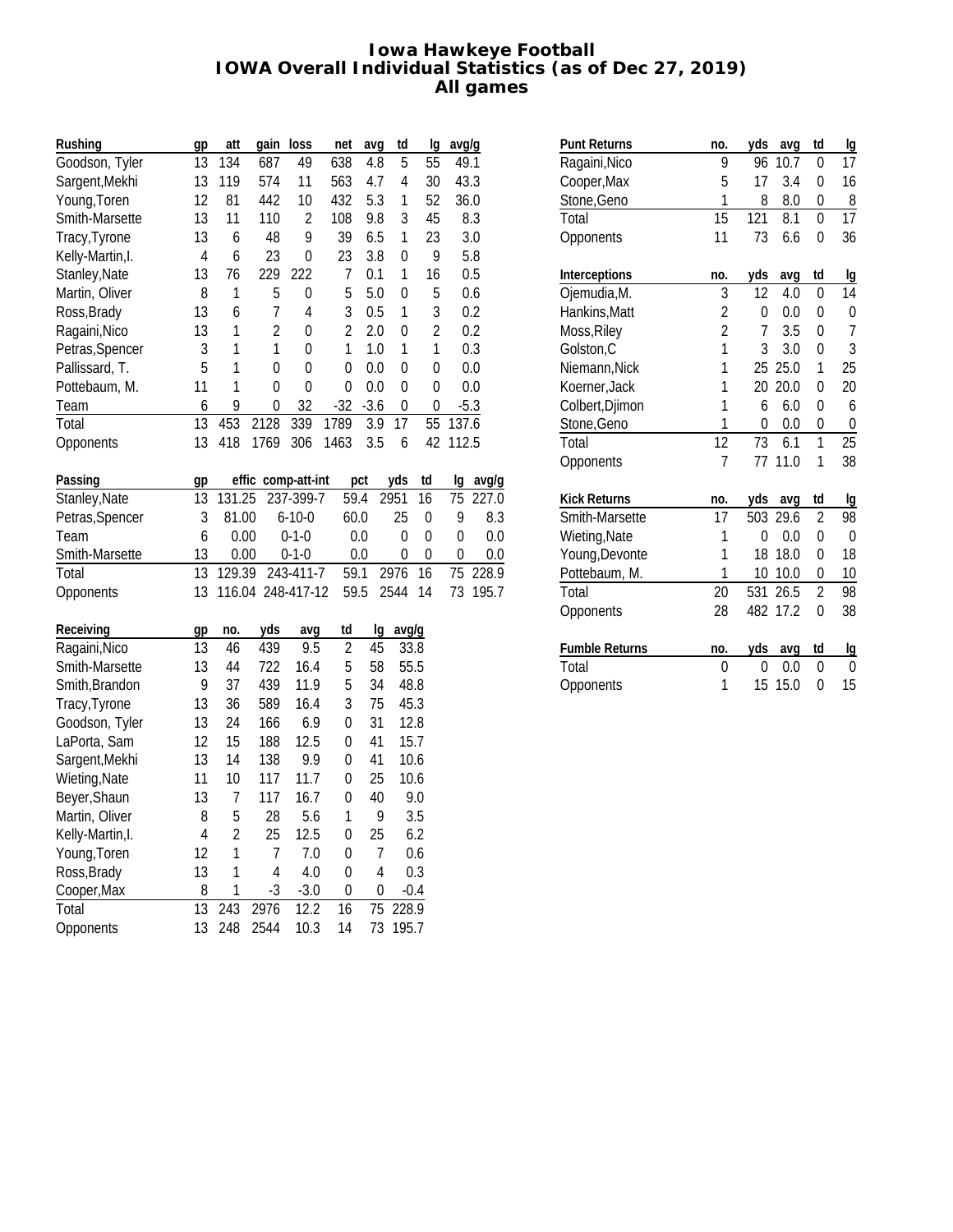#### **Iowa Hawkeye Football IOWA Overall Individual Statistics (as of Dec 27, 2019) All games**

|                 |    |          |       | <b>PAT</b> |          |         |                  |
|-----------------|----|----------|-------|------------|----------|---------|------------------|
| Scoring         | td | fq       | kick  | rush       | rcv pass | dxp saf | pts              |
| Duncan, Keith   |    | 29-34    | 32-32 |            |          |         | 119              |
| Smith-Marsette  | 10 |          |       |            |          |         | 60               |
| Goodson, Tyler  | 5  |          |       |            |          |         | 30               |
| Smith, Brandon  | 5  |          |       |            |          |         | 30               |
| Sargent, Mekhi  | 4  |          |       |            |          |         | 24               |
| Tracy, Tyrone   | 4  |          |       |            |          |         | 24               |
| Ragaini, Nico   | 2  |          |       |            |          |         | 12               |
| Ross, Brady     |    |          |       |            |          |         | 6                |
| Niemann, Nick   |    |          |       |            |          |         | 6                |
| Petras, Spencer |    |          |       |            |          |         | 6                |
| Young, Toren    |    |          |       |            |          |         | 6                |
| Stanley, Nate   |    |          |       | $0-1$      | 0-2      |         | 6                |
| Martin, Oliver  |    |          |       |            |          |         | 6                |
| Rastetter, C.   |    |          |       |            | $0-1$    |         | $\left( \right)$ |
| Total           |    | 36 29-34 | 32-32 | $0-1$      | $0 - 3$  |         | 335              |
| Opponents       | 21 | 12-18    | 20-21 |            |          |         | 182              |
|                 |    |          |       |            |          |         |                  |

| <b>Total Offense</b> | q  | plays | rush           | pass | total | avg/g  |
|----------------------|----|-------|----------------|------|-------|--------|
| Stanley, Nate        | 13 | 475   | 7              | 2951 | 2958  | 227.5  |
| Goodson, Tyler       | 13 | 134   | 638            | 0    | 638   | 49.1   |
| Sargent, Mekhi       | 13 | 119   | 563            | 0    | 563   | 43.3   |
| Young, Toren         | 12 | 81    | 432            | 0    | 432   | 36.0   |
| Smith-Marsette       | 13 | 12    | 108            | 0    | 108   | 8.3    |
| Tracy, Tyrone        | 13 | 6     | 39             | 0    | 39    | 3.0    |
| Petras, Spencer      | 3  | 11    | 1              | 25   | 26    | 8.7    |
| Kelly-Martin, I.     | 4  | 6     | 23             | 0    | 23    | 5.8    |
| Martin, Oliver       | 8  | 1     | 5              | 0    | 5     | 0.6    |
| Ross, Brady          | 13 | 6     | 3              | 0    | 3     | 0.2    |
| Ragaini, Nico        | 13 | 1     | $\mathfrak{p}$ | 0    | 2     | 0.2    |
| Team                 | 6  | 10    | -32            | 0    | -32   | $-5.3$ |
| Total                | 13 | 864   | 1789           | 2976 | 4765  | 366.5  |
| Opponents            | 13 | 835   | 1463           | 2544 | 4007  | 308.2  |
|                      |    |       |                |      |       |        |

| <b>Field Goals</b> | fg                       | pct. 01-19                        | 20-29   | 30-39                      | 40-49        | 50-99   | Ig | blk      |
|--------------------|--------------------------|-----------------------------------|---------|----------------------------|--------------|---------|----|----------|
| Duncan, Keith      | 29-34                    | $85.3$ 1-1                        | $10-10$ | 4-5                        | 14-18        | $0 - 0$ | 49 | $\theta$ |
|                    |                          |                                   |         |                            |              |         |    |          |
| <b>FG Sequence</b> | <b>IOWA</b>              |                                   |         |                            | Opponents    |         |    |          |
| MIAMI              | (21)                     |                                   |         |                            |              |         |    |          |
| <b>RUTGERS</b>     | $(46)$ , $(19)$ , $(43)$ |                                   |         |                            |              |         |    |          |
| Iowa State         |                          | $(25)$ , $(40)$ , $(42)$ , $(39)$ |         | (26)                       |              |         |    |          |
| Middle Tennessee   | (49), 39, (42)           |                                   |         | (43)                       |              |         |    |          |
| Michigan           | (22)                     |                                   |         | (28), 58, 34               |              |         |    |          |
| <b>PENN STATE</b>  | $(47)$ , 44, $(24)$      |                                   |         | (33)                       |              |         |    |          |
| <b>PURDUE</b>      |                          | (30),(44),(42),(38)               |         | $(27)$ <sub>,</sub> $(36)$ |              |         |    |          |
| Northwestern       | 46,(40),(28)             |                                   |         |                            |              |         |    |          |
| Wisconsin          | $(24)$ , $(40)$ , $(39)$ |                                   |         | 31,(29)                    |              |         |    |          |
| <b>MINNESOTA</b>   | (27)                     |                                   |         |                            | 50,(24),(20) |         |    |          |
| <b>ILLINOIS</b>    |                          | 43,(23),47,(45),(24),(29)         |         | 51,(28)                    |              |         |    |          |
| Nebraska           | $(49)$ , $(48)$          |                                   |         | (41)                       |              |         |    |          |
| <b>USC</b>         |                          |                                   |         | (32), 39                   |              |         |    |          |
|                    |                          |                                   |         |                            |              |         |    |          |

| Punting         | no. | yds                         | avg                | la | tb | fc i20 50+ blk |   |   |              |
|-----------------|-----|-----------------------------|--------------------|----|----|----------------|---|---|--------------|
| Sleep-Dalton, M |     | 58 2419 41.7 63 4 22 23 10  |                    |    |    |                |   |   | U            |
| Stanley, Nate   |     |                             | 34 34 0 34         |    | 1  | 0              | 0 | 0 | 0            |
| Total           |     | 59 2453 41.6 63             |                    |    |    | 5 22 23 10     |   |   | U            |
| Opponents       |     | 79 3212 40.7 69             |                    |    |    | 5 32 26 12     |   |   | <sup>0</sup> |
|                 |     |                             |                    |    |    |                |   |   |              |
| <b>Kickoffs</b> | no. |                             | yds avg tb ob retn |    |    |                |   |   | net ydln     |
| Shudak, Caleb   |     | 75 4365 58.2 31             |                    |    | 1  |                |   |   |              |
| Total           |     | 75 4365 58.2 31 1 17.2 41.4 |                    |    |    |                |   |   | 23           |
| Opponents       |     | 41 2406 58.7 16             |                    |    |    | 1 26.5 36.0    |   |   | 29           |
|                 |     |                             |                    |    |    |                |   |   |              |

Numbers in (parentheses) indicate field goal was made.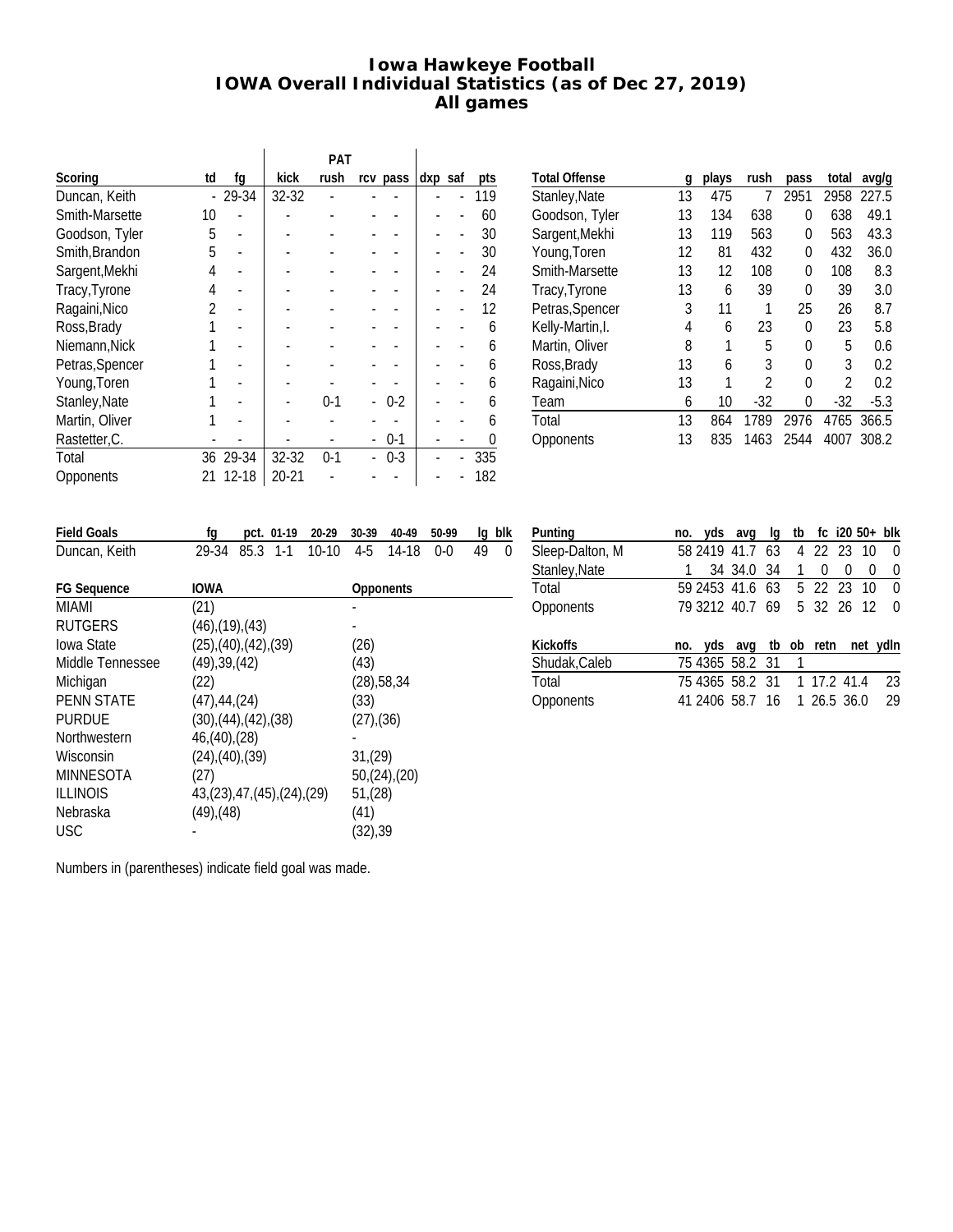#### **Iowa Hawkeye Football IOWA Overall Individual Statistics (as of Dec 27, 2019) All games**

| All Purpose      | g  | rush           | rcv            | pr             | kr             | ir             | total          | avg/g  |
|------------------|----|----------------|----------------|----------------|----------------|----------------|----------------|--------|
| Smith-Marsette   | 13 | 108            | 722            | 0              | 503            | $\mathbf{0}$   | 1333           | 102.5  |
| Goodson, Tyler   | 13 | 638            | 166            | 0              | 0              | 0              | 804            | 61.8   |
| Sargent, Mekhi   | 13 | 563            | 138            | 0              | $\mathbf{0}$   | 0              | 701            | 53.9   |
| Tracy, Tyrone    | 13 | 39             | 589            | 0              | $\mathbf{0}$   | 0              | 628            | 48.3   |
| Ragaini, Nico    | 13 | 2              | 439            | 96             | 0              | 0              | 537            | 41.3   |
| Young, Toren     | 12 | 432            | 7              | 0              | 0              | 0              | 439            | 36.6   |
| Smith, Brandon   | 9  | $\overline{0}$ | 439            | 0              | $\mathbf{0}$   | 0              | 439            | 48.8   |
| LaPorta, Sam     | 12 | $\Omega$       | 188            | $\overline{0}$ | 0              | 0              | 188            | 15.7   |
| Wieting, Nate    | 11 | $\mathbf{0}$   | 117            | 0              | $\mathbf{0}$   | 0              | 117            | 10.6   |
| Beyer, Shaun     | 13 | 0              | 117            | $\Omega$       | 0              | 0              | 117            | 9.0    |
| Kelly-Martin, I. | 4  | 23             | 25             | 0              | 0              | 0              | 48             | 12.0   |
| Martin, Oliver   | 8  | 5              | 28             | 0              | $\mathbf{0}$   | $\mathbf{0}$   | 33             | 4.1    |
| Niemann, Nick    | 13 | $\Omega$       | 0              | $\mathbf 0$    | $\mathbf{0}$   | 25             | 25             | 1.9    |
| Koerner, Jack    | 13 | 0              | 0              | 0              | $\mathbf{0}$   | 20             | 20             | 1.5    |
| Young, Devonte   | 13 | 0              | 0              | 0              | 18             | 0              | 18             | 1.4    |
| Cooper, Max      | 8  | 0              | $-3$           | 17             | $\mathbf{0}$   | 0              | 14             | 1.8    |
| Ojemudia, M.     | 12 | 0              | 0              | 0              | $\mathbf{0}$   | 12             | 12             | 1.0    |
| Pottebaum, M.    | 11 | 0              | 0              | 0              | 10             | 0              | 10             | 0.9    |
| Stone, Geno      | 13 | $\Omega$       | 0              | 8              | 0              | 0              | 8              | 0.6    |
| Stanley, Nate    | 13 | 7              | 0              | 0              | 0              | 0              | $\overline{7}$ | 0.5    |
| Moss, Riley      | 9  | 0              | 0              | 0              | 0              | 7              | 7              | 0.8    |
| Ross, Brady      | 13 | 3              | 4              | 0              | 0              | 0              | 7              | 0.5    |
| Colbert, Djimon  | 13 | $\Omega$       | 0              | 0              | $\mathbf{0}$   | 6              | 6              | 0.5    |
| Golston, C       | 13 | 0              | 0              | 0              | 0              | 3              | 3              | 0.2    |
| Petras, Spencer  | 3  | 1              | $\overline{0}$ | $\overline{0}$ | $\overline{0}$ | $\overline{0}$ | 1              | 0.3    |
| Team             | 6  | $-32$          | 0              | 0              | $\mathbf{0}$   | 0              | $-32$          | $-5.3$ |
| Total            | 13 | 1789           | 2976           | 121            | 531            | 73             | 5490           | 422.3  |
| Opponents        | 13 | 1463           | 2544           | 73             | 482            | 77             | 4639           | 356.8  |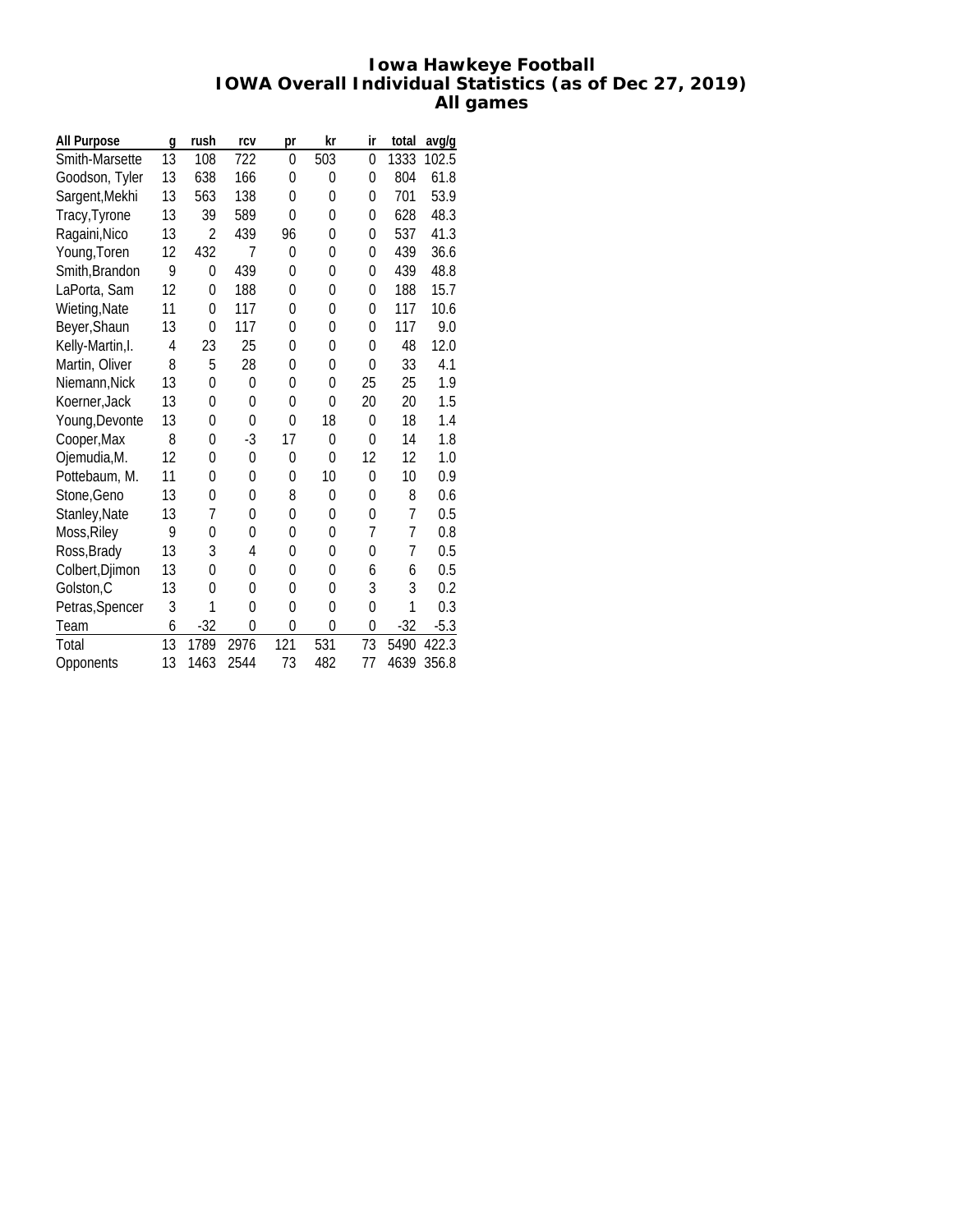#### **Iowa Hawkeye Football IOWA Overall Defensive Statistics (as of Dec 27, 2019) All games**

|    |                     |                          | Tackles        |                          |                  |             | Sacks       | Pass defense |                |                | Fumbles  | blkd           |      |     |
|----|---------------------|--------------------------|----------------|--------------------------|------------------|-------------|-------------|--------------|----------------|----------------|----------|----------------|------|-----|
| #  | Defensive Leaders   | qp                       | ua             | a                        | tot              | tfl/yds     | no-yds      | int-yds brup |                | qbh            | rcv-yds  | ff             | kick | saf |
|    | 34 Welch, Kristian  | 10                       | 44             | 43                       | 87               | $9.0 - 28$  | $3.0 - 17$  |              | 3              | 1              | $1-0$    | 1              |      |     |
|    | 8D Koerner, Jack    | 13                       | 49             | 32                       | 81               | $1.0 - 2$   |             | $1 - 20$     | 5              |                | $2 - 0$  | 1              |      |     |
| 9  | Stone, Geno         | 13                       | 46             | 24                       | 70               | $3.0 - 18$  | $1.0 - 14$  | $1 - 0$      | $\overline{4}$ | $\overline{c}$ | $1-0$    | 3              |      |     |
|    | 32 Colbert, Djimon  | 13                       | 34             | 27                       | 61               | $2.5 - 5$   |             | $1 - 6$      | $\overline{4}$ | 1              |          |                |      |     |
| 8  | Hankins, Matt       | 10                       | 37             | 21                       | 58               | $1.5 - 8$   |             | $2 - 0$      | $\overline{7}$ | 1              |          |                |      |     |
|    | 11 Ojemudia, M.     | 12                       | 41             | 11                       | 52               | $1.0 - 6$   |             | $3 - 12$     | $\mathsf q$    |                | $1 - 0$  |                |      |     |
|    | 94 Epenesa, A.J.    | 13                       | 32             | 17                       | 49               | $14.5 - 82$ | $11.5 - 67$ |              | 3              | 9              |          |                |      |     |
|    | 57 Golston, C       | 13                       | 26             | 21                       | 47               | $9.5 - 28$  | $3.0 - 16$  | $1 - 3$      | 5              | $\overline{7}$ |          |                |      |     |
|    | 95 Lattimore, C.    | 13                       | 24             | 20                       | 44               | $3.5 - 19$  | $2.5 - 15$  |              |                | 4              | $1 - 0$  |                |      |     |
|    | 4A Belton, Dane     | $\boldsymbol{8}$         | 20             | 13                       | 33               | $2.0 - 3$   |             |              |                |                |          |                |      |     |
|    | 49 Niemann, Nick    | 13                       | 15             | 17                       | 32               | $2.5 - 18$  | $1.0 - 8$   | $1 - 25$     |                | $\overline{c}$ |          |                |      |     |
|    | 91 Reiff, Brady     | 10                       | 11             | 19                       | 30               | $2.0 - 5$   | $2.0 - 5$   |              | $\mathbf{1}$   | $\mathbf{1}$   |          |                |      |     |
|    | 54 Nixon, Daviyon   | 13                       | 19             | 10                       | 29               | $5.5 - 19$  | $3.0 - 10$  |              | 1              | 5              |          |                |      |     |
|    | 43 Doyle, Dillon    | 13                       | 13             | 10                       | 23               | $0.5 - 2$   |             |              |                | 1              |          |                |      |     |
|    | 2B Johnson, D.J.    | 10                       | 11             | 3                        | 14               |             |             |              | $\overline{c}$ |                |          |                |      |     |
|    | 7A Schulte, Austin  | 11                       | $\overline{4}$ | 8                        | 12               | $1.0 - 2$   |             |              |                | 1              |          |                |      |     |
|    | 44 Benson, Seth     | 13                       | 6              | 5                        | 11               |             |             |              |                |                |          |                |      |     |
|    | 16 Roberts, Terry   | 12                       | $\sqrt{3}$     | 8                        | 11               |             |             |              |                |                |          |                |      |     |
|    | 17 Young, Devonte   | 13                       | $\overline{7}$ | 3                        | 10               |             |             |              |                |                | $1 - 0$  |                |      |     |
|    | 52 Jones, Amani     | 12                       | $\mathbf 5$    | 3                        | 8                | $1.0 - 11$  | $1.0 - 11$  |              |                |                |          |                |      |     |
|    | 35 Wade, B.         | 13                       | $\overline{2}$ | $\boldsymbol{6}$         | 8                | $0.5 - 1$   |             |              |                |                |          |                |      |     |
|    | 13 Evans, Joe       | $\,8\,$                  | 5              | $\overline{2}$           | 7                | $4.0 - 16$  | $4.0 - 16$  |              |                |                |          |                |      |     |
|    | 97 VanValkenburg    | 10                       | $\overline{2}$ | $\overline{\mathcal{L}}$ | $\boldsymbol{6}$ |             |             |              |                |                |          |                |      |     |
| 31 | Campbell, Jack      | 11                       | $\overline{2}$ | 3                        | 5                |             |             |              |                |                |          |                |      |     |
|    | 1C Milani, John     | 13                       | $\overline{2}$ | 3                        | 5                |             |             |              |                |                | $1 - 0$  |                |      |     |
|    | 26 Merriweather, K. | $\mathbf{2}$             | $\overline{2}$ | 3                        | 5                |             |             |              |                |                |          |                |      |     |
|    | 33 Moss, Riley      | 9                        | 5              | $\overline{a}$           | 5                | $1.0 - 1$   |             | $2 - 7$      | 3              |                |          |                |      |     |
|    | 99 Shannon, Noah    | $\overline{\phantom{a}}$ | $\overline{2}$ | 3                        | 5                |             |             |              |                |                | $1 - 0$  |                |      |     |
|    | 92 Waggoner, John   | 10                       | $\mathbf{1}$   | $\overline{2}$           | 3                | $1.5 - 8$   | $1.0 - 7$   |              |                |                |          |                |      |     |
| 1  | Dvorak, Wes         | 12                       |                | 3                        | 3                |             |             |              |                |                |          |                |      |     |
|    | 3C Marchese, Henry  | 11                       |                | $\overline{2}$           | $\overline{2}$   |             |             |              |                |                |          |                |      |     |
|    | 27 Harris, Jermari  | $\overline{2}$           | $\overline{2}$ |                          | $\overline{2}$   |             |             |              |                |                |          |                |      |     |
|    | 9A Shudak, Caleb    | 13                       | $\overline{2}$ |                          | $\overline{2}$   |             |             |              |                |                |          |                |      |     |
| 6  | Smith-Marsette      | 13                       | $\mathbf{1}$   |                          | $\mathbf{1}$     |             |             |              |                |                |          |                |      |     |
|    | 68 Paulsen, Landan  | 12                       | 1              |                          | 1                |             |             |              |                |                |          |                |      |     |
|    | 3 Tracy, Tyrone     | 13                       | $\mathbf{1}$   |                          |                  |             |             |              |                |                |          |                |      |     |
| 4  | Stanley, Nate       | 13                       | 1              |                          | 1                |             |             |              |                |                |          |                |      |     |
|    | 50 Subbert, J.      | 13                       |                | $\mathbf{1}$             | 1                |             |             |              |                |                |          |                |      |     |
|    | 36 Ross, Brady      | 13                       | 1              |                          | 1                |             |             |              |                |                |          |                |      |     |
|    | 12 Smith, Brandon   | 9                        |                | $\mathbf{1}$             | $\mathbf{1}$     |             |             |              |                |                |          |                |      |     |
|    | Total               | 13                       | 479            | 348                      | 827              | 67-282      | 33-186      | $12 - 73$    | 47             | 36             | $9 - 0$  | 11             |      |     |
|    | Opponents           | 13                       | 503            | 342                      | 845              | 72-320      | 23-219      | $7 - 77$     | 40             | 29             | $5 - 15$ | $\overline{5}$ |      |     |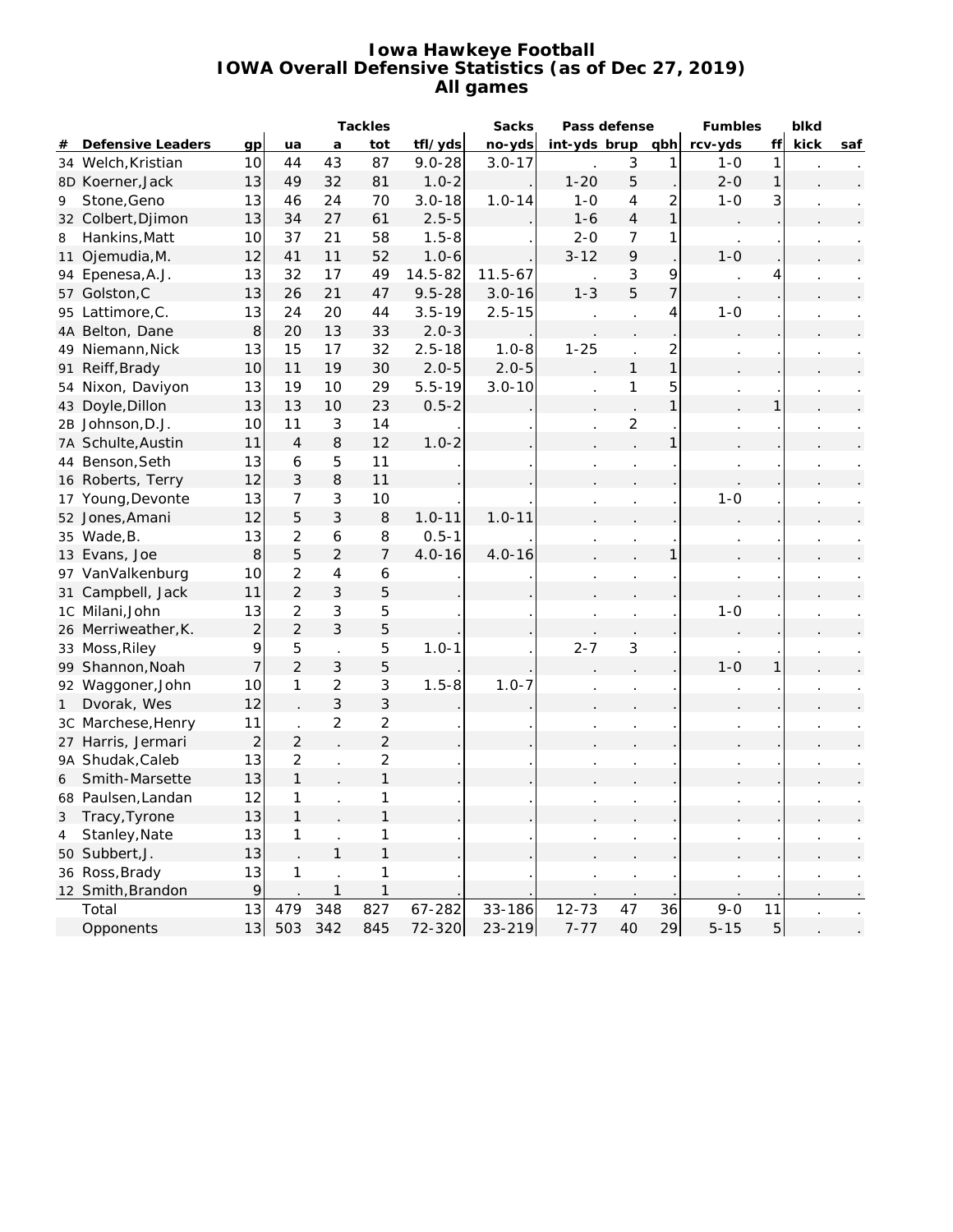#### **Iowa Hawkeye Football IOWA Red-Zone Results (as of Dec 27, 2019) All games**

#### **IOWA Inside Opponent Red-Zone**

|              |                         |   |           | Times   | Times          | Total |                | Rush | Pass           | FGs            | Failed to score inside RZ |              |                |              |              |                |
|--------------|-------------------------|---|-----------|---------|----------------|-------|----------------|------|----------------|----------------|---------------------------|--------------|----------------|--------------|--------------|----------------|
| Date         | Opponent                |   | Score     | In $RZ$ | Scored         | Pts   | TDs            | TDs  | TDs            | Made           | FGA                       | Down         | Int            | Fumb         | Half         | Game           |
| Aug 31, 2019 | <b>MIAMI</b>            | W | $38-14$   | 6       | 6              | 38    | 5              |      | 3              |                | 0                         | $\Omega$     | $\Omega$       | 0            |              | 0              |
| Sep 07, 2019 | <b>RUTGERS</b>          | W | $30 - 0$  | 3       | 3              | 13    |                | 0    |                |                | 0                         | $\mathbf{0}$ | $\mathbf{0}$   | $\Omega$     | $\Omega$     | 0              |
| Sep 14, 2019 | at Iowa State           | W | 18-17     | 2       | $\overline{2}$ | 9     |                |      | $\theta$       |                | 0                         | $\Omega$     | 0              | $\theta$     | $\Omega$     | 0              |
| Sep 28, 2019 | <b>MIDDLE TENNESSEE</b> | W | $48-3$    | 6       | 6              | 42    | 6              | 4    | 2              | $\overline{0}$ | 0                         | $\mathbf{0}$ | $\mathbf{0}$   | 0            | $\mathbf{0}$ | 0              |
| Oct 05, 2019 | at Michigan             |   | $3-10$    |         |                | 3     | 0              | 0    | 0              |                | 0                         | $\mathbf 0$  | 0              | $\theta$     | $\Omega$     | 0              |
| Oct 12, 2019 | <b>PENN STATE</b>       |   | $12 - 17$ | 2       | $\overline{2}$ | 6     | $\overline{0}$ | 0    | $\overline{0}$ | 2              | 0                         | $\mathbf{0}$ | $\overline{0}$ | 0            | $\mathbf{0}$ | 0              |
| Oct 19, 2019 | <b>PURDUE</b>           | W | $26 - 20$ | 4       | 4              | 20    | 2              | 2    | 0              | ኅ              | 0                         | $\mathbf{0}$ | 0              | 0            | $\Omega$     | 0              |
| Oct 26, 2019 | at Northwestern         | W | $20 - 0$  | 3       | $\overline{2}$ | 10    |                |      | 0              |                |                           | $\Omega$     | $\Omega$       | $\Omega$     | $\Omega$     | 0              |
| Nov 09, 2019 | at Wisconsin            |   | $22 - 24$ | 2       | 2              | 10    |                | 0    |                |                | 0                         | $\Omega$     | $\mathbf{0}$   | 0            | $\Omega$     | 0              |
| Nov 16, 2019 | <b>MINNESOTA</b>        | W | 23-19     | 3       | 3              | 17    | 2              |      |                |                | 0                         | $\mathbf{0}$ | $\mathbf{0}$   | $\mathbf{0}$ | $\Omega$     | $\overline{0}$ |
| Nov 23, 2019 | <b>ILLINOIS</b>         | W | $19-10$   | 5       | 4              | 16    |                |      | $\theta$       | 3              |                           | $\Omega$     | $\mathbf{0}$   | $\Omega$     | $\Omega$     | $\Omega$       |
| Nov 29, 2019 | at Nebraska             | W | $27-24$   |         |                | 3     | $\mathbf{0}$   | 0    | $\overline{0}$ |                | $\overline{0}$            | $\mathbf{0}$ | $\overline{0}$ | 0            | $\Omega$     | 0              |
| Dec 27, 2019 | vs USC                  | W | $49 - 24$ | 4       | 4              | 28    | 4              | 2    | 2              | 0              | 0                         | $\mathbf 0$  | 0              | 0            | $\Omega$     | 0              |
|              | Totals                  |   |           | 42      | 40             | 215   | 24             | 14   | 10             | 16             | $\overline{2}$            | $\Omega$     | $\Omega$       | $\theta$     | $\Omega$     | $\Omega$       |

40 of 42 (95.2%)

#### **Opponents Inside IOWA Red-Zone**

|              |                         |   |           | Times        | Times          | Total |            | Rush         | Pass           | FGs             | Failed to score inside RZ |              |                |              |              |      |
|--------------|-------------------------|---|-----------|--------------|----------------|-------|------------|--------------|----------------|-----------------|---------------------------|--------------|----------------|--------------|--------------|------|
| Date         | Opponent                |   | Score     | In RZ        | Scored         | Pts   | <b>TDs</b> | TDs          | <b>TDs</b>     | Made            | FGA                       | Down         | Int            | Fumb         | Half         | Game |
| Aug 31, 2019 | MIAMI                   | W | 38-14     | 2            | 2              | 14    | 2          | $\mathbf 0$  | 2              | 0               |                           | $\mathbf{0}$ | 0              | 0            | $\Omega$     | 0    |
| Sep 07, 2019 | <b>RUTGERS</b>          | W | $30 - 0$  | $\mathbf{0}$ | 0              | 0     | 0          | $\mathbf{0}$ | $\overline{0}$ | $\overline{0}$  | 0                         | $\mathbf{0}$ | $\mathbf{0}$   | $\mathbf{0}$ | $\mathbf{0}$ | 0    |
| Sep 14, 2019 | at Iowa State           | W | $18 - 17$ |              |                | 3     | 0          | $\mathbf 0$  | 0              | 1               | 0                         | $\Omega$     | 0              | $\theta$     | $\Omega$     | 0    |
| Sep 28, 2019 | <b>MIDDLE TENNESSEE</b> | W | $48-3$    | $\mathbf{0}$ | 0              | 0     | 0          | $\mathbf{0}$ | $\overline{0}$ | $\overline{0}$  | 0                         | $\mathbf{0}$ | $\overline{0}$ | $\mathbf{0}$ | $\Omega$     | 0    |
| Oct 05, 2019 | at Michigan             |   | $3-10$    | 3            | $\overline{2}$ | 10    |            |              | 0              |                 |                           | $\Omega$     | 0              | $\theta$     | $\Omega$     | 0    |
| Oct 12, 2019 | <b>PENN STATE</b>       |   | $12 - 17$ | 2            | 2              | 10    |            |              | $\overline{0}$ |                 | 0                         | $\mathbf{0}$ | $\mathbf{0}$   | $\theta$     | $\mathbf{0}$ | 0    |
| Oct 19, 2019 | <b>PURDUE</b>           | W | $26 - 20$ | 5            | $\overline{4}$ | 20    | 2          | $\mathbf 0$  | $\overline{2}$ | 2               | 0                         | $\Omega$     | $\Omega$       |              | $\Omega$     | 0    |
| Oct 26, 2019 | at Northwestern         | W | $20 - 0$  | $\mathbf{0}$ | $\mathbf{0}$   | 0     | 0          | $\mathbf{0}$ | $\mathbf{0}$   | $\overline{0}$  | 0                         | $\Omega$     | $\mathbf{0}$   | $\theta$     | $\Omega$     | 0    |
| Nov 09, 2019 | at Wisconsin            |   | $22 - 24$ | 5            | 3              | 17    | 2          |              |                | 1               |                           | $\mathbf 0$  | 0              | $\theta$     |              | 0    |
| Nov 16, 2019 | <b>MINNESOTA</b>        | W | 23-19     | 4            | 3              | 12    |            |              | 0              | 2               | 0                         |              | $\mathbf{0}$   | $\theta$     | $\mathbf{0}$ | 0    |
| Nov 23, 2019 | <b>ILLINOIS</b>         | W | $19-10$   |              |                | 3     | 0          | $\mathbf{0}$ | $\mathbf{0}$   | 1               | $\mathbf{0}$              | $\Omega$     | $\mathbf{0}$   | $\Omega$     | $\Omega$     | 0    |
| Nov 29, 2019 | at Nebraska             | W | $27 - 24$ |              |                |       |            |              | $\overline{0}$ | $\overline{0}$  | $\overline{0}$            | $\Omega$     | $\mathbf{0}$   | $\theta$     | $\Omega$     | 0    |
| Dec 27, 2019 | vs USC                  | W | 49-24     | 5            | 4              | 24    | 3          |              | $\overline{2}$ |                 |                           | $\Omega$     | 0              | $\theta$     | $\Omega$     | 0    |
|              | Totals                  |   |           | 29           | 23             | 120   | 13         | 6            |                | 10 <sub>1</sub> | 3                         |              | $\mathbf{0}$   |              |              | 0    |

23 of 29 (79.3%)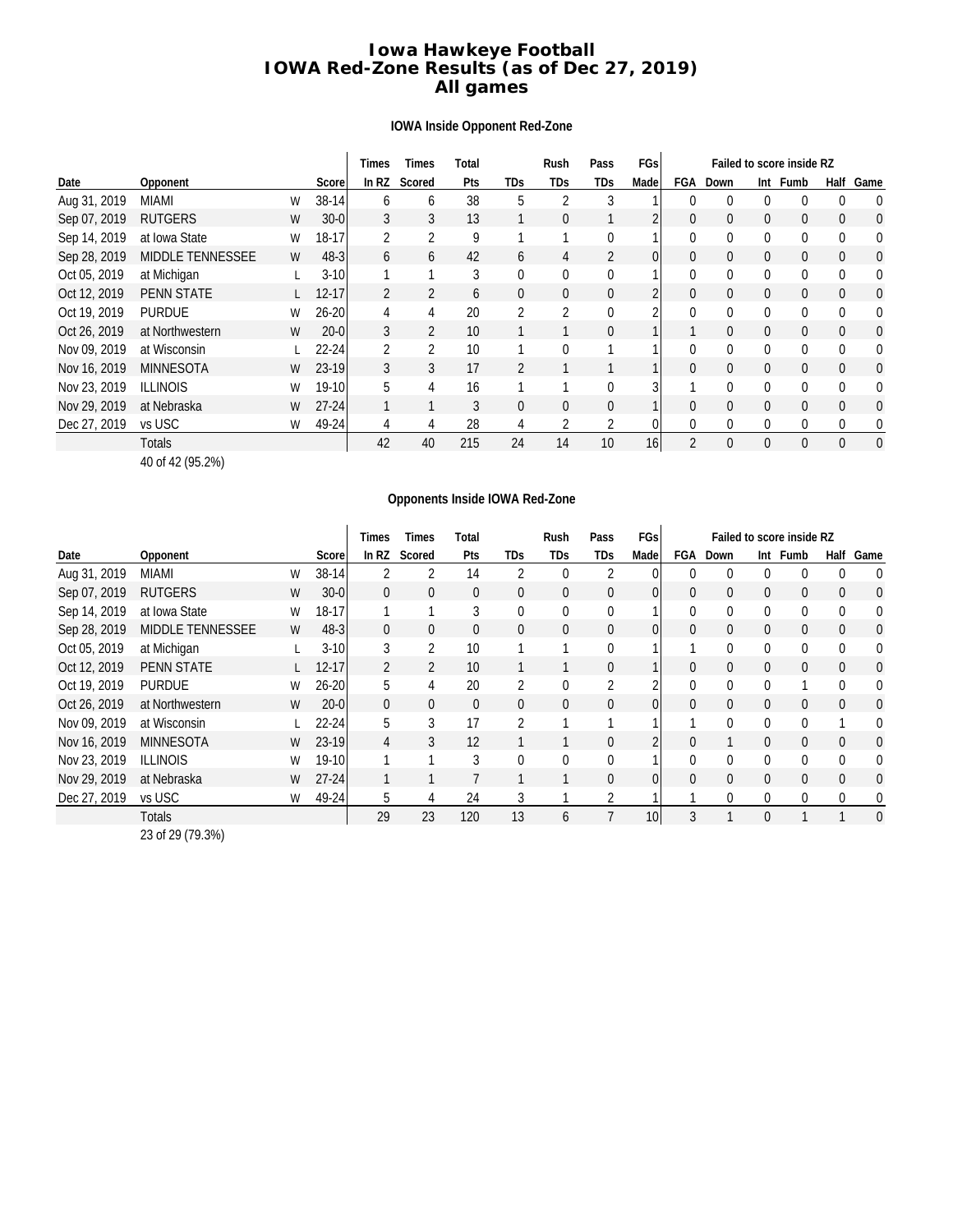#### **Iowa Hawkeye Football IOWA Combined Team Statistics (as of Nov 29, 2019) Conference games**

| Date<br>$\star$<br>Sep 07, 2019<br>$\star$<br>Oct 05, 2019<br>$\star$<br>Oct 12, 2019<br>$\star$<br>Oct 19, 2019<br>$\star$<br>Oct 26, 2019<br>$\star$<br>Nov 09, 2019<br>$\star$<br>Nov 16, 2019<br>$^{\star}$<br>Nov 23, 2019<br>$\star$<br>Nov 29, 2019 | Opponent<br><b>RUTGERS</b><br>at #18 Michigan<br>#10 PENN STATE<br><b>PURDUE</b><br>at Northwestern<br>at #16 Wisconsin<br>#7 MINNESOTA<br><b>ILLINOIS</b><br>at Nebraska |                                                                                                                                                                                                                     |                                                                                                                   | W<br>L<br>L<br>W<br>W<br>L<br>W<br>W<br>W                                | Score<br>30-0<br>$3 - 10$<br>12-17<br>26-20<br>$20-0$<br>22-24<br>23-19<br>19-10<br>$27 - 24$                                                                                                                  |                                                   | Att.<br>61808<br>111519<br>69034<br>69250<br>42104<br>78018<br>67518<br>58331<br>89039 |                                                            |
|------------------------------------------------------------------------------------------------------------------------------------------------------------------------------------------------------------------------------------------------------------|---------------------------------------------------------------------------------------------------------------------------------------------------------------------------|---------------------------------------------------------------------------------------------------------------------------------------------------------------------------------------------------------------------|-------------------------------------------------------------------------------------------------------------------|--------------------------------------------------------------------------|----------------------------------------------------------------------------------------------------------------------------------------------------------------------------------------------------------------|---------------------------------------------------|----------------------------------------------------------------------------------------|------------------------------------------------------------|
| Rushing<br>Goodson, Tyler<br>Sargent, Mekhi<br>Young, Toren<br>Smith-Marsette<br>Tracy, Tyrone<br>Martin, Oliver<br>Total<br>Opponents                                                                                                                     | gp<br>9<br>9<br>8<br>9<br>9<br>5<br>9<br>9                                                                                                                                | att<br>qain<br>92<br>482<br>76<br>314<br>53<br>229<br>51<br>5<br>5<br>25<br>1<br>5<br>289<br>1232<br>332<br>1432                                                                                                    | loss<br>41<br>11<br>7<br>2<br>9<br>0<br>234<br>221                                                                | net<br>441<br>303<br>222<br>49<br>16<br>5<br>998<br>1211                 | avg<br>td<br>4<br>4.8<br>2<br>4.0<br>4.2<br>0<br>9.8<br>1<br>3.2<br>0<br>5.0<br>0<br>3.5<br>7<br>3.6<br>5                                                                                                      | lg<br>55<br>30<br>31<br>45<br>11<br>5<br>55<br>42 | avg/g<br>49.0<br>33.7<br>27.8<br>5.4<br>1.8<br>1.0<br>110.9<br>134.6                   |                                                            |
| Passing<br>Stanley, Nate<br>Petras, Spencer<br>Team<br>Total<br>Opponents                                                                                                                                                                                  | gp<br>9<br>1<br>5<br>9<br>9                                                                                                                                               | effic<br>121.79<br>61.20<br>0.00<br>120.11<br>104.47                                                                                                                                                                | comp-att-int<br>159-282-7<br>$3-6-0$<br>$0 - 1 - 0$<br>162-289-7<br>155-280-10                                    | pct<br>56.4<br>50.0<br>0.0<br>56.1<br>55.4                               | yds<br>2009<br>8<br>0<br>2017<br>1561                                                                                                                                                                          | td<br>9<br>0<br>0<br>9<br>8                       | Ig<br>75<br>9<br>0<br>75<br>54                                                         | avg/g<br>223.2<br>8.0<br>0.0<br>224.1<br>173.4             |
| Receiving<br>Ragaini, Nico<br>Smith-Marsette<br>Tracy, Tyrone<br>Smith, Brandon<br>Goodson, Tyler<br>LaPorta, Sam<br>Wieting, Nate<br>Sargent, Mekhi<br>Beyer, Shaun<br>Martin, Oliver<br>Kelly-Martin, I.<br>Cooper, Max<br>Total<br>Opponents            | gp<br>9<br>9<br>9<br>5<br>9<br>8<br>7<br>9<br>9<br>5<br>1<br>6<br>9<br>9                                                                                                  | no.<br>yds<br>36<br>258<br>31<br>535<br>31<br>467<br>20<br>259<br>14<br>124<br>9<br>144<br>$\overline{7}$<br>90<br>7<br>48<br>3<br>60<br>$\overline{c}$<br>10<br>1<br>25<br>1<br>$-3$<br>162<br>2017<br>155<br>1561 | avg<br>7.2<br>17.3<br>15.1<br>12.9<br>8.9<br>16.0<br>12.9<br>6.9<br>20.0<br>5.0<br>25.0<br>$-3.0$<br>12.5<br>10.1 | td<br>2<br>3<br>3<br>1<br>0<br>0<br>0<br>0<br>0<br>0<br>0<br>0<br>9<br>8 | lg<br>avg/g<br>28.7<br>21<br>58<br>59.4<br>75<br>51.9<br>34<br>51.8<br>31<br>13.8<br>41<br>18.0<br>25<br>12.9<br>22<br>5.3<br>40<br>6.7<br>9<br>2.0<br>25<br>25.0<br>0<br>$-0.5$<br>75<br>224.1<br>54<br>173.4 |                                                   |                                                                                        |                                                            |
| <b>Field Goals</b><br>Duncan, Keith                                                                                                                                                                                                                        | fg<br>22-26                                                                                                                                                               | pct. 01-19<br>84.6                                                                                                                                                                                                  | 20-29<br>$1 - 1$<br>$8 - 8$                                                                                       | 30-39<br>$3-3$                                                           | 40-49<br>$10-14$                                                                                                                                                                                               | 50-99<br>$0-0$                                    |                                                                                        | blk<br>lq<br>49<br>0                                       |
| Scoring<br>Duncan, Keith<br>Smith-Marsette<br>Goodson, Tyler<br>Tracy, Tyrone<br>Ragaini, Nico<br>Sargent, Mekhi<br>Smith, Brandon<br>Total<br>Opponents                                                                                                   | td<br>$\blacksquare$<br>5<br>4<br>3<br>$\overline{c}$<br>$\overline{2}$<br>1<br>17<br>14                                                                                  | fg<br>22-26<br>ä,<br>ä,<br>$22 - 26$<br>$9 - 14$                                                                                                                                                                    | kick<br>14-14<br>14-14<br>13-14                                                                                   | PAT<br>rush<br>$\blacksquare$<br>0-1                                     | rcv pass<br>٠<br>÷,<br>$0 - 2$                                                                                                                                                                                 | dxp saf                                           | ÷,                                                                                     | pts<br>80<br>30<br>24<br>18<br>12<br>12<br>6<br>182<br>124 |
| Score by Quarters<br>IOWA<br>Opponents                                                                                                                                                                                                                     |                                                                                                                                                                           | 1st<br>2nd<br>51<br>60<br>20<br>41                                                                                                                                                                                  | 3rd<br>21<br>31                                                                                                   | 4th<br>50<br>32                                                          | ΟT<br>0<br>0                                                                                                                                                                                                   | Total<br>182<br>124                               |                                                                                        |                                                            |

| Record:<br>All games<br>Conference<br>Non-Conference                                                                 | Overall<br>6-3<br>$6 - 3$<br>0-0                                      |                                                  | Home<br>4-1<br>$4-1$<br>0-0                   |                                             | Away<br>2-2<br>2-2<br>0-0   |                                                  | Neutral<br>0-0<br>0-0<br>$0 - 0$                       |  |  |
|----------------------------------------------------------------------------------------------------------------------|-----------------------------------------------------------------------|--------------------------------------------------|-----------------------------------------------|---------------------------------------------|-----------------------------|--------------------------------------------------|--------------------------------------------------------|--|--|
| <b>Team Statistics</b><br>FIRST DOWNS<br>Rushing<br>Passing                                                          |                                                                       |                                                  |                                               | IOWA<br>154<br>53<br>89                     |                             |                                                  | OPP<br>153<br>65<br>79                                 |  |  |
| Penalty<br>RUSHING YARDAGE<br><b>Rushing Attempts</b><br>Average Per Rush<br>Average Per Game                        |                                                                       |                                                  |                                               | 12<br>998<br>289<br>3.5<br>110.9            |                             |                                                  | 9<br>1211<br>332<br>3.6<br>134.6                       |  |  |
| TDs Rushing<br>PASSING YARDAGE<br>Comp-Att-Int<br>Average Per Pass                                                   |                                                                       |                                                  |                                               | 7<br>2017<br>162-289-7<br>7.0               |                             |                                                  | 5<br>1561<br>155-280-10<br>5.6                         |  |  |
| Average Per Catch<br>Average Per Game<br><b>TDs Passing</b><br><b>TOTAL OFFENSE</b><br>Average Per Play              |                                                                       |                                                  |                                               | 12.5<br>224.1<br>9<br>3015<br>5.2           |                             | 10.1<br>173.4<br>8<br>2772<br>4.5                |                                                        |  |  |
| Average Per Game<br>KICK RETURNS: #-Yards<br>PUNT RETURNS: #-Yards<br>INT RETURNS: #-Yards                           |                                                                       |                                                  |                                               | 335.0<br>13-315<br>10-91<br>10-34           |                             | 308.0<br>22-381<br>10-73<br>7-77                 |                                                        |  |  |
| <b>FUMBLES-LOST</b><br>PENALTIES-Yards<br><b>PUNTS-AVG</b><br>TIME OF POSSESSION/Game<br><b>3RD-DOWN Conversions</b> |                                                                       |                                                  |                                               | 6-4<br>40-331<br>48-41.8<br>30:41<br>40/126 |                             |                                                  | $10-5$<br>46-408<br>56-40.5<br>29:19<br>55/143         |  |  |
| 4TH-DOWN Conversions                                                                                                 |                                                                       |                                                  |                                               | 10/15                                       |                             |                                                  | 3/11                                                   |  |  |
| Interceptions<br>Ojemudia,M.                                                                                         | no.                                                                   | yds<br>2<br>-2                                   | avg<br>$-1.0$                                 | td<br>0                                     | Ig<br>1                     |                                                  |                                                        |  |  |
| Hankins, Matt<br>Moss, Riley                                                                                         |                                                                       | $\frac{2}{2}$<br>0<br>7                          | 0.0<br>3.5                                    | 0<br>0                                      | 0<br>7                      |                                                  |                                                        |  |  |
| Colbert, Djimon                                                                                                      |                                                                       | 1<br>6<br>1                                      | 6.0                                           | 0                                           | 6                           |                                                  |                                                        |  |  |
| Stone, Geno<br>Golston,C<br>Koerner, Jack                                                                            |                                                                       | 0<br>1<br>3<br>1<br>20                           | $0.0\,$<br>3.0<br>20.0                        | 0<br>0<br>0                                 | 0<br>3<br>20                |                                                  |                                                        |  |  |
| Punting<br>Sleep-Dalton, M<br>Stanley, Nate                                                                          | no.<br>1                                                              | yds<br>47 1970 41.9<br>34                        | avg<br>Ig<br>63<br>34.0<br>34                 | tb<br>3<br>1                                | fc<br>17<br>0               | i20 50+<br>20<br>0                               | blk<br>8<br>0<br>0<br>0                                |  |  |
| <b>Punt Returns</b>                                                                                                  | no.                                                                   | yds                                              | avg                                           | td                                          | Ig                          |                                                  |                                                        |  |  |
| Ragaini, Nico<br>Cooper, Max                                                                                         |                                                                       | 65<br>6<br>3                                     | 10.8<br>18  6.0  0                            | 0                                           | 17<br>16                    |                                                  |                                                        |  |  |
| Stone, Geno<br>Total<br>Opponents                                                                                    |                                                                       | 1<br>8<br>10<br>91<br>10<br>73                   | 8.0<br>9.1<br>7.3                             | 0<br>0<br>0                                 | 8<br>17<br>36               |                                                  |                                                        |  |  |
| <b>Kick Returns</b><br>Smith-Marsette                                                                                | no.                                                                   | yds<br>10<br>287                                 | avg<br>28.7                                   | td<br>1                                     | lg<br>95                    |                                                  |                                                        |  |  |
| Pottebaum, M.<br>Wieting, Nate<br>Young, Devonte<br>Total<br>Opponents                                               | 22                                                                    | 1<br>10<br>1<br>0<br>1<br>18<br>13<br>315<br>381 | 10.0<br>0.0<br>18.0<br>24.2<br>17.3           | 0<br>0<br>0<br>1<br>0                       | 10<br>0<br>18<br>95<br>38   |                                                  |                                                        |  |  |
| All Purpose                                                                                                          | rush                                                                  | rcv                                              | pr                                            | kr                                          | ir                          | total                                            | avg/g                                                  |  |  |
| Smith-Marsette<br>Goodson, Tyler<br>Tracy, Tyrone<br>Sargent, Mekhi<br>Ragaini, Nico<br>Total                        | g<br>9<br>49<br>9<br>441<br>9<br>16<br>9<br>303<br>9<br>0<br>9<br>998 | 535<br>124<br>467<br>48<br>258<br>2017           | 0<br>0<br>0<br>0<br>65<br>91                  | 287<br>0<br>0<br>0<br>0<br>315              | 0<br>0<br>0<br>0<br>0<br>34 | 871<br>565<br>483<br>351<br>323<br>3455          | 96.8<br>62.8<br>53.7<br>39.0<br>35.9<br>383.9          |  |  |
| Opponents                                                                                                            | 9<br>1211                                                             | 1561                                             | 73                                            | 381                                         | 77                          | 3303                                             | 367.0                                                  |  |  |
| <b>Total Offense</b><br>Stanley, Nate<br>Goodson, Tyler<br>Sargent, Mekhi<br>Young, Toren<br>Smith-Marsette<br>Total | g<br>9<br>9<br>9<br>8<br>9<br>9                                       | plays<br>331<br>92<br>76<br>53<br>5<br>578       | rush<br>-14<br>441<br>303<br>222<br>49<br>998 | pass<br>2009<br>0<br>0<br>0<br>0<br>2017    |                             | total<br>1995<br>441<br>303<br>222<br>49<br>3015 | avg/g<br>221.7<br>49.0<br>33.7<br>27.8<br>5.4<br>335.0 |  |  |
| Opponents                                                                                                            | 9                                                                     | 612                                              | 1211                                          | 1561                                        |                             | 2772                                             | 308.0                                                  |  |  |